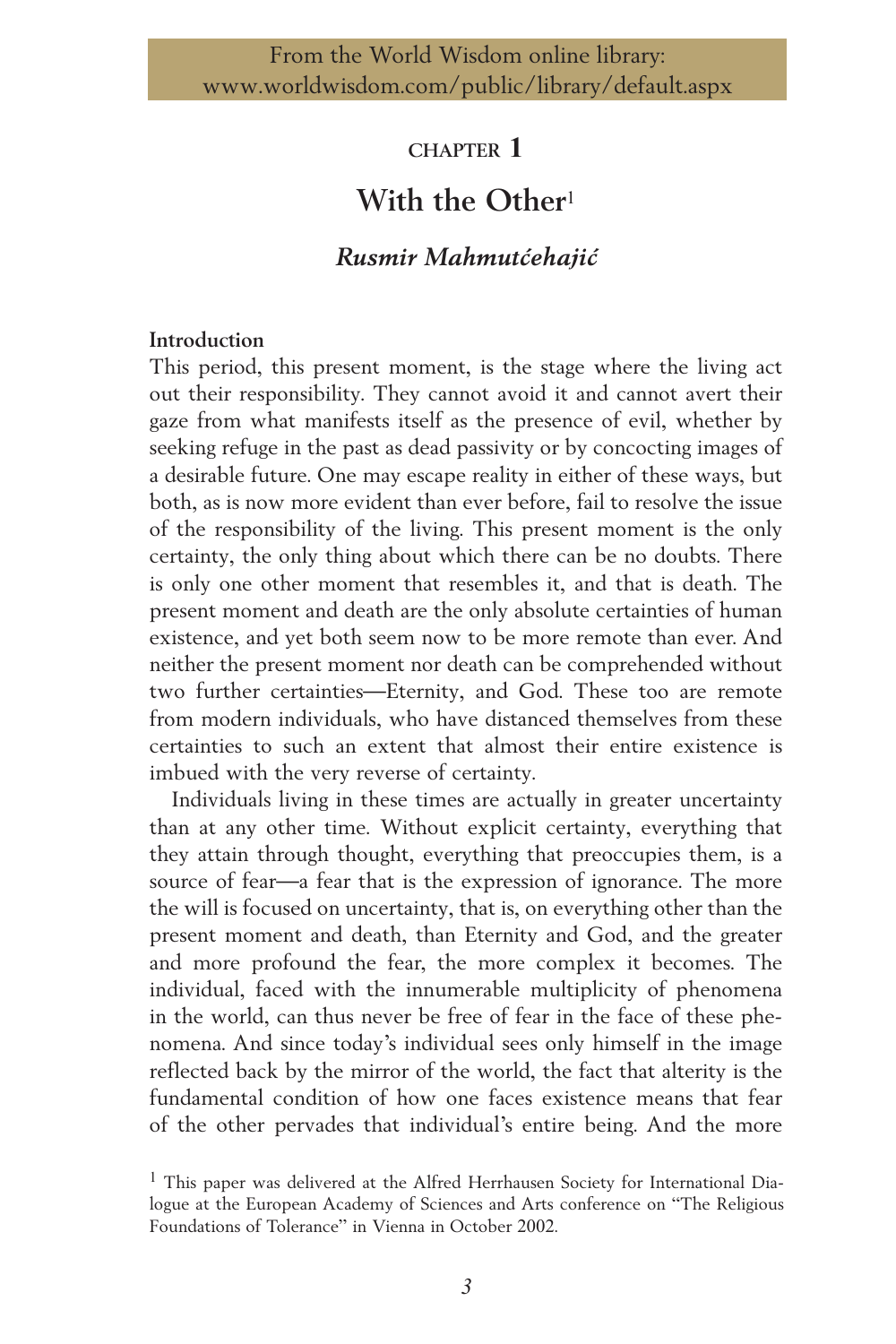directly the relationship with the world is experienced, and the more indirectly the relationship with Eternity and God, the deeper this allpervasive fear becomes.

Without considering this uncertainty and the fear that it inspires, it is impossible to explain the underlying presence and regular upsurges of evil in the world—an evil which the world has always experienced, though it is felt particularly keenly by adults alive now, and their parents and grandparents. In particular, this insecurity and fear is the prism through which the other, as the inevitable determiner of the human self, is constantly viewed. The fundamental human question, therefore—that is, the only one that can draw us closer to the one Foundation—is the question of the other, of alterity.

The present age has brought about changes that until recently seemed unthinkable. The world's unity in diversity has been so transformed that the other, the different, is no longer out of sight and out of mind. He is right here, our immediate neighbor, but a stranger for all that. Though in our midst, he is alien to the majority around him—alien in language, alien in traditions; yet his foreign, alien nature does not make him any weaker, or further from the Truth. As an individual, he may be the intimate of his neighbor, involved in the circles the latter lives in, and seen as likeable and cultured. In thought and deed he may assist them in their aspirations, and thus be perceived as necessary to the majority group. But in his determination to remain part of the community from which he sprang, he also resolutely and passionately strives to preserve his foreignness, his alien nature—to rebuild, among strangers similar to him, his old community in a place where he is a foreigner and an alien. In so doing, he confirms not only his difference from the local majority, but also his belonging to a community that feels itself to be foreign to the host community. The majority group often believes, it is true, that the individual who is a foreigner and an alien must be welcomed and respected as a guest. But that same majority is not ready—or does not know how to make itself ready—to welcome into its midst a community of foreigners and aliens, and to make it part of itself.<sup>2</sup>

<sup>2</sup> This is where the essential differences lie between the way the self is shaped in the traditional and in the modern world-view. The boundaries of the community are more decisive for individual identity in the traditional world-view than in the modern. The modern state or national polity, which is grounded in ideology, cannot tolerate internal differentiation within the group identity. It may acknowledge the right of the individual to a distinct identity, but not the political rights of an entire community within the nation-state. Tolerance, in this world-view, is reduced to a relationship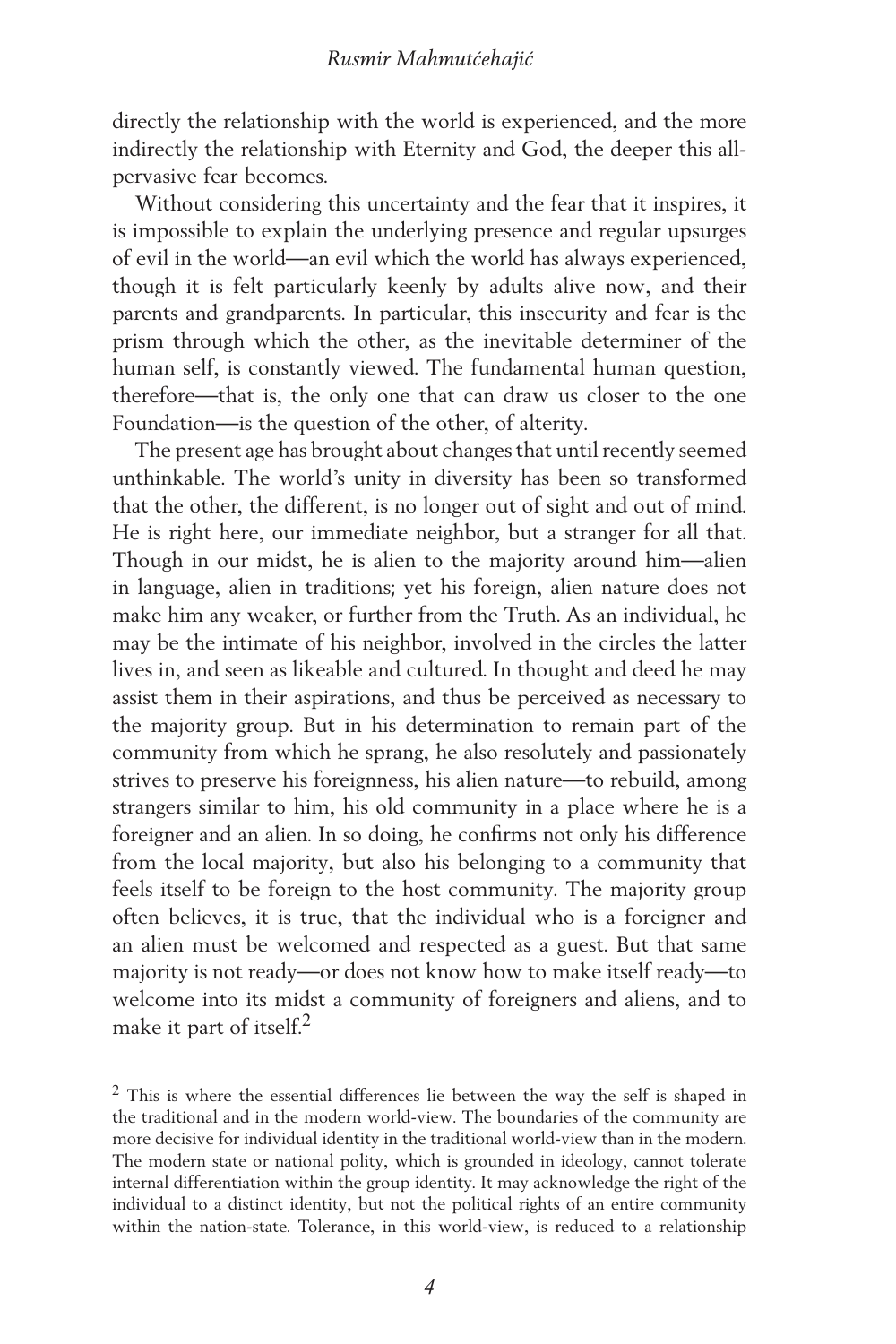Since every outsider, regardless of how good or even saintly he may be, is seen as part of his own minority community (from which he may well indeed be inseparable or may not wish to detach himself), fear and hatred in the face of foreigners and aliens in general—who are inevitably lumped together with society's outcasts, its liars and thieves, its unclean and sick, its lazy and the greedy—give rise to a resistance that can have three outcomes. The first is persecution or even extermination, the second is assimilation, and the third is tolerance. There has been no time in which all have not been present, and there are countless instances of each. If one were to cite the worst examples of persecution and extermination in the century that has just ended, even deciding when to stop counting would be an insuperable moral challenge. But the assimilation of foreigners into the host majority is not the answer either. It is a sign of weakness on the part of both, for assimilation shows the arrogance of a majority that is unable to recognize or acknowledge the minority—which means the orphan, the poor, as well as the foreigner, the other—as the source of its debt to Oneness.

But if one were to list the best examples of tolerance, the task would be all too simple—and yet it would be recognized as the perennial expression of what is best in human nature. This, the acceptance of the need for unity in diversity, enables one to ascend towards perfection by enhancing one's own individuality, a perfection for which the human individual was created. This supreme tolerance, which is the perennial source of human striving, is what has been called the *Colloquium Heptaplomeres de Rerum Sublimium Arcanis Abditis*. 3 And it is in tolerance as wisdom that we find confirmation that the moulding of the self—whether individual or collective—is in principle impossible without all other selves. Others delineate the self. Others may be remote or intimate, but they form the boundary that defines the beginning and end of the self.

between the individual and the nation-state as a whole. This is clear from the views expressed by Stanislav de Clermont-Tonnerre in the National Assembly in 1789: "We must refuse everything to the Jew as a nation and accord everything to the Jew as an individual" (Michael Robert Shurkin, "Decolonization and the Renewal of French Judaism: Reflections on the Contemporary French Jewish Scene," *Jewish Social Studies*  6 (2), 2000, pp. 156/76).

3 See Jean Bodin, *Colloquium of the Seven about Secrets of the Sublime* (*Colloquium Heptaplomeres de Rerum Sublimium Arcanis Abditis*), trans. Marion Leathers D. Kuntz (Princeton: Princeton University Press), 1975.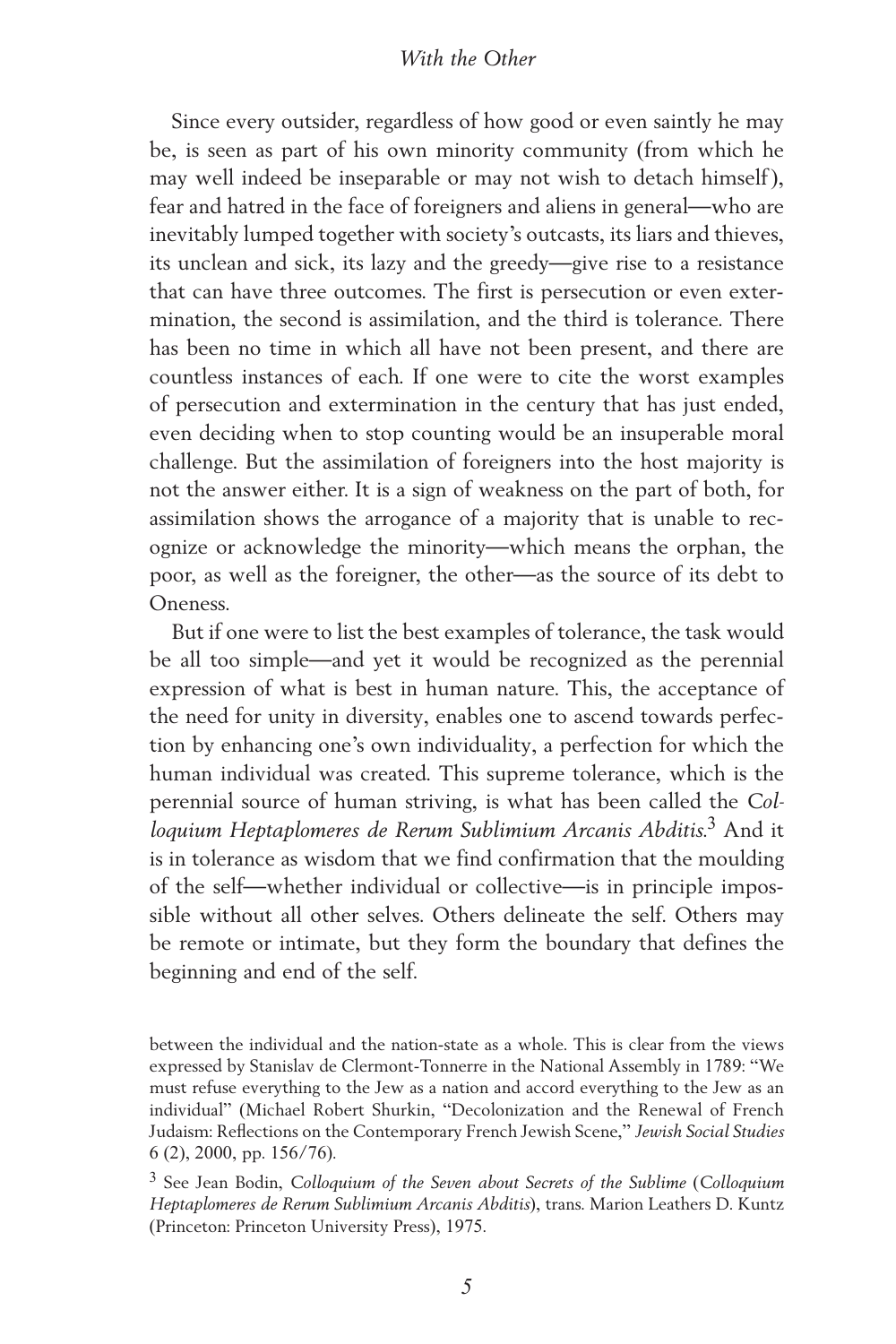And though they can be known in relation to one another, this is not sufficient, because knowledge, the process of coming to know and understand, is a relationship between knower and known, discoverer and discovered. Given that every phenomenon in the outer world and in the self is also constantly changing in relation to every other, there can be no such thing as final, immutable knowledge. In the sacred traditions, the "heart" stands for "reversion," "mutability," "flow" and "gentleness";<sup>4</sup> and it is only in the heart's perfect sensitivity to the metamorphoses of all that is in the cosmos and within the self, in its delicacy of feeling, that the Perfection that is beyond all confines, beyond all mutability, can be affirmed. This is a matter of discerning the real from the unreal and assenting to the real—that is, of resolving the duality within the self which reflects the relation between motion and Stillness, between illusion and Truth. As long as the self is discerned from the Self, the contingent from the Absolute, knowledge can flow from this duality—though perfect knowledge lies only with the Self, while incomplete knowledge (or the illusion of perfect knowledge) is an attribute of the self. Thus, paradoxically, the self's only true actuality lies in how far it is contained within the Self or the Self is contained within it.

There are two possible starting-points for the journey of discovery by which one strives to reflect this perpetual duality and resolve it within each self. The first starting-point is the external world; and central to this is the question: "What is the source of all that is external, and why?" This, however, is also a question to be asked of the self, and the answer is that everything that is in the cosmos speaks *In the Name of God*. Given that the self can range between the potential for ultimate evil and the potential for Stillness, for Perfection, accepting this answer as to the purpose of all existence (which is to speak God's Name) may result either in the illusion of compassion, or in its antithesis, in seeing perfection as the reason and purpose of human existence. This range of choices both postulates and demands complete freedom—but this too implies accepting that there can be no proof of Perfection external to Perfection itself, for Perfection is not contingent upon anything else. In its most profound essence, human nature has no other possibility. If, accordingly, the questioner accepts

<sup>4</sup> For more on the traditional meaning of the term *al-qalb* (heart), particularly in the wisdom of Ibn al-'Arabi, see William C. Chittick, *The Sufi Path of Knowledge: Ibn al-Arabi's Metaphysics of Imagination* (Albany, NY: State University of New York Press, 1989), pp. 106-109.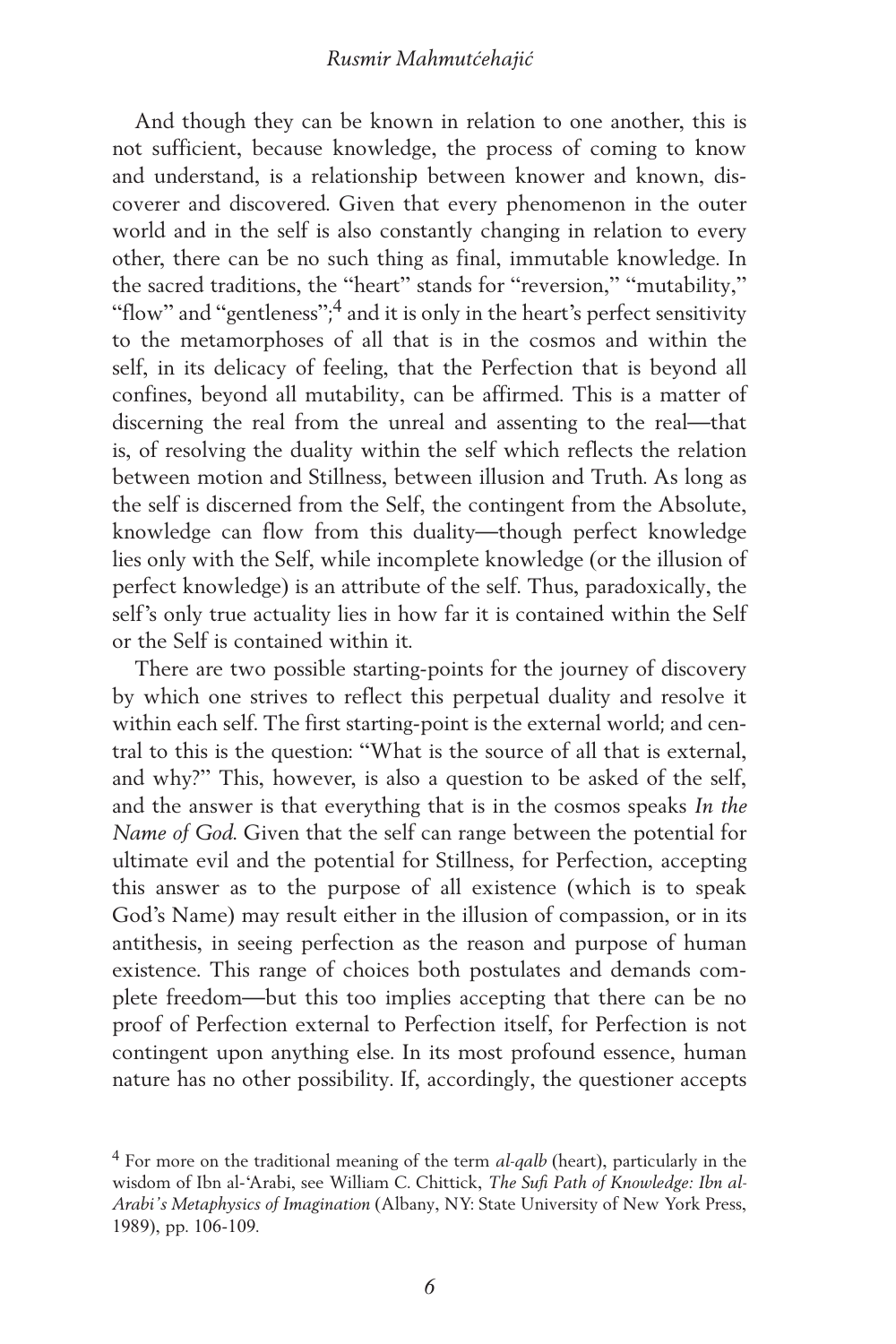the answer and sees the Self and Its Name as present in the outer world, this means that the self of the questioner has submitted, wholly and willingly, to the Self, an act of submission which is the only way to perfect oneness. The will has then become that which grounds and guides faith—which is the mutuality of love and knowledge—towards the good, which is the Absolute. And it is from the Absolute via the Name, in a process of irradiation both finite and inexhaustible in the potential forms it may assume, that the forms, relations and content of the good—and the enigma of evil too—become manifest in everyone. This is because the Self, with all Its knowledge and mercy, encompasses all things—just as the self, in and as space and time, is merely a potential manifestation of the Self. Actualized by its acceptance of the answer, the will of the self then becomes identical with the Will of the Self, with the Will of God. "And when thou threwest, it was not thyself that threw, but God threw" (Quran 8:17).

The second possibility is to start from the Self. If the Self is Perfection, is Absolute, the world is only its extension, its periphery lit by the rays of the Self at its center. Realizing this, the self can abjure the world and seek its own actualization in the Self. But both approaches resolve the duality between self and Self through the testimony that there is no god but God, no truth but the Truth—the testimony that imbues the whole of existence.

The heart, the human center, constantly veers between offering and repudiating both these possibilities. Depending on how relations between self and Self are encoded in different traditions, one or other of these starting-points (from the world or from the self) may be given greater emphasis. But both are present in the observer and in what he knows, for their difference is resolved only in the Self as Unicity. Moreover, their presence takes different forms, though these attest to one and the same essence. Forms circumscribe and limit, so that the essence cannot be reduced to any one of them or even to all of them combined. But this does not mean that forms are the antithesis of essence: indeed, they affirm it, though they cannot exhaust it.

#### **I/We and Others**

Every "I," like every "we," begins and ends in the indeterminate depths of one's inner being. However, both also begin and end in the far from clear-cut boundary with alterity. Alterity is thus the crucial determinant—and also content—of the self, whether individual or collective. The Quran has to say of this: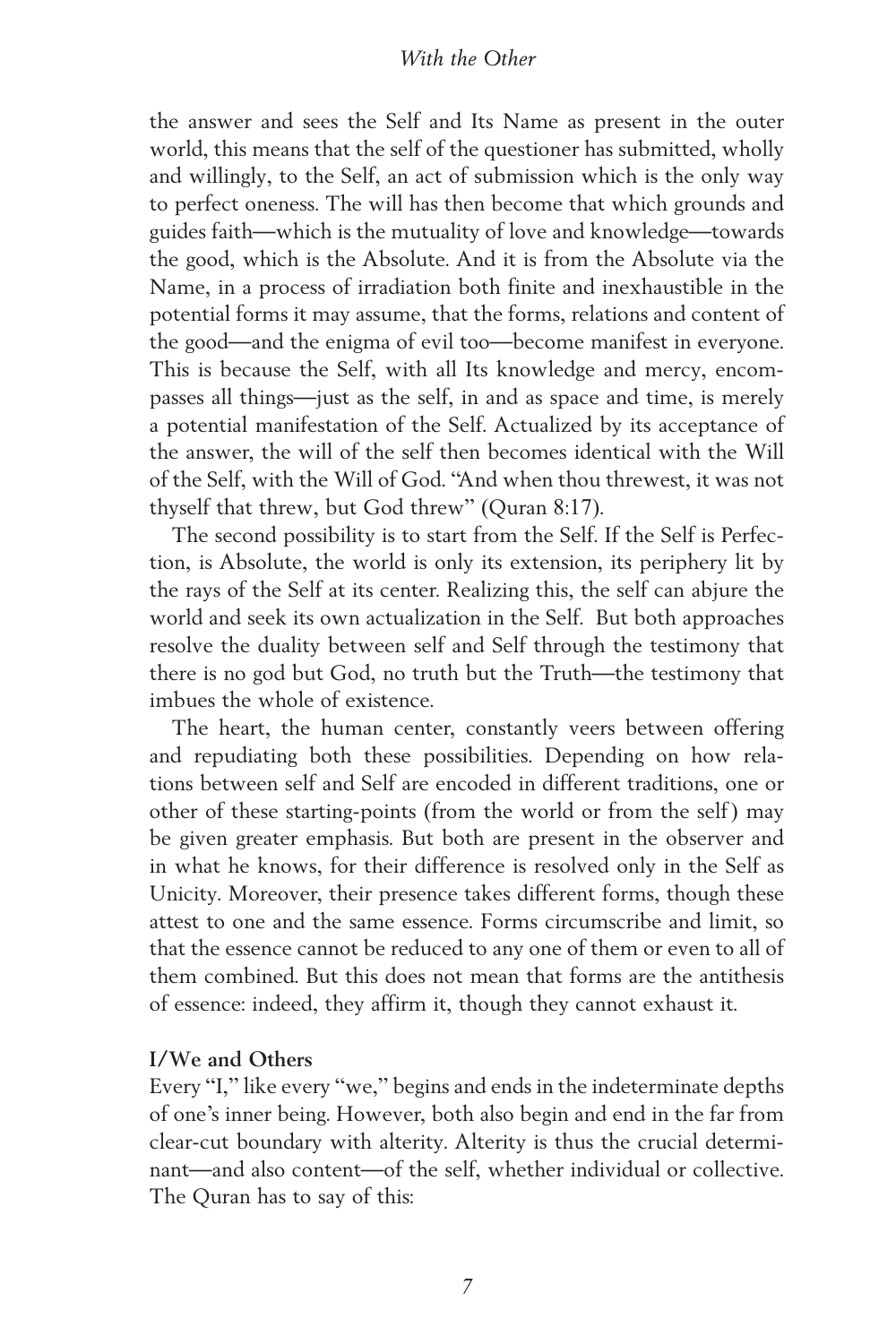#### *Rusmir Mahmutćehajić*

Hast thou not seen that God knows whatsoever is in the heavens, and whatsoever is in the earth? Three men conspire not secretly together, but He is the fourth of them, neither five men, but He is the sixth of them, neither fewer than that, neither more, but He is with them, wherever they may be; then He shall tell them what they have done, on the Day of Resurrection. Surely God has knowledge of everything.<sup>5</sup>

It follows from the statement "neither fewer than that, neither more" that for every individual selfhood, just as for every collective identity, God is the ultimate Other. Though the self has the potential to attain the Absolute, as long as it has not done so, it cannot be the Absolute, and the same is true for the self's boundaries with every other self or collective identity. The inner secrets and outer manifesta-

5 Sura 58:7. In this essay the Quran will be referred to, unusually but as a matter of principle, as the Recitation, the approximate meaning of the Arabic. The choice of this word is based on the conviction that no translation is possible if key terms that have become ossified over time, and have thus lost their connection with their standing and life in the speech as a whole to which they belong, are not reconnected with that totality, which implies being translated into the target language. God's own words in the Quran tell us that it is His uncreated Word, expressed through His messenger, the Praiser. This means that it is the presence of the Absolute in linguistic finitude. In its original fact of being revealed, therefore, it is constituted by the contours of the Absolute in the human self. These contours differ from language to language, but they always remain connected to the Absolute that manifests Itself in them. That which is revealed cannot be reduced to any single contour out of all their countless manifestations in individual beings. Without that openness of every individual and every language to the Absolute, individuals would be merely that which manifests itself in them as comparable and quantifiable. In the light of this, there would be no human openness to the Absolute nor, as the Tradition teaches, the Spirit of God in the uncreated center of the individual. The prerequisite for a sacred tradition's validity is its connection with the Absolute. For the *debt*, as the relationship between the individual as debtor and God as Creator, to be due, to be religion in the original sense of the word, its basis must be the doctrine of the Absolute. Nor is this all; that debt, as the relationship between the individual and God, must comprise a spirituality that is wholly consistent with that doctrine, which means that the doctrine is from God. It comprises communion and mystery, and manifests itself in them and in sacred art. When these conditions are not met, it is fair to speak of philosophical doctrine and ideology, in which neither symbol nor way are from God. The consequences of interpretation in which there is no lasting link with the Truth are plain to see wherever human will, and the action based on that will, have left their imprint. Given that, in such a view, society is the sum of these isolated individuals, it is consequential, and constitutes a greater value. This means that the social order and its interpretation determine the individual, not the individual the social order. The traditional postulate of the individual as openness to the Self, which includes the view that the illumination of society is possible solely through the open individual, is transformed into the conviction that society can be shaped solely by rational comparison, quantification and forecasts.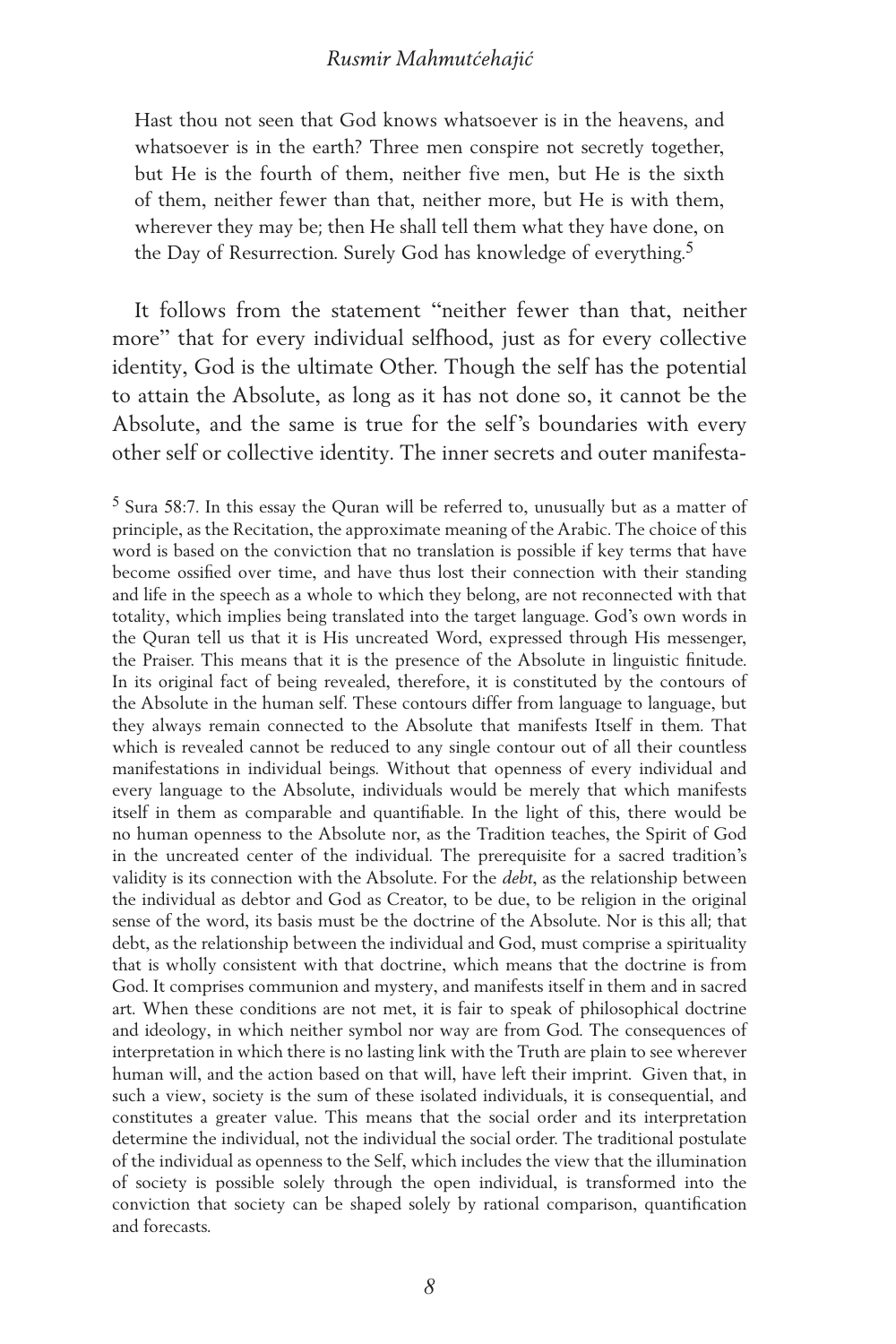tions of human relationships—be these relationships with the world as a whole, or with other individuals or groups—are inevitably contingent, for God is the only Absolute Other. Yet God is also omnipresent: thus any relationship with another that is without His omnipresent alterity implies action *against* that other, which in turn implies action against God.

One who says he is a Christian acknowledges, directly or otherwise, that he regards his selfhood as beginning and ending with that of a Muslim, Jew, Hindu, Buddhist, Taoist or the follower of any other tradition. $6$  It is only through the boundary with the other, which means through contact with the other, that one's own distinctive identity is possible—for wherever one may be, the definition of one's individuality is impossible without the three, four, five (or fewer, or more) others. And with each of these individual and collective identities, God is one and the same alterity.

In the modern world-view, however, which is based on the notion of the autonomy of the self, this concept of alterity is disregarded or denied. This is the key cause of the weakening of those collective individualities through which the self is shaped and guided towards the transcendent first cause and final purpose. Modern secularism claims that, if bonds between the individual and the nation-state as a whole are to be established and maintained, any boundaries that correspond to traditions of subordination to the transcendent principle must be eliminated from the social scene. But recent trends towards the desecularization and re-spiritualization of the world are now calling for a re-examination of this hitherto dominant world-view, using tolerance as a basis.<sup>7</sup> Thus the internal boundaries within modern communities are becoming ever more significant as markers of unity in diversity, in which relationships between different gender, ethnic and religious communities are becoming increasingly crucial for social stability.

One of the characteristics of the nation-state is that it has a defined territory, which implies external borders. But no state border, any more than any other phenomenon, can present an impermeable barrier

<sup>6</sup> Given that the subject of this paper is *concordia mundi*, which means the quest for possible sources of a principled unity in diversity, or principled and justifiable tolerance for the other and different, the quest cannot exclude any tradition. When these diversities are defined as Jew/Judaism—Christian/Christianity—Muslim/Islam, which is most commonly the case here, this does not mean that the full range of diversity is thereby either excluded or disregarded.

<sup>7</sup> See Peter L. Berger, *Le réenchantement du monde* (Paris: Bajard, 2001).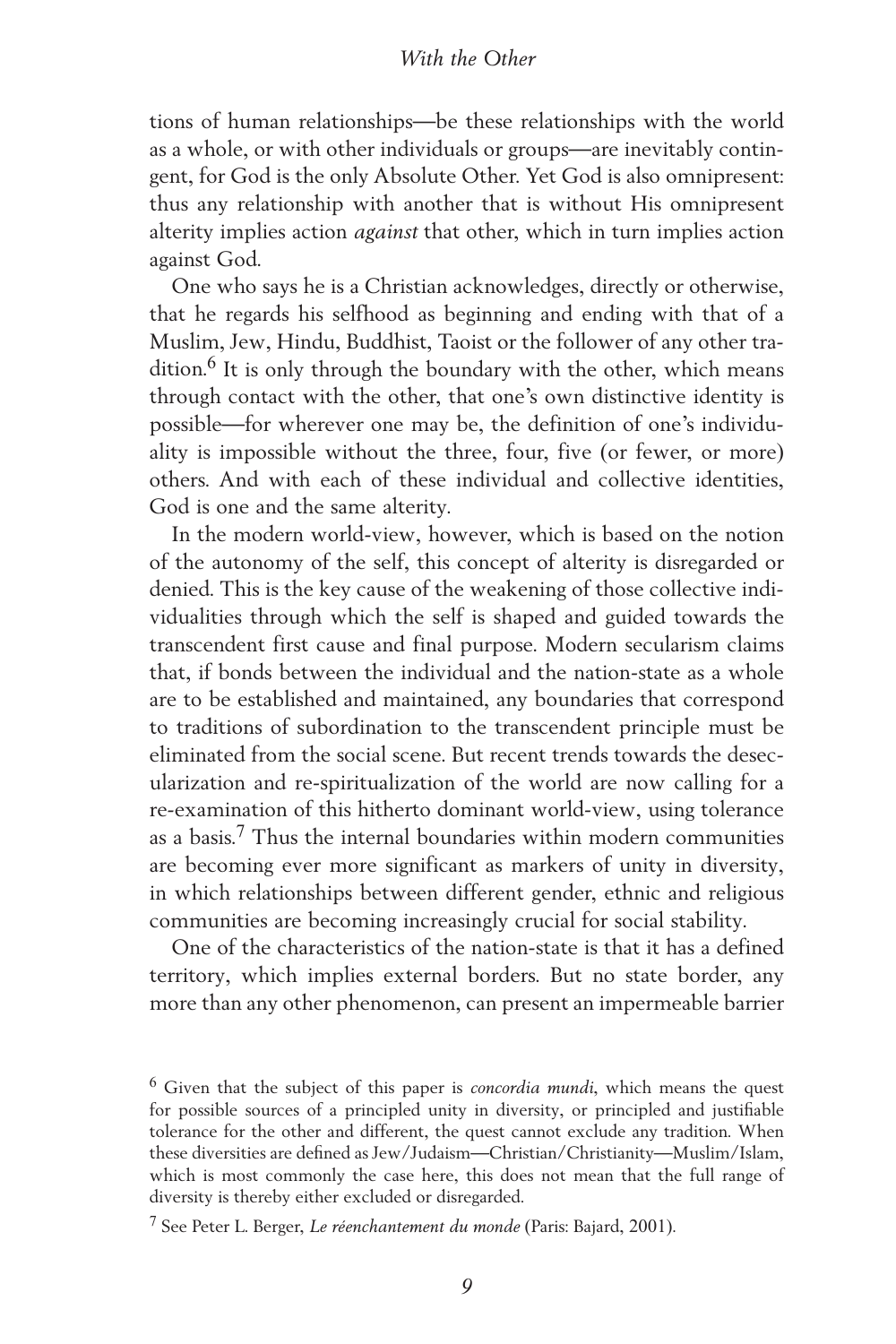to contacts and links with the other. If the totality of the individual includes the totality of alterity, therefore, the nation-state includes distinct entities that not only demarcate but also transcend physical boundaries; and, as we have seen, the nation-state inevitably includes group differences. Yet these boundaries have no standing without that external authority which—as the sacred traditions attest—is perfect, infinite and eternal. These boundaries of human togetherness or community, moreover, are not reducible to territory or to a simple, rational blueprint. And when the nation-state seeks to enhance the quality of life for its citizens, this need not necessarily imply the abolition of their group affiliations, their complex differences and interrelationships within the nation-state. Boundaries between citizens of a given nation-state need not present a problem if they are viewed as interrelationships between individuals within one state, one nation. In practice, however, this unity often does preclude a great many collective identities within the state, whether ethnic, religious or linguistic.

The recognition and acceptance of the boundaries between them are prerequisites for the recognition of individuals. If there are elements of the population of the nation-state that are not recognized and acknowledged within the boundaries of their collective identity, there can be no talk of majority rights either. Indeed, it is from lack of such recognition and acknowledgment within the political order embodied by the state, and within its internal "national" elements, that there springs the whole tragic experience of the twentieth century. As Dominique Schnapper notes, "Philosophes et juristes sont donc à nouveau tentés de concevoir une forme d'organisation politique, dans laquelle appartenance culturelle et organisation politique cesseraient de coïncider, au moins à titre d'idéal et d'idée régulatrice; en d'autres termes de remettre en question le principe et l'idéal politique de l'Etat-nation (Therefore, philosophers and jurists are again tempted to devise a form of political organization, in which cultural identity and political organization would cease to coincide, at least as an ideal and as a regulatory idea; in other words they would call into question the political principle and ideal of the Nation-state)."<sup>8</sup>

With these developments, Islam—both as sacred tradition and as a tool of modern and profane ideologies—is becoming a more central and complex issue for the Western world as a whole. Europe begins and ends with Islam. If it knows Islam, it knows itself—and vice versa:

<sup>8</sup> Dominique Schnapper, *La communauté des citoyens: Sur l'idée moderne de nation*  (Paris: Gallimard, 1994), p. 77.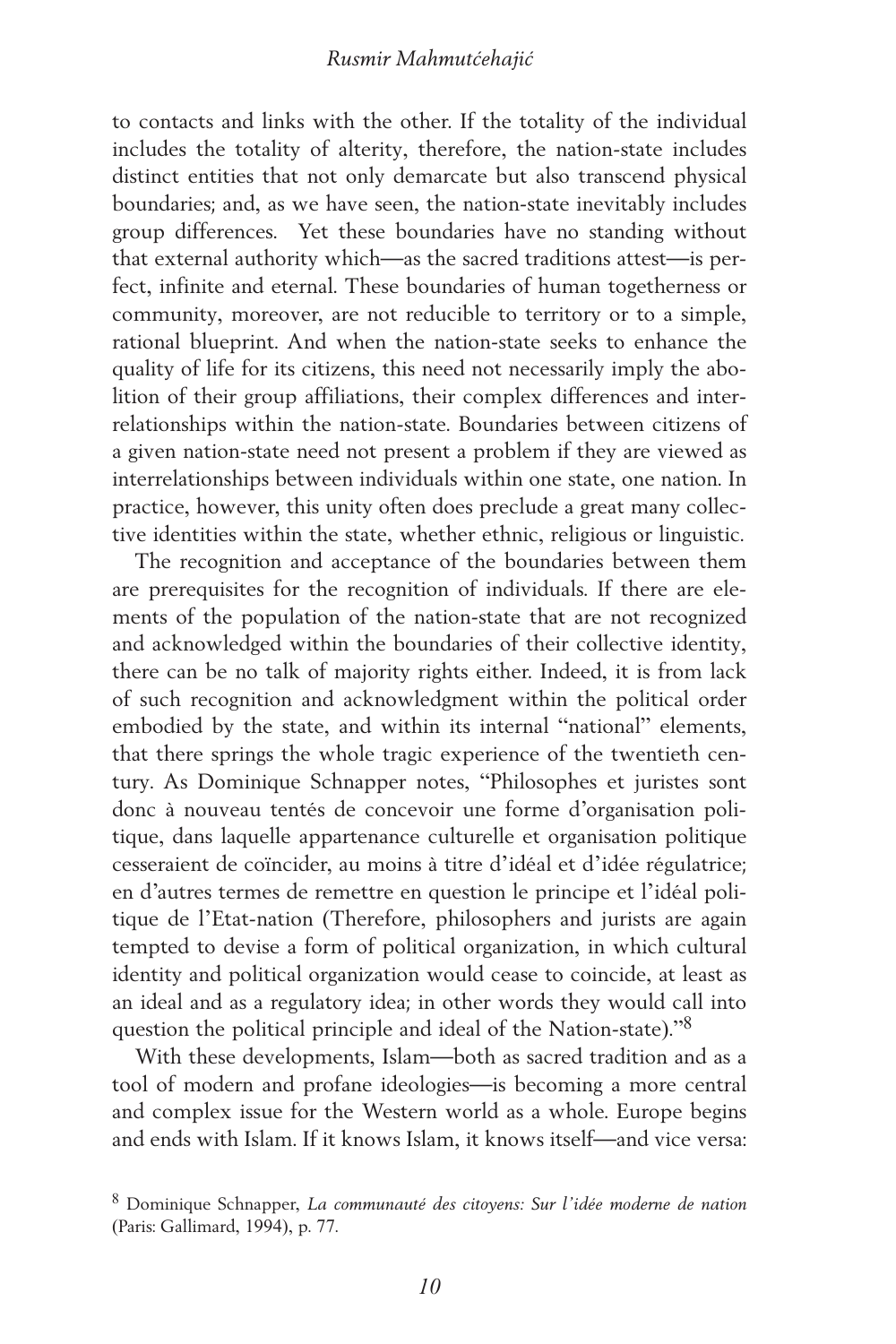if it does not know Islam, Europe does not know itself either.<sup>9</sup> But what is this knowledge of Islam on the part of present-day Europe? This is a question of central importance for how one sees life—which implies seeing peace in motion and unity in multiplicity. It is so crucial that the very question itself must be subjected to scrutiny. The key terms here are "knowledge," "Europe," "Christianity," and "Islam." But before examining these terms, it would be worth focusing on their distinctive meanings within what may provisionally be called *historia sacra* and *l'âge de lumière*. These are two mutually contradictory outlooks, whose values are arranged along diametrically opposed scales. Any discussion of these four terms, therefore, is conditional on defining their status within each of these two outlooks, by which the world order as accomplished through history may also be interpreted. A preference for one and an aversion to the other interpretation arises from the opposing natures of the two outlooks, that of sacred history and that of the Enlightenment. The question of the religious foundations of tolerance may be addressed according to these differing outlooks as follows:

- Islam and Muhammad in European sacred history,
- the sacred history of Europe in Islam,
- European self-understanding as against that of Islam,
- Islamic self-understanding as against that of Europe.

All these concepts and relationships are present in historical reality, as two frequently independent trajectories—the social and the scientific/ academic. They are known to everyone, although their definition varies from one individual to another, from one philosophy to another, from one period to another. There is, of course, nothing resembling a unity of assumptions or postulates for this field of knowledge which would make it possible to determine a set of principles similar to the mathematical principles of natural science. This essay, however, offers an elucidation of the terms under consideration—terms perhaps at odds with the body of knowledge that is the product of a heritage not subject to critical re-examination. It is hoped that this elucidation will minimize the lack of clarity attached to the terms used in these four relationships.

The subject-object distinction as the key expression of human existence is in constant flux. If rephrased as the relation between the

<sup>9</sup> On the link between Islam and the identity of Europe see Tomaž Mastnak, *Crusading Peace: Christendom, the Muslim World, and Western Political Order* (Berkeley: University of California Press, 2002).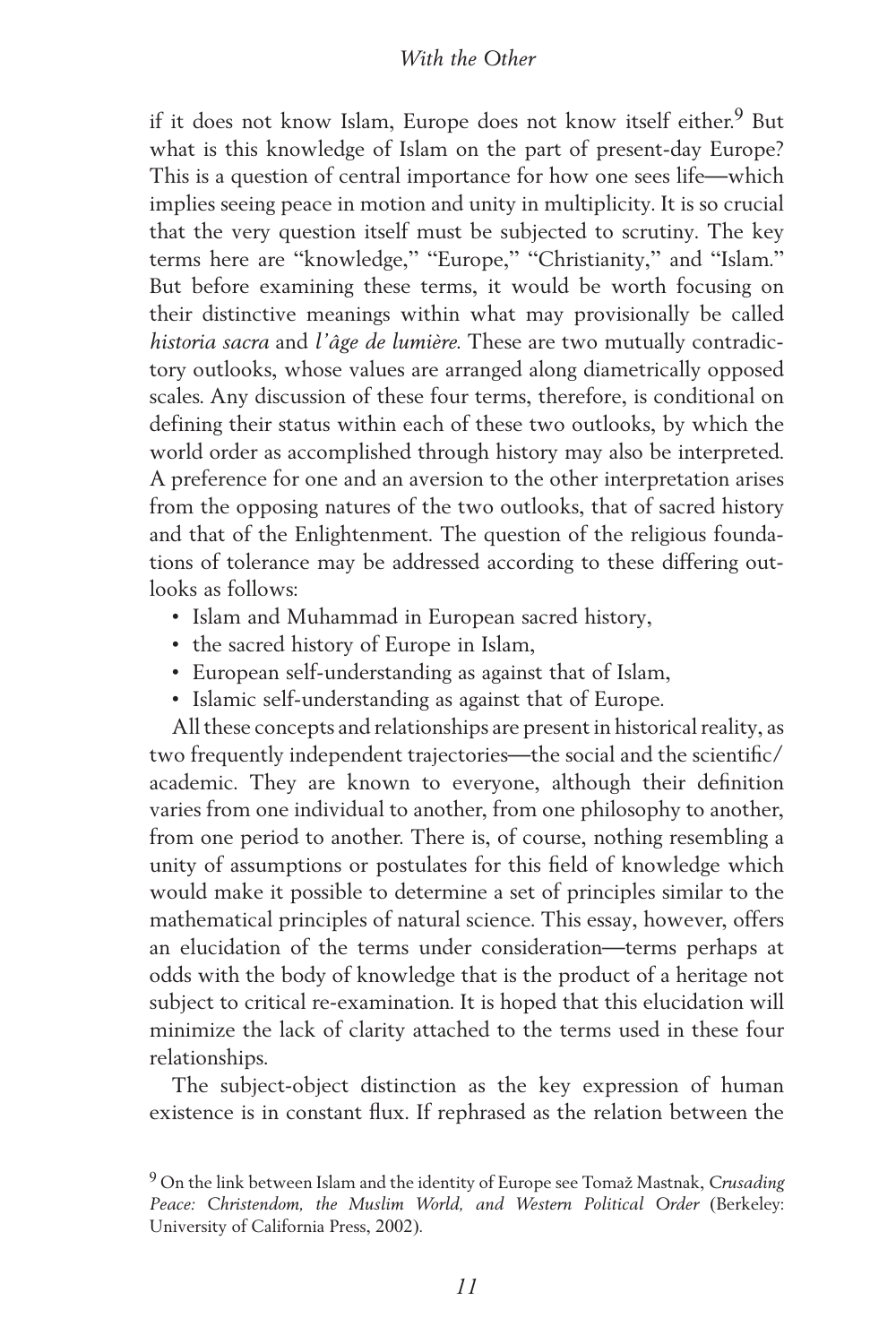self and the world, one can neither say that the self does not belong to the world nor that the world does not belong to the self: they are both distinct and both interconnected. Thus it is not feasible to reduce and confine the self and the world to the quantifiable: any such attempt is ultimately bound to admit its own impotence. Moreover, the self and the world are mere illusions if denied or deprived of their basis in transcendence. The world manifests itself to the self as a universal illusion, being seen by each individual self in the same way, whereas the illusion of the self is more complex and malevolent, for its delusions are not only inverted but also specific, particular. But the two illusions are mutually reinforcing in their isolation from and distortion of their original, authentic createdness. Given that both self and world are contingent, it is only in orientation towards the Absolute, which both eternally transcends them and is eternally immanent in them, that they can manifest themselves as the revelation of the Mystery that is the undifferentiated and immutable Plenitude.

This, however, calls for a recognition of the relationship between philosophy, as the rational attitude to the duality between self and world, and metaphysics, as an attitude which transcends philosophy by acknowledging that reason is no more than a derived or reflected form of Intellect. This acknowledgment is a key element of the doctrine, way and ritual of every tradition, but it has become blurred or lost from sight in the modern era. But this does not mean that it is absent, for its source is Truth, which the self both looks towards and holds in its center; rather, it means that people have forgotten it, or deliberately distanced themselves from it by following the delusion that the self is Reality. Nor is this acknowledgment something that can be characterized as either "European" or "Islamic": it is the human condition, and as such it is a matter of human concern.

### **Indebtedness and Connectedness**

"Europe and Islam" is a commonplace apposition in modern discourse, an expression of the relation between two different religious, political and cultural entities—an apposition which is generally read as an opposition, whether or not this entails the desire to transcend that opposition. The terms of this apposition appear clear enough, but if the same process of deconstruction and construction is applied to both, the flaw that underlies their purported opposition will become clear.

Europe today is a geographical, cultural and political reality that is striving to transform its diversity into unity. The diversity that this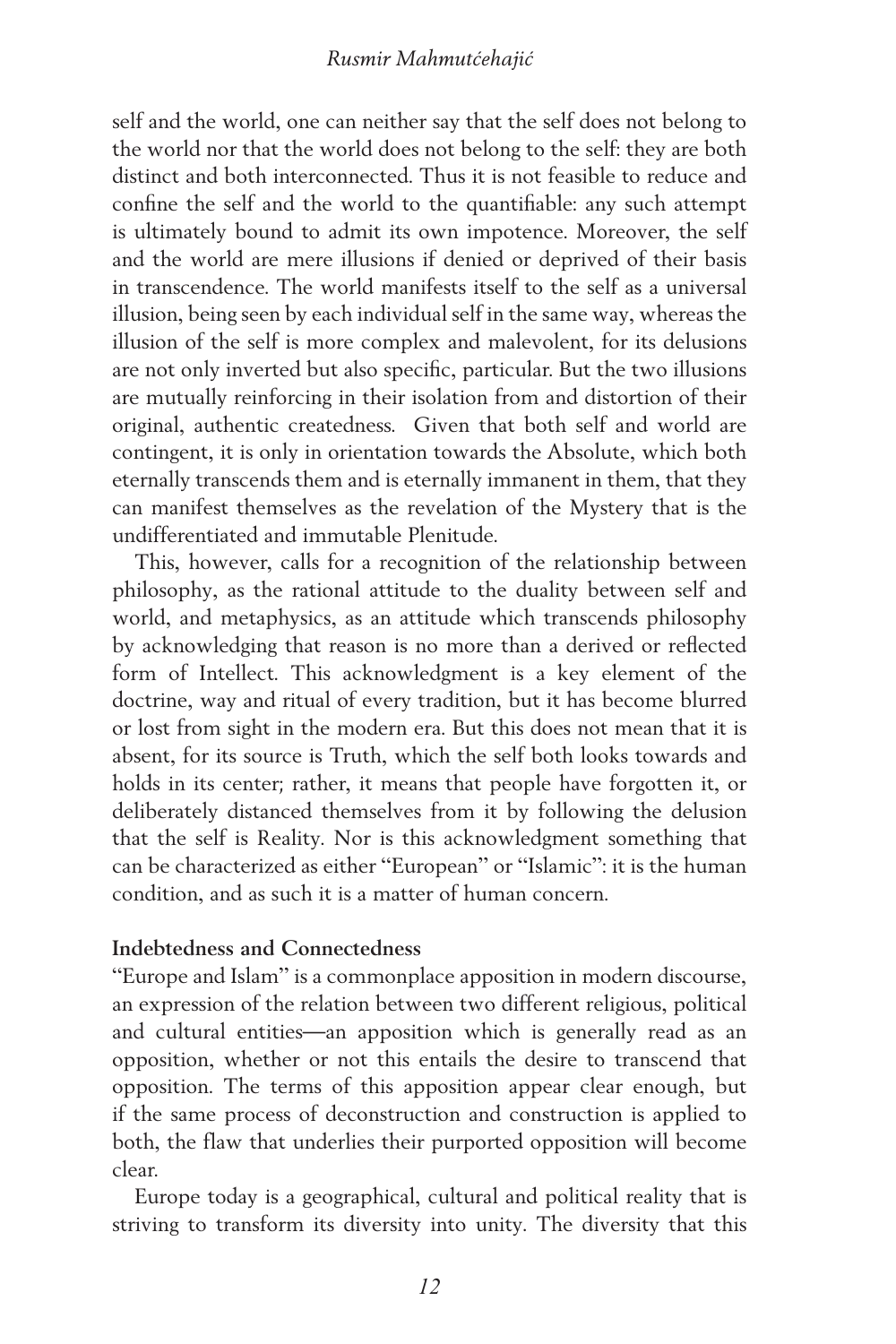unity encompasses covers an exceptionally wide spectrum—from monarchies to republics, from the poor to the extremely wealthy, from the industrialized to the agricultural, and so on. Unity is understood as transcending these differences and as achieving a shift that turns certain shared elements—such as Christianity and parliamentary democracy—into universal features. Islam, however, does not denote a similar entity that happens to be outside Europe. There is no geographical unit outside Europe that has a similar coherence to that of the European Union, for example. One may, it is true, compare Europe with another region of the world, large or small, and all that it comprises in the cultural, political and economic sense. Such features as levels of economic development, the extent of poverty, modes of governance and the way they are enacted into law, education systems, levels of technological development and the like may be compared. One may also speak of the role of religion and how it differs from one country to another. But if we take "Europe and Islam" as a baseline for charting such comparative relationships, it soon becomes clear that we are not comparing like with like.

More importantly, Europe is not a single person, or even a single people with a single language, any more than is Islam. Even if the relationship is changed to that between "Christianity and Islam," which is what is generally implied by "Europe and Islam," the same conclusion can be reached: neither "Christianity" nor "Islam" are people who speak and who thus might be construed as being in dialogue, nor are they uniform phenomena with clearly defined, comparable boundaries. They could not be regarded as such even when Christianity was tied to the geographical notion of Europe, and Islam to another part of the world—though, in reality, neither has ever been limited to a specific geographical region. Neither Christianity nor Islam, in fact, are reducible to a single expression. If nothing else, the fact that for centuries everyone from the saintly and the good to the criminal and the fraudster has put their trust in "their" religion, be it Christianity or Islam, is persuasive evidence of this. Further evidence lies in the fact that in some expressions of both religions (expressions which may be hard to differentiate from the authentic speech of Christianity or Islam) various forms of paganism old and new may be discerned.

Individual Muslims, Christians and Jews, however, may enter into dialogue, regardless of who and what they may be on the spectrum of their human potential. This dialogue may be motivated by equanimity in regard to difference, by political realism, by existential necessity, or by a principled need to preserve and enhance, understand and deepen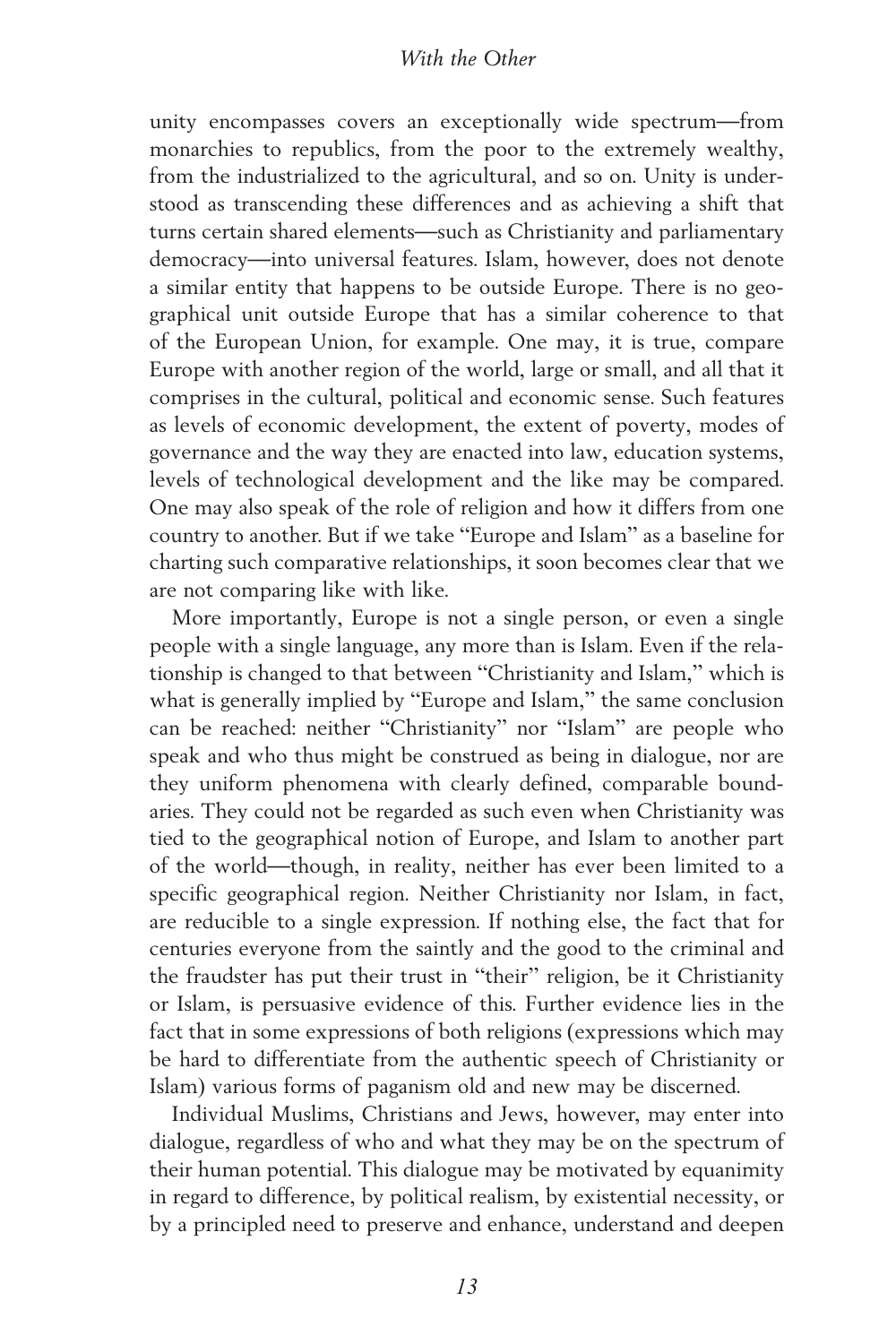what they are, and to assist one another in so doing. But however they give form to their individual selfhoods, their identities are inseparable from the Quran and Muhammad, the Gospel and Jesus, and the Torah and Moses respectively.

At the center of all three traditions is the notion of indebtedness, of that which is due, as the relationship between the individual and the Absolute. In all three traditions, the relationship of the covenant encompasses God as the bestower and the individual as the recipient. According to this covenant, the individual owes a debt to the bestower, a debt which derives from the voluntary acceptance of the Divine offer. The bestower is the Absolute, the Truth—and there can be no two Absolutes. The Recitation says of this: "We believe in what has been sent down to us, and what has been sent down to you; our God and your God is One, and to Him we have surrendered" (29:46). This One and the Same God of the Muslims, Christians and Jews may have different names—"To God belong the Names Most Beautiful" (7:179)—but this multiplicity of names is only the confirmation of His Unicity, a Unicity which is the confirmation of the Ineffable. This Unicity is linked reciprocally with the totality of existence, and with the human individual as part of that existence.

This interconnectedness is displayed in the triads of God-Cosmos-Man, Truth-Way-Virtue, and Doctrine-Rite-Recollection. If God and the Truth are one, this necessarily entails the existence of a perennial Doctrine that is the unalterable essence of every Way and Rite. The forms taken by Doctrine, Way and Rite, however, may differ without betraying the potential for human virtue and perfection—which means submission to the One God, or repaying what is due to Him.

What is nowadays called "Islam" by its detractors, as a byword for disorder and fears associated with this particular Other, has for the most part little to do with the perennial content of the relationship between God, Cosmos and Man as told in the Recitation.10 Hence the word "Islam" is often used today to ascribe blame to the other, the "them," in order to justify the arrogant, coercive or violent behavior of the more powerful, the "we."<sup>11</sup> The members of humanity who share the epithet "Muslim" encompass almost every racial, ethnic, linguistic

<sup>10</sup> On the fundamental elements of the *sciencia sacra* given in the Recitation, see, for example, Sachiko Murata and William C. Chittick, *The Vision of Islam: The Foundations of Muslim Faith and Practice* (London: I.B.Tauris, 1996), and Seyyed Hossein Nasr, *The Heart of Islam: Enduring Values for Humanity* (San Francisco: HarperCollins, 2002).

<sup>11</sup> On understanding the rite of the *scapegoat* and resistance to it see, for example, Marc Gopin, *Between Eden and Armageddon: The Future of World Religions, Violence and Peacemaking* (New York: Oxford University Press, 2000).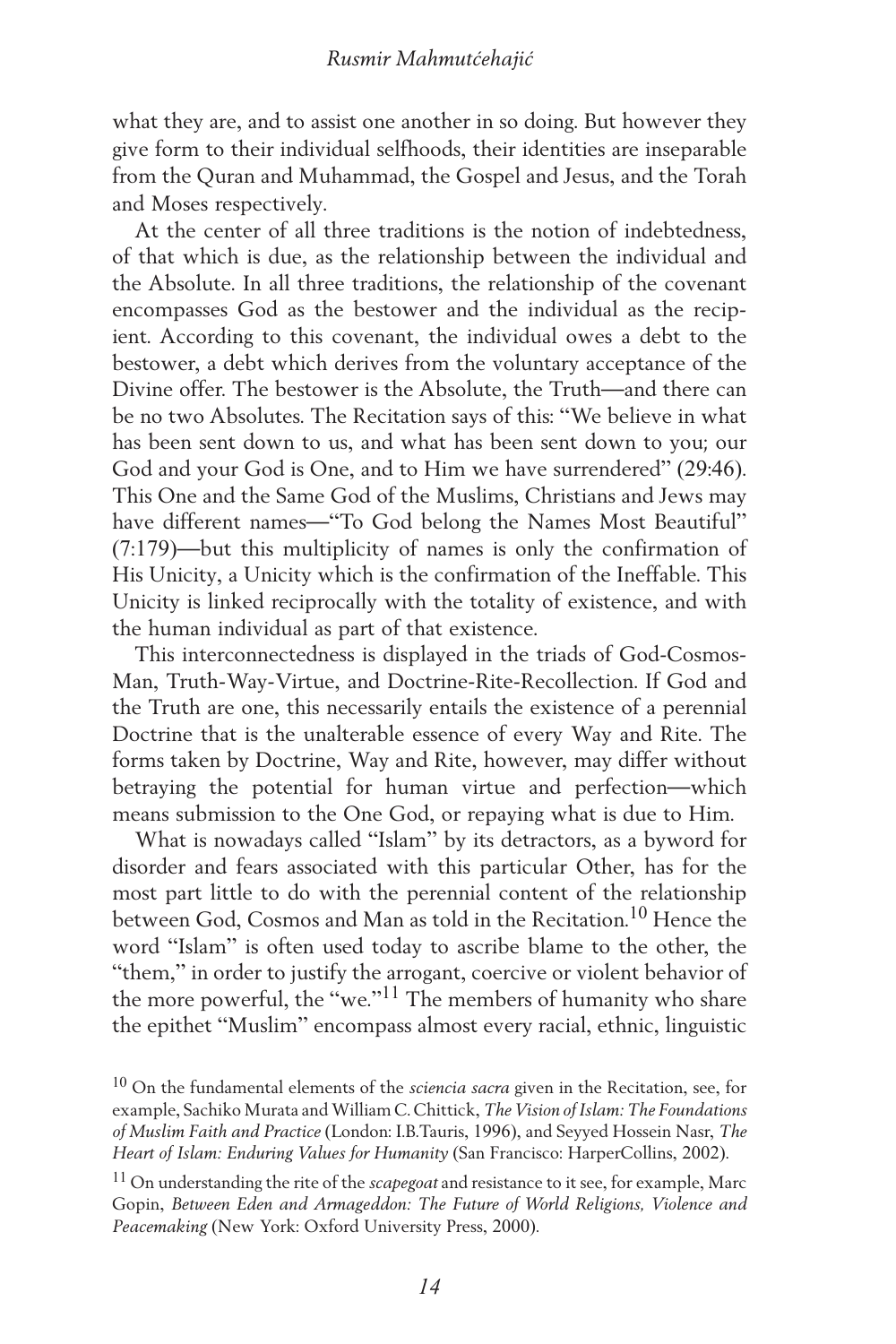and geographical element in the world, but tend to represent the weakest and poorest sections of humanity; and despite their numbers, they still constitute a minority in world terms, especially in terms of power or levels of development. It is thus of crucial importance for the whole of humanity to understand non-Muslim attitudes towards Muslims, an attitude that not infrequently takes the ideological shape of islamophobia—which is essentially identical with anti-Semitism, that well-known expression of blaming the other for one's own feelings of deprivation or misfortune. But it is impossible to say where the sources of this ideology lie without addressing the central issue of the relationship between philosophy and metaphysics, and between ideology and tradition.

The connection between man and God is the origin and first principle of all things, and is realized through man's openness to the Absolute and through Its presence in him as the insufflated Breath of God. This is the original human testimony: "And when thy Lord took from the Children of Adam, from their loins, their seed, and made them testify touching themselves, 'Am I not your Lord?' They said, 'Yes, we testify'" (7:172). This universal metahistorical recognition of man's covenant with God recognizes the relationship between the individual and God, but also that of different communities with Him. There are differences between individuals, and also between peoples, but these do not in principle exclude their connection with the One and the Same God. This individual and collective link with God is premised on the principled openness of every individual—regardless of racial, ethnic, linguistic or any other human attribute—to the Absolute. The diversity and multiplicity of religious doctrines, ways and rituals are plain to see; but this multiplicity is united in its transcendent principle. The issue of the relationship between the quantifiable and the Unquantifiable, the temporal and the Eternal, the finite and the Infinite is thus inseparable from the understanding and interpretation of diversity among people. Humanity's openness to the Unquantifiable, the Eternal, the Infinite may be termed a "debt" that is due to the latter, from which humanity's right to the latter derives.

Meeting that debt, those dues, and the attainment of that right demands the duality that the sacred traditions express as the relationship between "this world" and "the other world." Moreover, this very duality confirms the underlying unicity which makes the duality translatable into its different traditions, for there can be no translatability if different doctrines, ways and rituals are not founded in the One and Only God, or "sent down" by Him into existence. And there can be no translatability if every individual doctrine, way and ritual is not affirmed by virtue of every other, regardless of affiliation.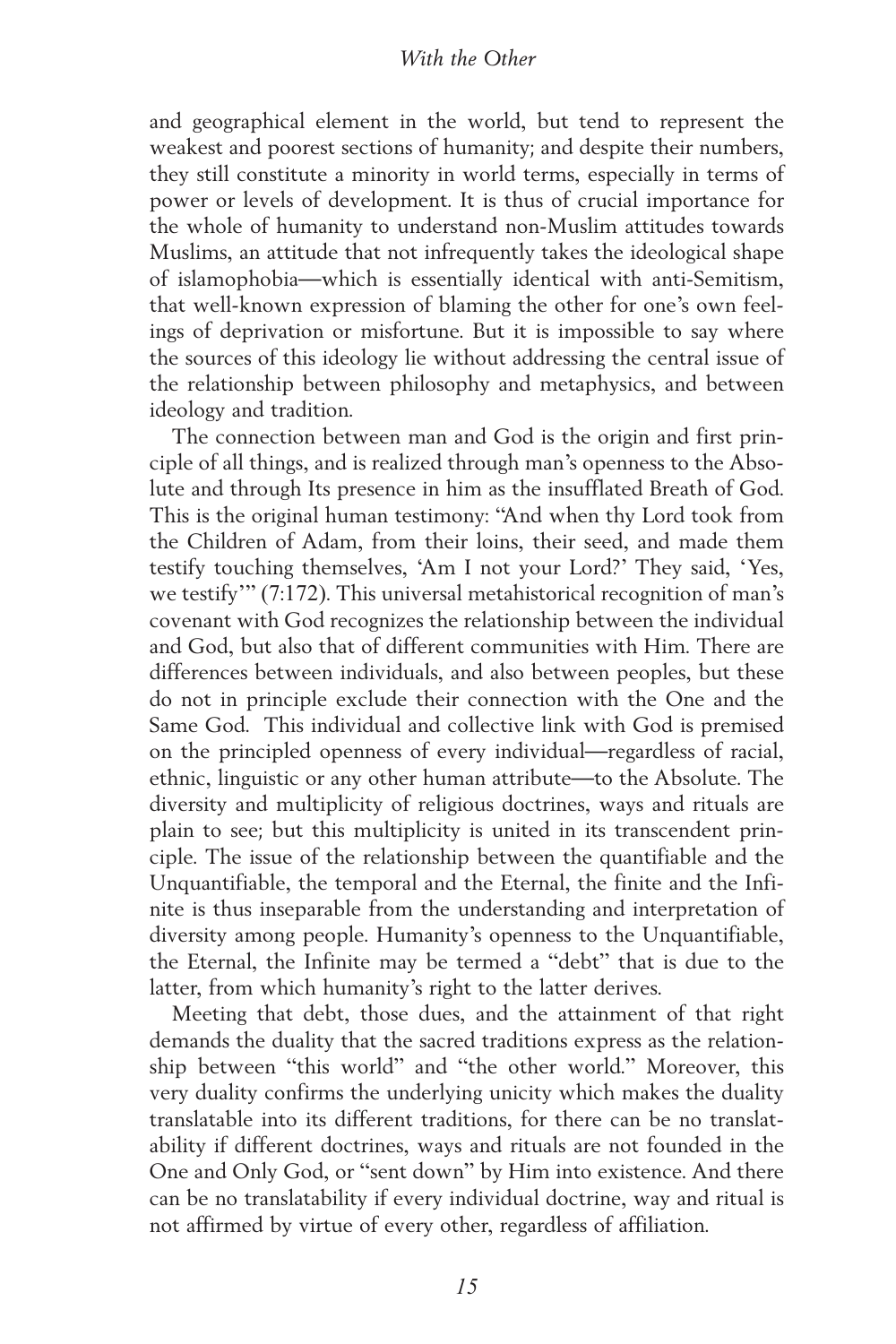The liberal postulate of the private, individual nature of difference precludes a collective identity based on the covenant between man/ community and God. But it is not enough simply to recognize the private and personal nature of the individual and make his political rights contingent on this recognition, for in the absence of public acknowledgment of the totality of distinctive identities, both individual and collective, the fragmentation of the self and hypocrisy become political necessities—hence the individual and the community can only be acknowledged if there are clear boundaries with the other.

The arrogance of the powerful, however, must also be ruled out. In Adam Seligman's words, "This approach is an essential element of the Islamic notion of *hilma*, as of the Jewish *anva*, and the prohibition on the use of force in attaining the truth."12 Hence the prohibition on the use of force, as a condition of human clemency, is also a crucial part of one's attitude towards the "weaker" other, for it is where the other as neighbor begins that attitudes towards difference are established in qualitative and quantitative terms: the weaker has rights over the stronger, and the stronger a debt to the weaker. If it were not so, the inevitably finite power that can be measured in quantitative terms would have to be recognized as God: but God is not and cannot be finite. (He is incomparable and unquantifiable. Everything that is in existence manifests Him, for it is created with the Truth. Without that, it is meanness and depravity.) To threaten or jeopardize the weaker, by contrast, is to wreak havoc on one's own form and to block the insight that the self can orient itself towards the Absolute only through knowing and acknowledging itself as contingency.

It is with this acknowledgment that purification, or orientation towards the Absolute, begins—a purification, a detachment from the unreal, which orients the self towards the Self. This inner revolution demands acceptance that perfection entails praise of the Absolute, or anointment by It. It demands a return to original human perfection, a distancing from sin. Or, to put it another way: by drawing closer to the Praised One or the Anointed One, as persons who exemplify perfection, the individual renounces gods and draws closer to God. It is only in renouncing phenomena in the world and in the self as gods, and in drawing closer to God as unicity, that one may accept diversity—a diversity within which the self is shaped as the reading and recognition of the signs that speak of the Truth.

<sup>12</sup> Adam B. Seligman, "Jezici tolerancije," in *Forum Bosnae*, 16/02, p. 201.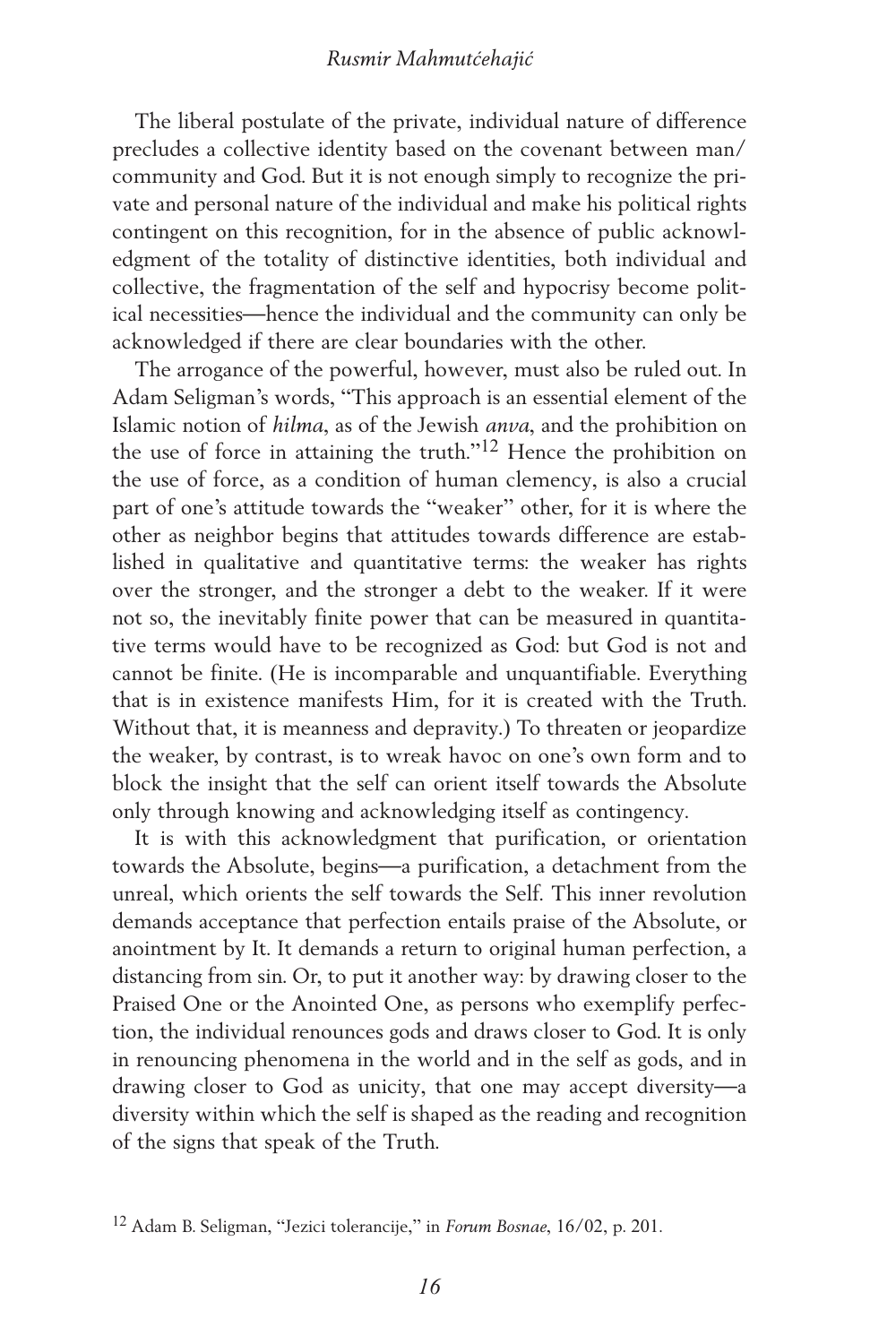#### **The Reading of the Book**

By their own claims, and in the belief of the majority of their recipients, the Torah, the Gospel and the Quran were revealed or "sent down" by God. This view of God as their source, as the One who first uttered them, and of man as their recipient, entails a relationship between higher and lower, and cannot be understood without the doctrine of signs. Thus accepting the revelation—that is, the sending down of the Book from heaven to man on earth—and the presence of the Divine in human speech means accepting that the heavens are the sign of the Intellect and Spirit, and that the earth is the sign of man. This acceptance is what makes interconnection between the world and the individual possible, via the unicity to which both are open. In the Semitic revelations, creation as a whole received its seal, its culmination, in man, who is at the center of the Divine intent, in the word that is the beginning. But humankind was set at the center only after the creation of the heavens and the earth and all that is in them. As a result, human nature is both beginning and end, inward and outward, expressed both finitely and in infinitude. The uncreated spirit of the Creator is within the individual, and with His actualization, the human self resolves its duality. There is no self but the Self, and hence the self resolves its duality in a multitude of ways, which may differ in their outward appearance, but invariably bear one and the same essence. This is what makes the individual into an open observer of the world, recognizing in both the outer world as a whole and in every separate manifestation within it the Perfection that is the One and Only. Everywhere and always, the individual faces Perfection, and between him and that face of Perfection lies the way that is marked and defined by the signs in external phenomena and their open or covert reflection in the self. In the light of that Perfection, all phenomena in the outer world and within the human self are signs and symbols that, as long as there is an observer, are more or less transparent windows on the Absolute that irradiates them and manifests its goodness in the innumerable forms of their multiplicity. And when the duality between self and Self is resolved, the signs become wholly transparent to the Truth. God is then in the individual and sees Himself through the individual, and He encompasses Himself in Intellect, giving the human self the principled potential to submerge itself in Intellect of the self's own free will. Thus God announces Himself to man and sends His Word down to him out of the Silence. The Word is received and accepted, and then uttered to other people. Given that the initial recipients—Moses, Jesus and Muhammad—accepted the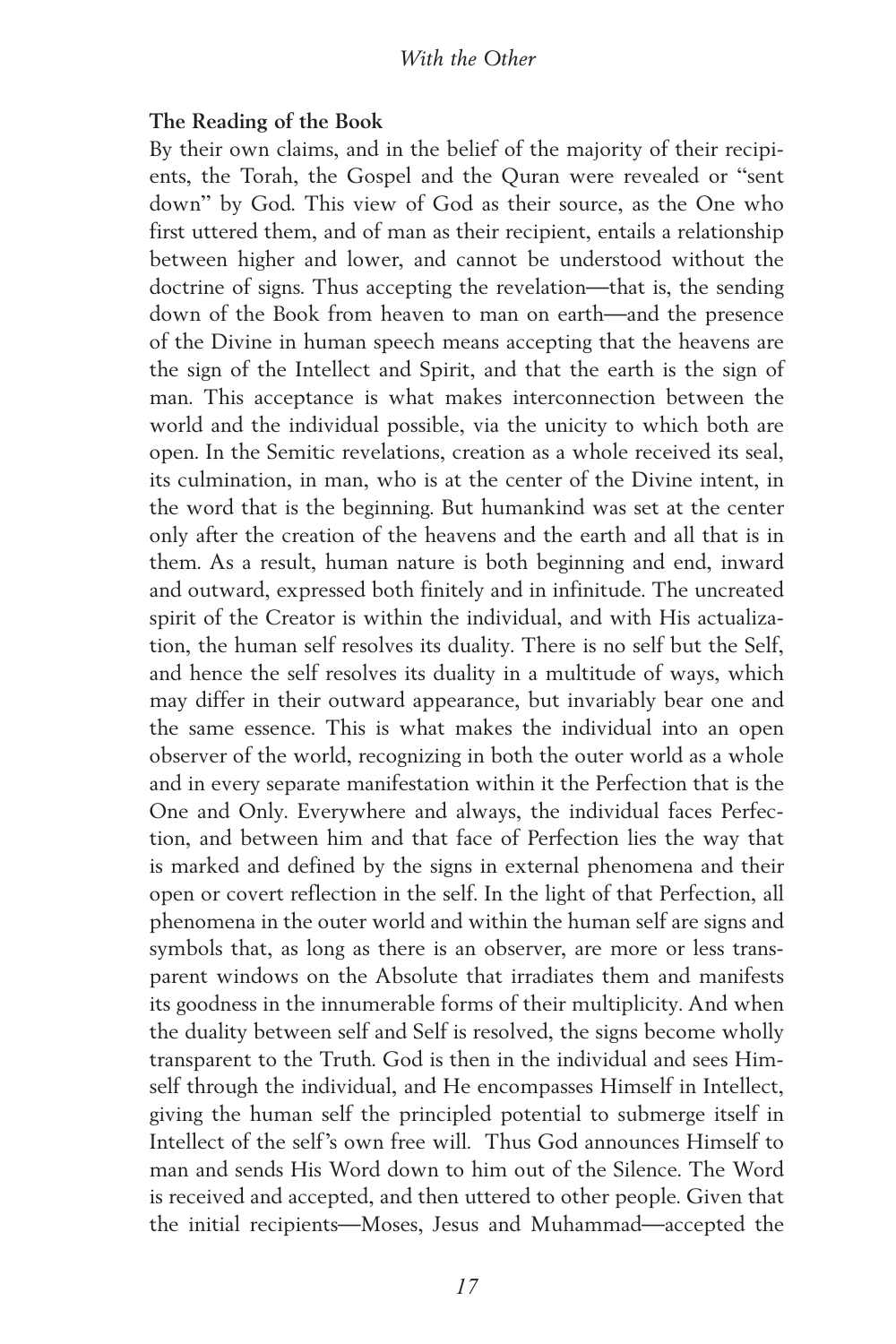Word out of their own free will, so too those who listen to them are free to accept or reject it. That which is accepted is remembered, witnessed and recorded, and then spoken, read and heard—but Silence is the source and outcome of both speech and listening.

The ability of Moses, Jesus and Muhammad to receive into their human selves the Divine Self that speaks is testimony that this is the supreme human potential. But its transmission to other people, in languages that enable it to be spoken, heard and interpreted, is testimony of the potential of the Infinite to abide in the finite. The fact that the Infinite may abide in the finite is what links man with God, through the uncreated center of his being and the Intellect as the mirror of unity in multiplicity. The interpretation of the revealed speech is accessible to man; but given that it can only be understood from the perspective of multiplicity, it is contingent, and as a result differs from one person to another. Only God can have the final and complete understanding of the Book that has been sent down:

It is He who sent down upon thee the Book, wherein are signs clear that are the Essence of the Book, and others ambiguous.

As for those in whose hearts is swerving, they follow the ambiguous part, desiring dissension, and desiring its interpretation; and none knows its interpretation, save only God. And those firmly rooted in knowledge say, "We believe in it; all is from our Lord" (3:17).

No human being, therefore, can say that he knows the complete interpretation of the revealed books. If it were so, it would contradict the claims made in them that they derive from God, and that they form a link between human contingency and His Absolute nature. As a result, every human interpretation of the books is limited, just as man, even in terms of his supreme potential, is set apart from God by the interdiction:

And We said, "Adam, dwell thou, and thy wife, in the Garden, and eat thereof easefully where you desire; but draw not nigh this tree, lest you be evildoers" (2:35).

This original interdiction was established by God, who thereby showed that man's freedom, and the confidence in it that was offered and accepted, are to be seen as the supreme measure of human rectitude; hence the interdiction is inseparable from the state of the human self. And it is not backed up by threat of force. Because the interdic-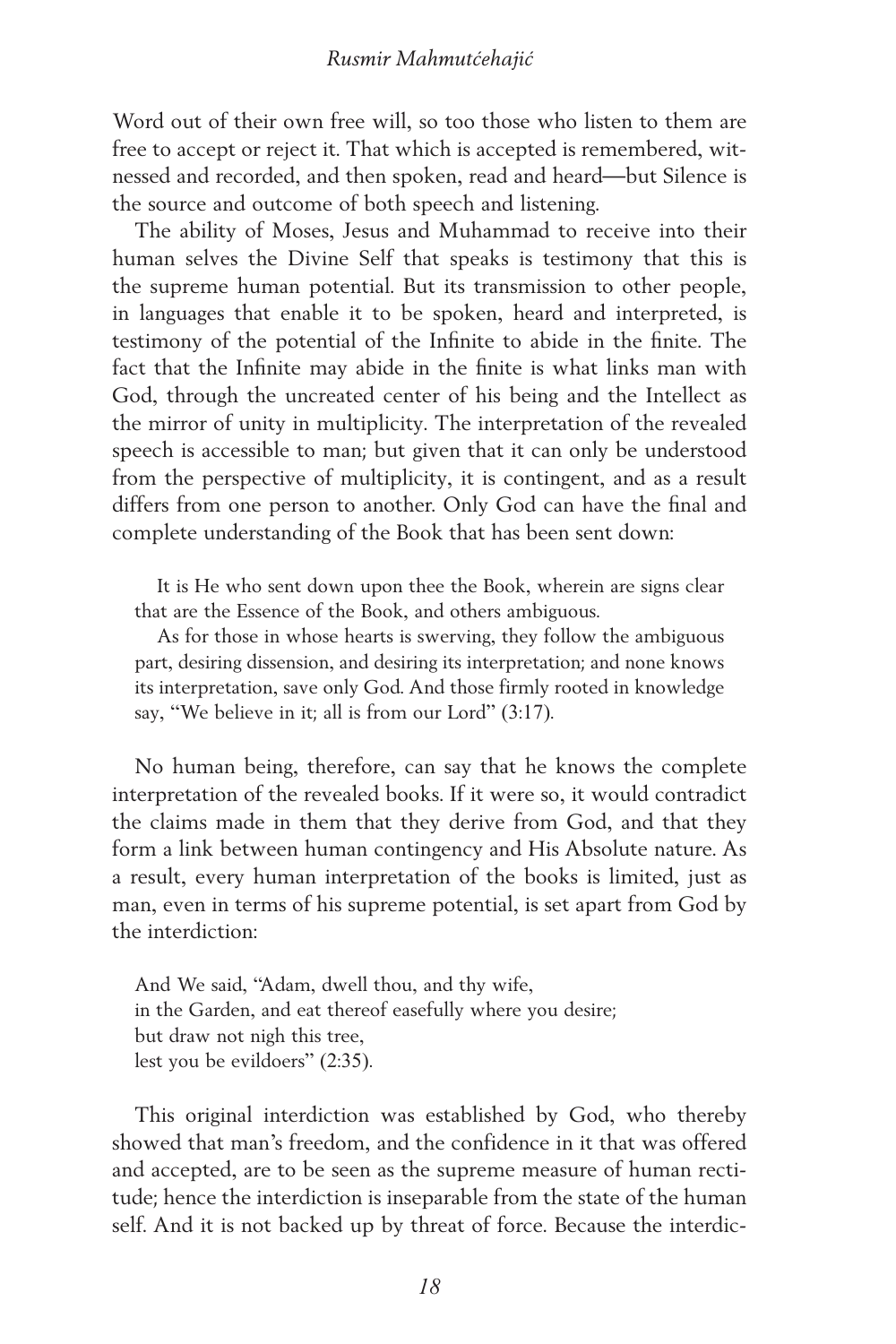tion is in reciprocity with the human center, to violate it entails loss of clarity regarding not only the outer signs, but also the inner selves of those who recognize that He is the Truth. Humanity's original perfection confers happiness upon creation, and upon all existence within creation, so long as the connection with and orientation to the Supreme is maintained. The interdiction makes it possible for free will to strive towards the greatest possible proximity to the Absolute. And acceptance of the interdiction means submission or compliance, by which the bestowed is transformed into indebtedness and confidence, so that it may be accepted and, finally, repaid.

Becoming a believer, one of the faithful, offers the individual the supreme potential: the relationship with God, Who is also Faithful. One of His "Names most beautiful," the Recitation tells us, is the Allfaithful:<sup>13</sup> thus God's faithfulness is absolute. The relationship between the faithful and the All-faithful is one of faith or trust in God. Since God is holy, His trust in man is holy too, whereas the individual's trust is invariably contingent, for there is no faithful but the All-faithful. The individual is given every opportunity to travel the way, on the basis of the trust which has been accepted, from the most profound state of evil in the self and/or hell to the most sublime state in Paradise/the self. Everything must eventually vanish save the Self or the Face of God, and the potential to travel from the depths of hell to That Face Which alone never vanishes is the condition for perfect human freedom, as the inevitable premise of the perfection of trust.

And just as the path taken by the individual from the depths to the heights is inseparable from trust in God, so ultimate redemption is inseparable from Divine Debt. It is only that Debt which enables the entirety of human potential for freedom, through the acceptance of the interdiction which determines the infinite proximity and distance between the individual and God. This interdiction is grounded in trust, which means that the individual has the freedom both to lose his original innocence and to regain it *In the Name of God*. But this trust in the Absolute and its manifestation in the totality of existence, and in humankind as the sum of all manifestation, rejects neither knowledge nor mercy, since both are attributes of the Absolute.

Existence, therefore, is the interpretation of the revelation by which the Creator brings together in human language His signs, scattered as they are in space and time. These are the words with which

<sup>13</sup> See 59:23.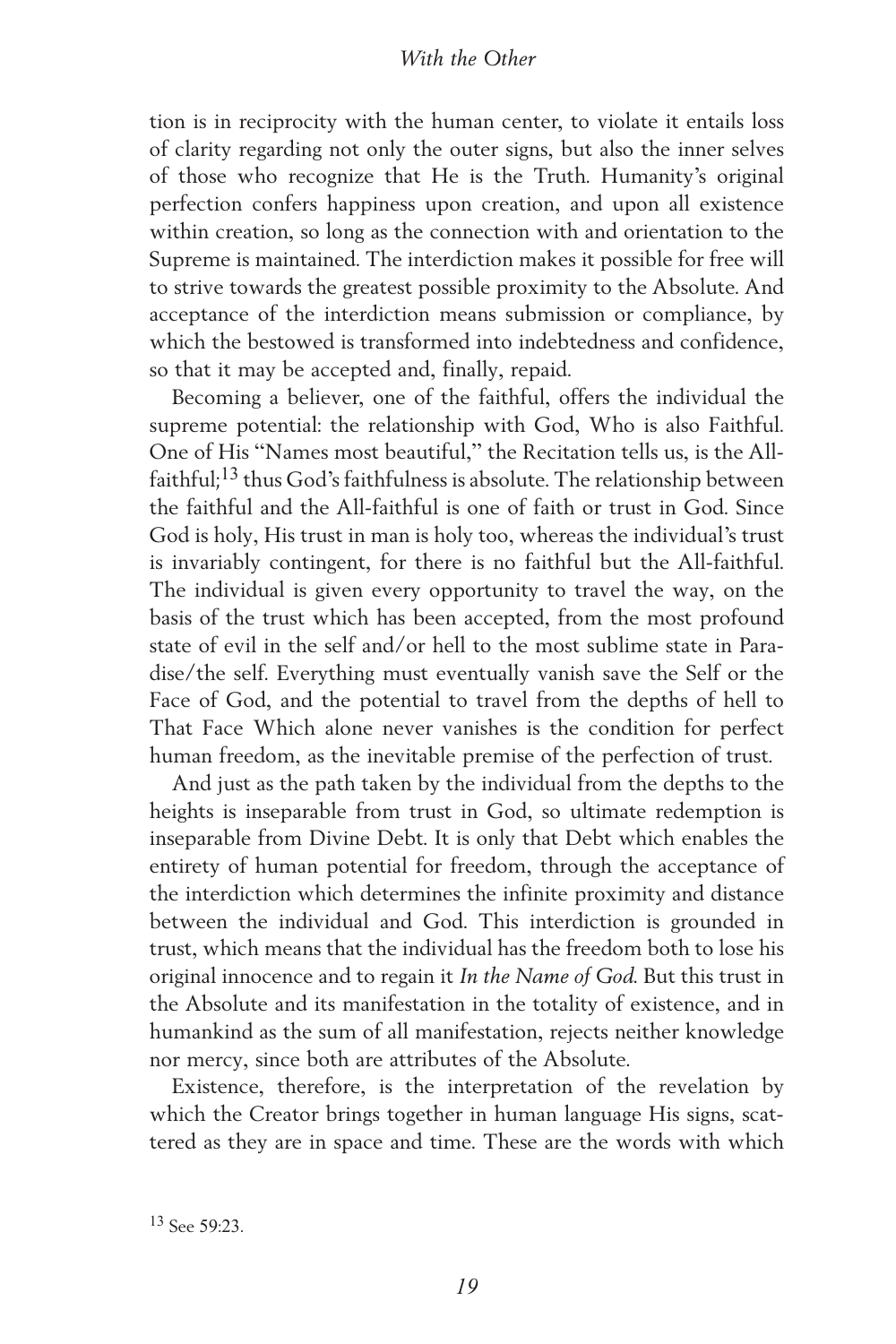God showed mercy to man after his violation of the original interdiction: "Thereafter Adam received certain words from his Lord, and He turned towards him" (2:37). Orientation towards primal human perfection implies turning towards patience and the truth; but since human existence ranges from "the self that inclines to evil" to "the self at Peace," or from fear of phenomena to awe of God, interpretations of the books may also cover that entire spectrum.14 Indeed, the whole of human experience and its expression throughout history is testimony to this. But if it is hard to comprehend how it is possible for so many interpretations of the revealed books to have evolved and been pressed into the service of evil and violence, one thing is indisputable: the acceptance of God as Merciful and All-compassionate is diametrically opposed to such acts of conscription. In particular, no interpretation of the revealed books that fails to reinforce the view of the other as a companion and an equal part of creation before the Face of God can be justified from the perspective of God's all-encompassing mercy. This may seem to be an abstract view, but it is in fact very specific, even to those who have accepted existence as the immediate and specific, and God as intermediacy and abstraction.

Furthermore, the acceptance of one's revealed book as Divine speech, and the maintenance of one's link with the book, are impossible without humility, for "no compulsion is there in the debt" (2:256). Thus debate between the speakers, readers and listeners of the revealed books can approach the source only if it is conducted as fairly as possible<sup>15</sup>—fairness that means an awareness of change as a worldly constant, accompanied by a strengthening of the link with the good and the beautiful as the essence of human clemency. Awareness and patience relate to God, the world and people alike,  $16$  and are inseparable from the attitude towards the other:

Surely the good shall be among gardens and fountains taking whatsoever their Lord has given them; they were good-doers before that.

<sup>&</sup>lt;sup>14</sup> On the differentiation of the self between its orientation towards evil and its inclusion in Peace, see, for example, the chapter entitled "The Degrees" in Martin Lings, *Muhammad: His Life based on the Earliest Sources* (London: Unwin, 1988), pp. 328-31.

<sup>15</sup> See 29:46.

<sup>16</sup> See Toshihiko Izutsu, *Ethico-Religious Concepts in the Qur'an* (Montreal: McGill University Press, 1996), p. 224.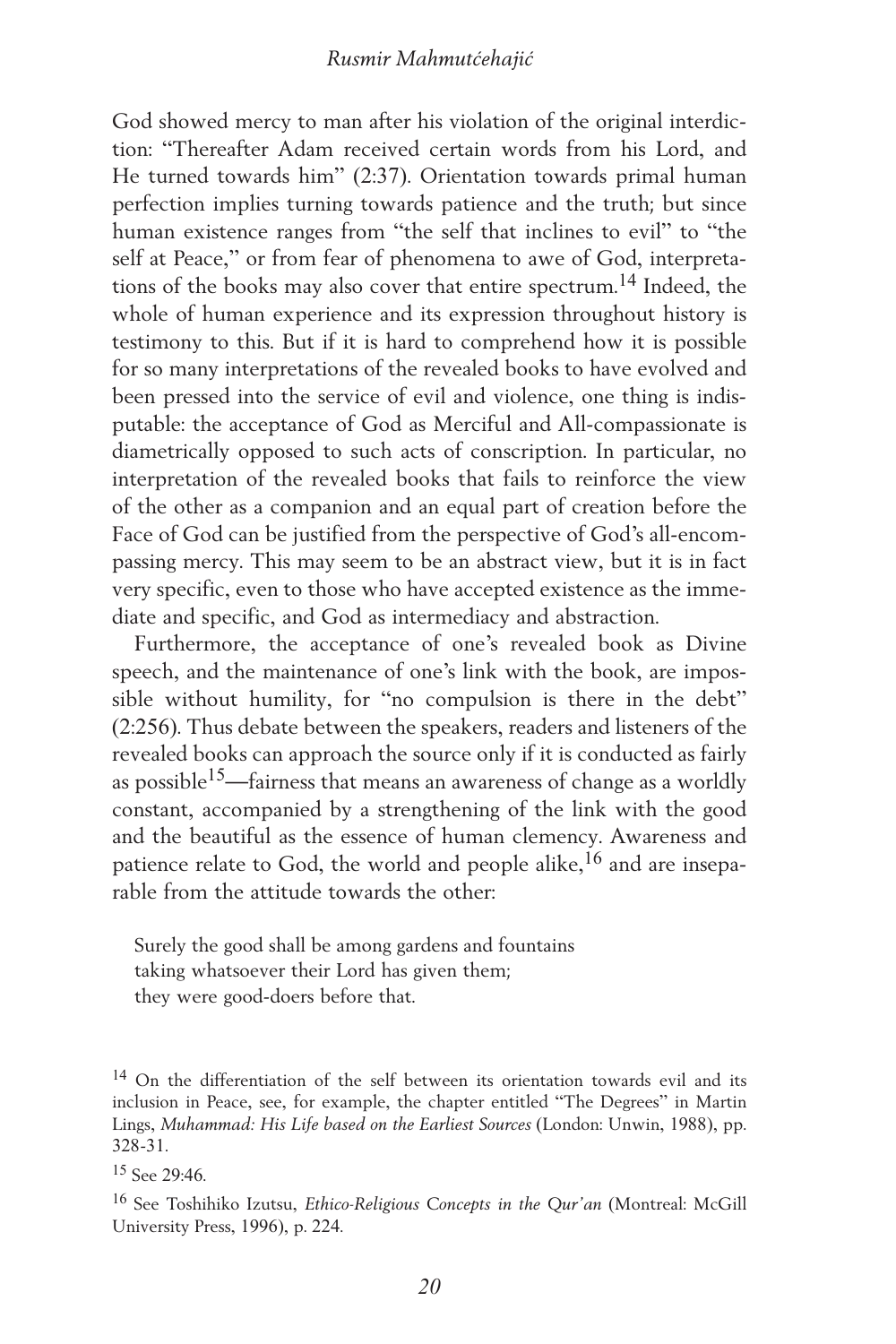Little of the night would they slumber, and in the mornings they would ask for forgiveness; and the beggar and the outcast had a share in their wealth (51:15-19).

#### **Will and Submission**

A prerequisite for discussion of the term *Islam* within any of the relationships proposed above is that it be detached from the indeterminacy of contemporary political language. *Islam* is an Arabic noun deriving from the verbal root *s-l-m*, and its meanings are "submission," "humility." Since submission and humility also include the ability to distinguish between that which is submissive and humble on the one hand and that to which it submits or bows in humility on the other, submission encapsulates the relationship between temporal and eternal being. As a result, the notion of submission can have no meaning external to the order of being. This in turn means that submission is what differentiates being within the multiplicity of its manifestations as ordered from higher to lower. In this order, the Supreme is that which is manifest to all, and only that, for it may be signified by no other sign than itself. Existence is thus the revelation or creation of the Supreme.

From the human perspective, creation is arrayed in three levels— Heaven, Earth, and that which lies between them in the external world, which correspond respectively to the intellect, the soul and the body. In his earthly or bodily nature, man is submissive and subordinate to the two higher levels of being. Submission or humility is thus the recognition of the original nature of the self. Another stance is possible, however: the denial of that original nature. Both recognition and denial derive from the human will; the will thus confronts that duality or rift within the self, and must choose between the two. The consequences are wholly different depending on which choice is made, for the two are not equal: one path is higher in its relationship with the Truth than the other. If the latter path is chosen, the precedence of truth over falsehood, or good over evil, is overturned. Opting for the better path, by contrast, entails greater humility before the truth and the good. And this in turn means recognizing that man is created from clay, as the lowest manifestation of the Principle, and that to it he returns—dust to dust and thereby bears witness to his submission to the Supreme. Indeed, the root of the Latin word *humilia*, and its direct derivation humility, is *humus*, meaning earth. The Hebrew word Adam, too, has the same root as *hā'ādām*, which also means earth. Thus the earthly nature of humankind, together with the insufflated Spirit of God, prompts and directs man to maintain his openness towards the Creator. This in turn implies that it is impossible for him ever to attain fully the Truth, but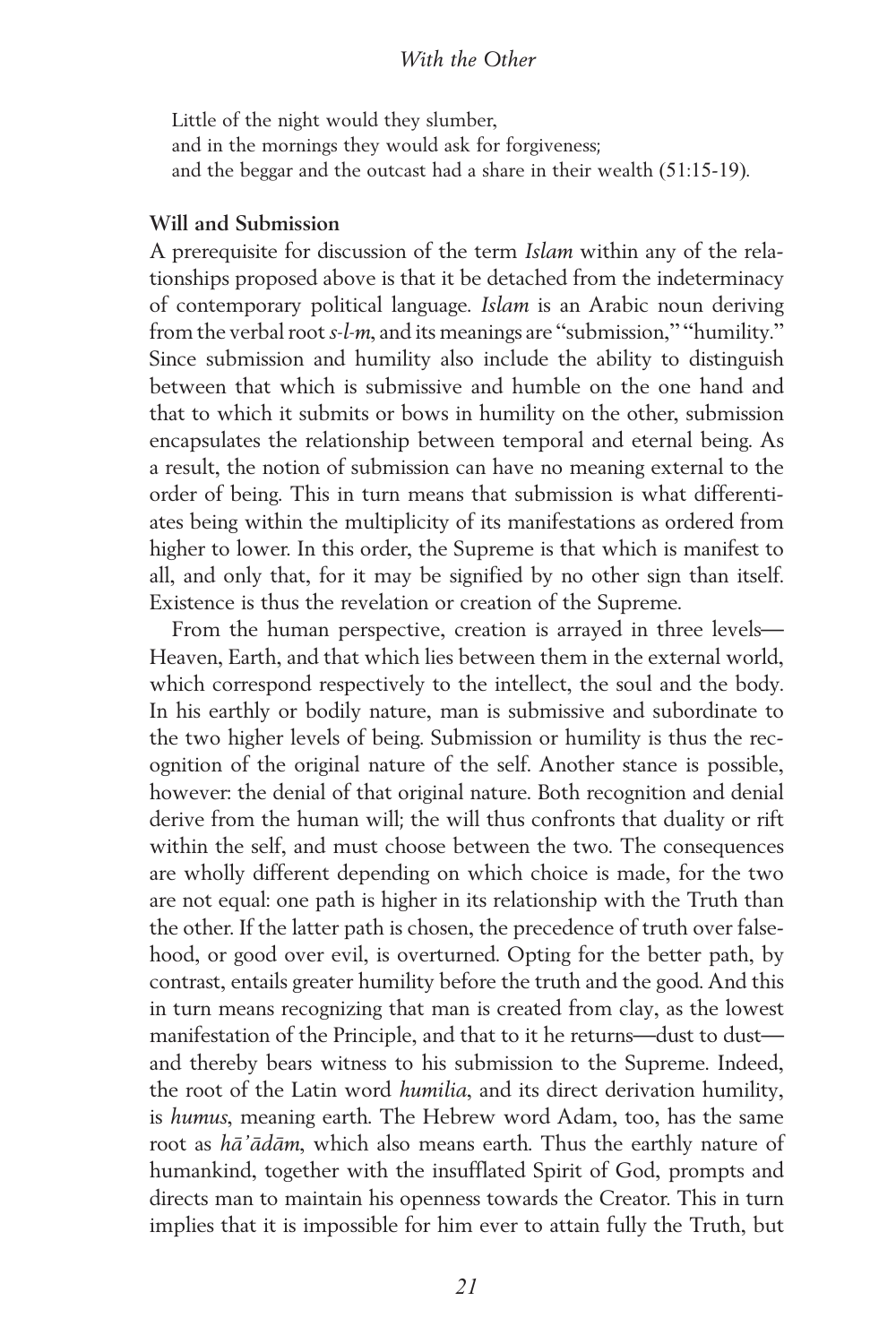also that he is never without the openness that continually directs his human self towards the First Principle. The *sajda* or prostration in prayer is the decisive sign or rite of the inclusion of human will in the reality of existence towards God. It denotes and attests to humility and proximity to the earth. In turn, the cultivation of the earth and its rites means discovering humankind's original nature, the same nature as in the Garden, where man was the appointed guardian and cultivator. To cultivate the earth is itself a rite—there is no cultivation without rite, and vice versa. Similarly, the denial of the outward signs means the denial of one's own nature; and the denial of one's own nature amounts to the denial of the other. It is only when the cultivation of the land is seen as a rite, and vice versa, that the indivisibility of humanity and earthliness can be grasped.

Clemency in Bosnian is *blagost*, the root of which is the Sanskrit *bhárgāh*, meaning light, of which the derivative is the Indo-European *bhel*, meaning to shine. As clemency is the acknowledgment of the humanity of the other, this in turn means that original perfection also always lies in the other. It is thus only in acknowledging the other that the humility of the self before the Other is possible, for every other is the image and sign of the Other. This is expressed in the testimony that *there is no other but the Other*. None of its specific features, i.e., its finitude, can exhaust Alterity, but neither can it have any meaning other than the manifestation of Alterity. And Alterity is sought by reading of the signs in the outer world and the inner self, signs whose openness is complete, since it is directed towards Perfection.

Thus, if Islam is regarded as something that somehow came to Europe at some time in the past, this is a denial of the fact that *islam*, as submission to God, is the nature of every individual and every phenomenon, and that there is no sacred Tradition without submission. If the Arabic term *din* (religion, faith) be taken in its original meaning—the Arabic root *dana*, *dayn*, with the meaning of debt—it can be seen to have the meanings of indebtedness, direction or course, subordination, response, requital. Each of these meanings implies two parties and a relationship between them. A debt is the relationship between donor and recipient; a direction or course is the relationship between those taking that course and their objective; subordination is the relationship between the subjected and that which is superior; response or requital is the relationship between someone and that to which he has been exposed. As a result, obligation—*ob-ligation*, with its root meaning of *binding*—is an invariable constituent of that relationship. If the individual is one party to that relationship, the other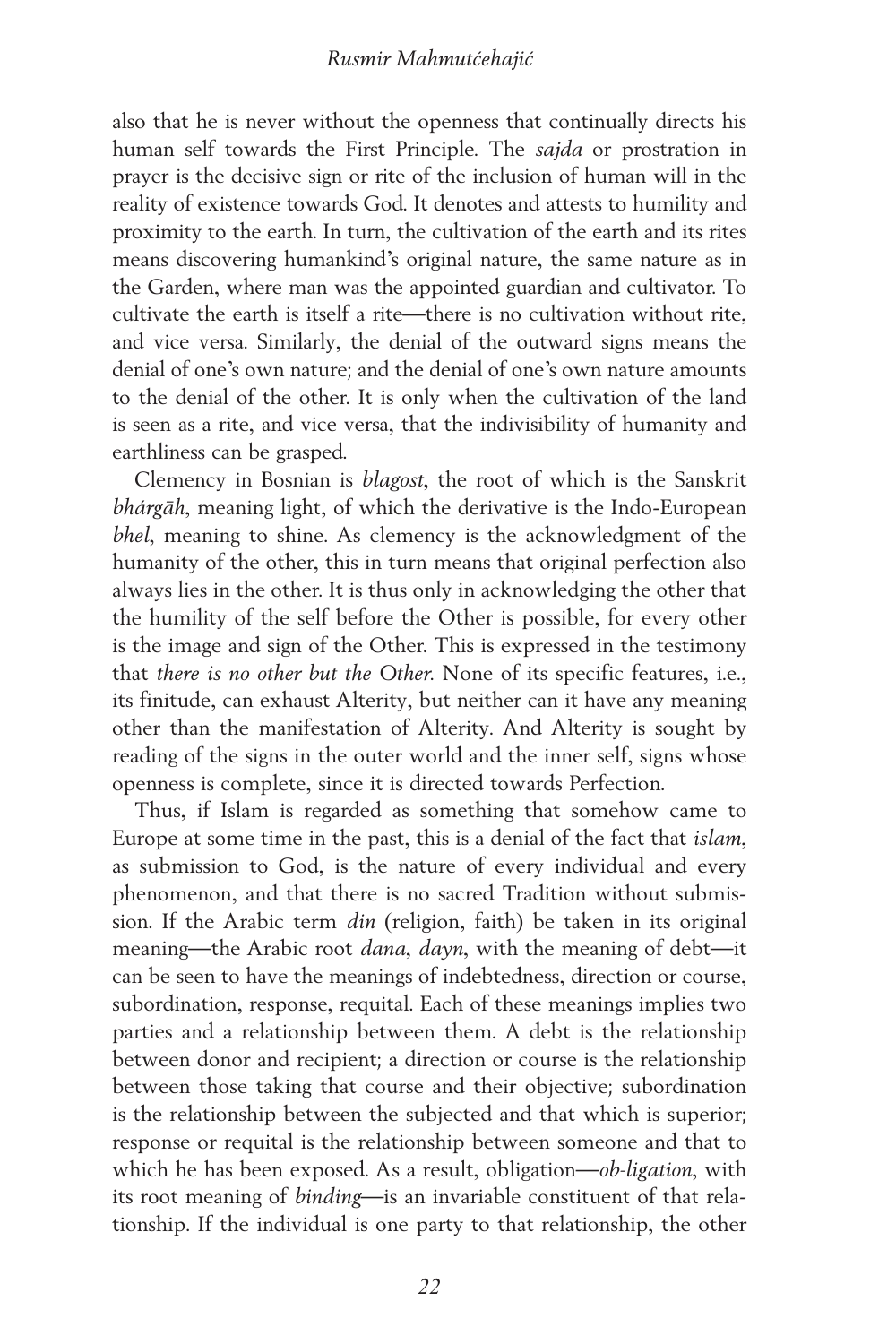party to that obligation—i.e., one of indebtedness, direction, response, reception or transmission—may be a phenomenon in the observable world and all that lies above and beyond it. There follows from this a clearer perspective on the words of the Recitation: "Today I have perfected your debt for you, and I have completed My blessing upon you, and I have approved submission for your debt" (5:3). "The true debt with God is submission" (3:19). This debt or indebtedness, obligation, direction, response, judgment and tradition may be expressed in various languages, but its essence is immutable, since the Other is Absolute:

That which you serve, apart from Him, is nothing but names yourselves have named, you and your fathers; God has sent down no authority touching them. Judgment belongs only to God; He has commanded that you shall not serve any but Him. That is the right debt; but most men know not (12:40).

The inalienable debt of submission, therefore, is the revelation of the Absolute through the contingent. The debt is true, given that it is Truth that imposes it. The debt thus binds the debtor to the Truth:

It is He who has sent His Messenger with the guidance and the debt of truth, that He may uplift it above every debt. God suffices as a witness (48:28).

The consequence of this is that the choice to honor the debt, to fulfill the obligation, to choose one's direction, and so on, is "clear" and "sincere": "Belongs not sincere debt to God?" (39:3) This debt includes, as a result, the truth that manifests itself on the path given to the debtor, who testifies through virtue that he is walking that path. The debt determines the truth, the way and virtue, and the indebted individual returns it with will, love and knowledge.

In the modern notion of knowledge, the present moment as the expression of eternity, and death as the confirmation of the mystery of life, are rejected as "other"; thus the concept of the present moment has been replaced by that of brevity, or smallness, and eternity by that of long-lastingness, or magnitude. Yet this smallness is never so minute that there is not something still smaller: hence it reveals itself as a sign pointing to emptiness, to the metaphysical zero which is absolute and, as such, independent of everything, however small or large it may be. It is into this emptiness that all the mysteries of minuteness flow, for it is the Mystery, the Silence, that can be spoken of only by saying what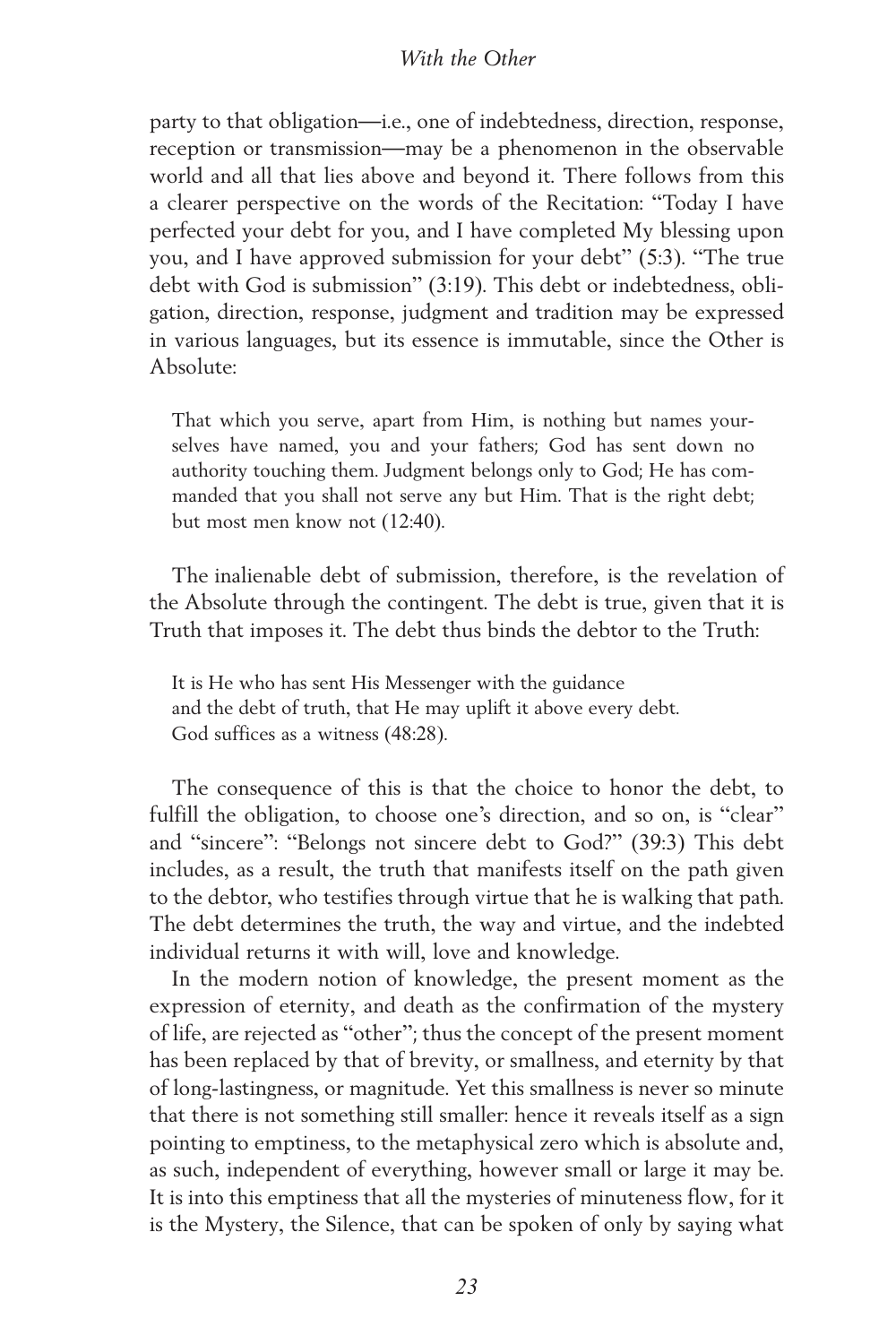it is not. The first full confirmation of the emptiness is none other than the One; and this One also confirms the unlimited multiplicity that neither adds to nor subtracts anything from it.

Similarly, "magnitude," being comparable and quantifiable, is never so great that there is not something still greater; it is always exceeded by the non-existent, by that to which nothing is comparable or similar, by the Sacred. Indeed, the definition of the Sacred is that which surpasses every magnitude in existence. "God is with everything," says 'Ali bin Abi-Talib, "but not through association; and other than everything, but not through separation."<sup>17</sup> This unattainability on the part of every magnitude, notwithstanding Its orientation towards It, is none other than the corroboration that the Sacred is beyond all similarity and comparability, whilst everything that is in the outer horizons and the inner selves is Its sign. And the center of human nature, its uncreatedness, enables these signs to range incessantly from one level of meaning to another in their orientation towards the Sacred, the All-peaceful, the All-faithful. All this confirms that the world and the individual, in their totality, are created in the fairest stature relative to the Creator and in His image, but that He cannot be the image of anything. The relationship between quantifiables, regardless of what they are in existence, therefore, is not everlasting, nor are these quantifiables equivalent to the Alterity they confirm and reveal. The moment the individual takes a stance towards himself and the world—to any individual phenomenon within it and to all phenomena combined—without that Alterity which is their original and final principle, *tolerance* becomes impossible, and the impulse to and reason for intolerance lies in associating and attributing the Absolute and God to anything that is comparable or quantifiable. If it is impossible to see in every phenomenon the sign of the Absolute, and to hear the voice of the Silence, the innermost human yearning for knowledge and mercy is denied. The phenomenon then defeats the individual in his desire to transcend the stability of space and the mutability of time. This in turn gives rise to thoughts and acts by which the individual mocks, refutes and destroys the signs in the outer world and in his own self. And the worst form of intolerance of the world and its signs comes from taking the desires, thoughts and interpretations that are in the self—which

<sup>17</sup>*Nahj al-Balagha: Selection from Sermons, Letters and Sayings of Amir al-Mu'minin, 'Ali Ibn Abi Talib*, vol. I, trans. Syed Ali Raza (Tehran: WOFIS, 1979), p. 16.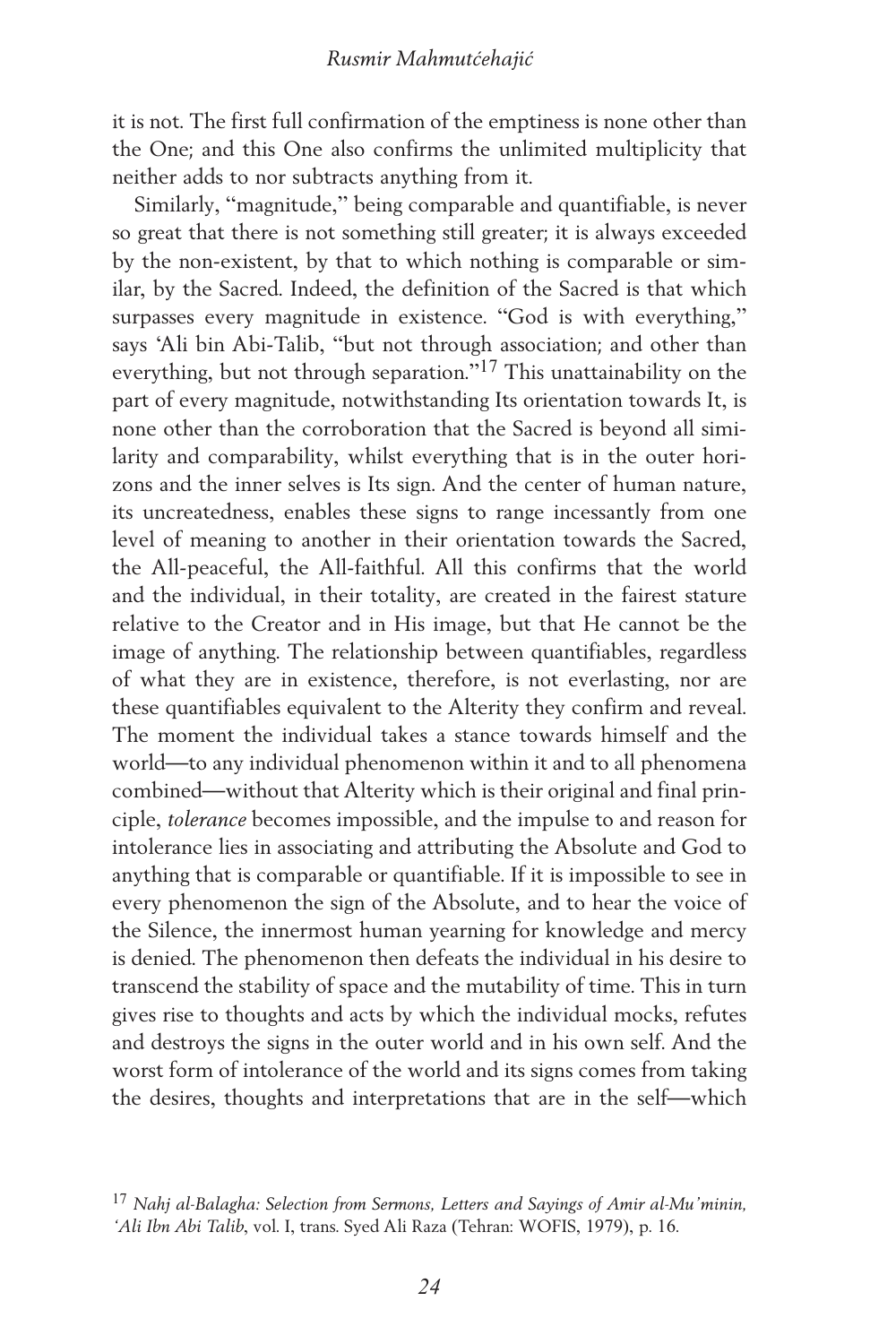means in the non-absolute—and molding them into the language of sacred ritual and doctrine, into absolutes without the Absolute.

#### **Faith: Knowledge and Love**

When Satan attempts to turn Jesus away from God and make him "fall down and worship" him, Satan, instead, Jesus replies: "Get thee hence, Satan: for it is written, Thou shalt worship the Lord thy God, and him only shalt thou serve" (Mt 4:10). The submission and prostration to God of all that exists—"and to Him has surrendered whoso is in the heavens and the earth, willingly or unwillingly, and to Him they shall be returned" (3:83); "To God prostrates itself everything in the heavens, and every creature crawling on the earth, and the angels" (16:49)—means that every phenomenon, in its own way, is linked to the Reality that is the One and Only. The only possible attitude to and connection with that Reality on the part of the individual lie in the recognition that all phenomena in the external world and within the self serve only to corroborate that unicity: they reveal It, originate from It and return to It. Without It they are nothing, a nothing that manifests itself in the illusion of associating others with, forgetting or denying Unicity.

Since Unicity has no alterity and yet is full of the alterity of everything, associating others with It is tantamount to allocating names to phenomena without regard for their nature. At the root of every phenomenon is God's creative Word, as spoken through its name: thus the name is the center or essence of every form. The position of humankind, its "fairest stature" in the totality of creation, determines human knowledge of the names, and knowing the names of phenomena links the knower with the Creator. But when the individual distorts those names, forcing them into a coercive relationship with phenomena, this alters their original form, and himself. Every such change deprives the individual of his primal "fairest stature," or distorts it. The names imposed on phenomena have no power to prevent these phenomena from returning to God; but nothing that is associated with God has any power,  $18$  as the Recitation confirms: "They are naught but names yourselves have named, and your fathers' God has sent down no authority touching them" (53:23). Thus, when the proper relationship is re-established between the individual as the one who owes and God to whom the debt is due, when phenomena return to their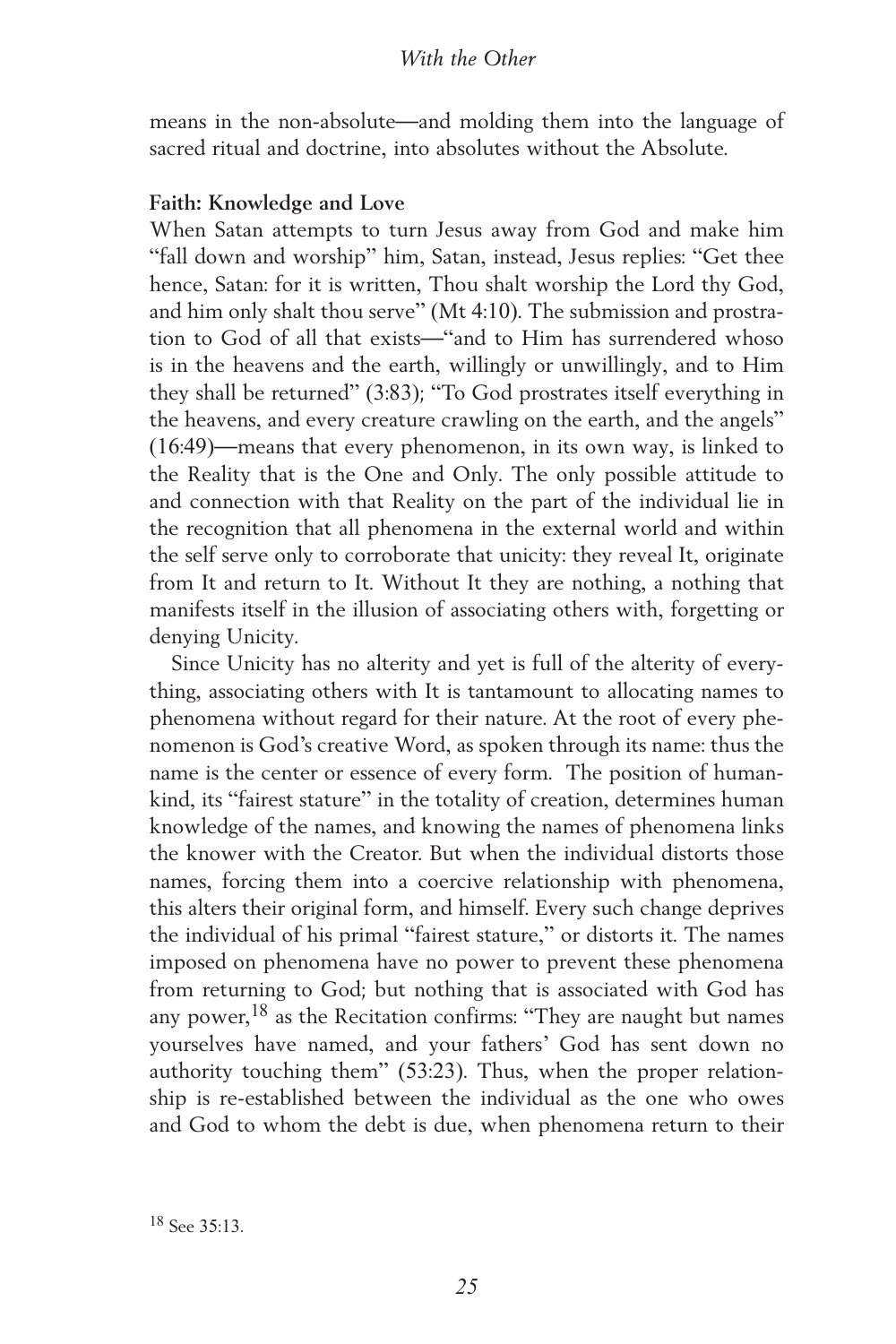Creator, they will repudiate the false names that have been imposed on them. They will also repudiate those selves that thereby sought to sever them from their purpose: "On the Day of Resurrection they will disown your partnership" (35:14). The names will return to the original phenomena from which they were wrenched and forcibly imposed on others. The individual's interrelationship with God in "fairest stature," therefore, is grounded in knowledge of the names which are confirmed by the uncreated Word and its manifestation in creation; but everything which distances the individual from this turns him towards forgetting and non-reality.

This potential on the part of the individual is in fact the manifestation of the relationship between the self and the Self as confidence, a confidence which embodies the individual's perfection, cause and purpose: "If God should take men to task for what they have earned He would not leave upon the face of the earth one creature that crawls; but He is deferring them to a stated term" (35:45). The expressions "He would not leave upon the face of the earth one creature that crawls*,"* if the yardstick is to be "what they have earned" and "God is with those who are aware and who do good," are only in apparent opposition. The incorruptibility of human nature is affirmed in both, the nature which makes human beings what they are—created in and for the sake of perfection. Individual salvation does not lie, therefore, in taking on a new nature, but in the restoration or rediscovery of one's original nature (perfection, or the fairest stature) through liberation from those gods that manifest themselves as illegitimate links between inner and outer phenomena on the one hand, and their names on the other.

Individual awareness and good, in their full meaning, are none other than that uncreated and perfect center; and as such that center belongs only to God: "Why callest thou me good? There is none good but one, that is, God" (Mk 10-18). This explains the injunctions regarding one's attitude to the other: "Judge not, that ye be not judged" (Mt 7-1); "For all they that take the sword shall perish with the sword" (Mt 26:52); "He that is without sin among you, let him first cast a stone" (Jn 8:7). These injunctions cannot be understood, however, without bearing in mind that they differentiate between original perfection and its distortion as regards the individual. Perfection, being complete and thus unalterable and true, is victorious over all illusion: "The truth has come, and falsehood has vanished away" (17:81). "He is the Truth, and that they call apart from Him—that is the false" (31:30). But judgment that comes out of falsehood and the hiding of humanity's "fairest stature" does not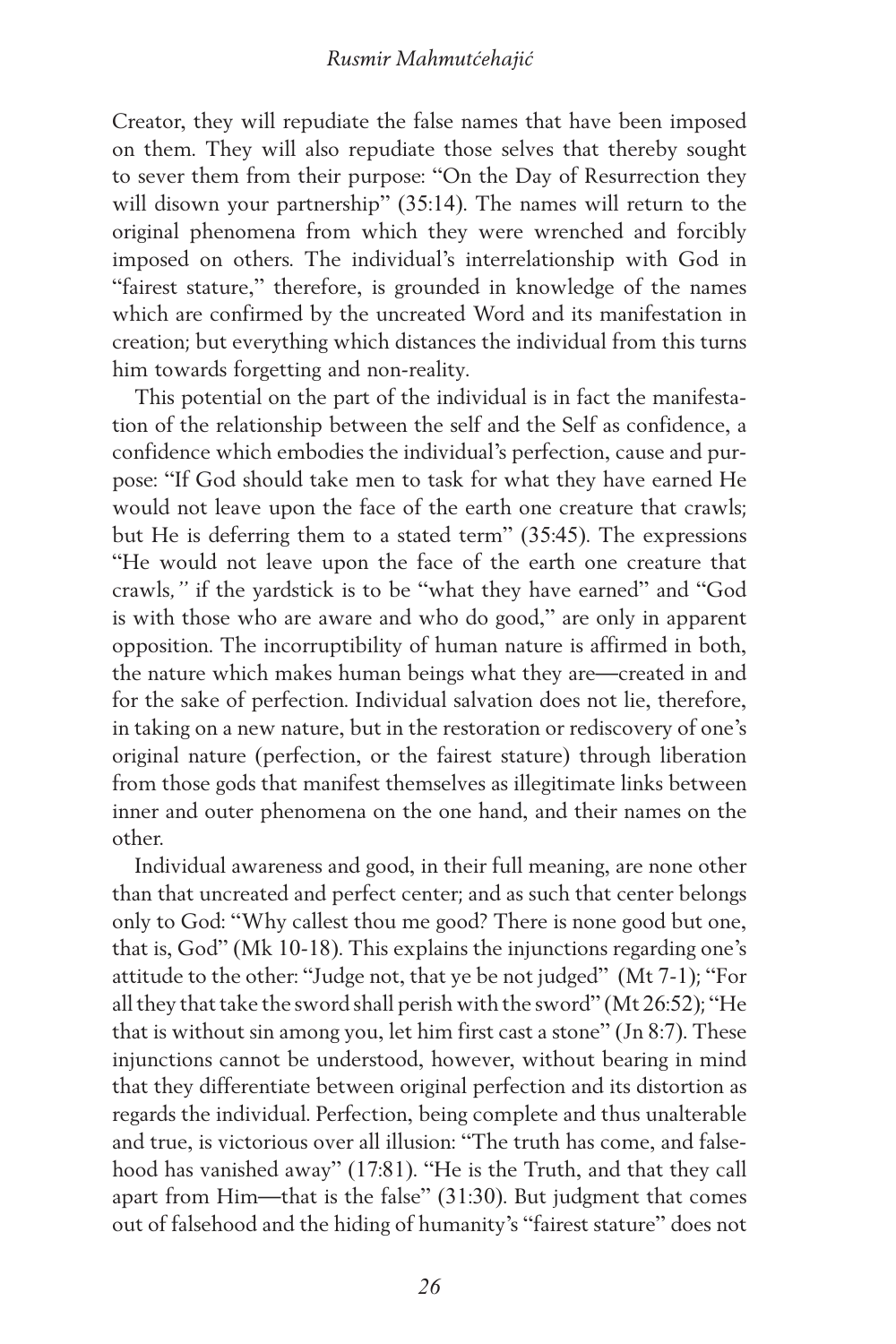acknowledge human weakness. The individual who is thus distorted must ultimately judge himself against his hidden, repudiated original perfection, and reaching for the sword out of that deformity means that one must ultimately succumb to the sword of the Truth that is victorious. In the meantime, however, the decision of the individual to condemn and punish another for his sin places that individual in a state of utter alterity, whereby the self is proclaimed as the Self. This is tantamount to associating oneself with God—and God forgives not that aught should be with Him associated (4:48). To the individual, being means discerning the unreal from the Real, the self from the Self, and it is only the Real that can condemn and punish—which it always does, with the Truth. Acting otherwise means accepting the superiority of the lower over the Higher and the imperfect over the Perfect. The root cause of this is forgetting that Truth and Presence are two expressions of Unicity, the first corresponding to human awareness, and the second to human virtue. Awareness is indivisible from knowledge, and virtue from will, and both knowledge and virtue strive to become being—a striving that becomes accomplished when one sees the Truth in every sign in the outer worlds and the inner selves, when one returns to oneself. "He who knows himself has known his Lord," said the Prophet.<sup>19</sup>

But when the world is confined between the depths of interiority and the heights of externality, existence becomes closed. Phenomena are no longer signs pointing to what is deeper and higher. Minuteness and magnitude are both finite, and thus accessible to reason; but the signs themselves are repudiated and cease to signify, and man is closed off from Eternity and Life. His life has no continuation after death: he does not encounter his Lord and does not submit the account of his debt. Everything is extinguished with the cessation of his actions, because everything lies between the briefest and the longest that is imaginable in finitude; the present moment does not point to eternity, and death has nothing to do with life.

This repudiation is nothing other than the desire, transformed into a deluded conviction, to strip the veil from the face of God, to reveal all the mysteries of phenomena and to dis-enchant the world. Here, the veil denotes Intellect; man cannot draw back that veil, but He may receive it into Himself: "His veil is light," says the Messenger, "and if it were to be drawn back, the brilliance of His Face would burn His cre-

<sup>19</sup> For more on this tradition see, e.g. Ibn al-Arabi, *al-Futuhat al-makkiyya*, Vol. II (Cairo: Al-Hay'at al Misriyyat al-Amma li'l-Kitab, 1972), p. 292.2:168.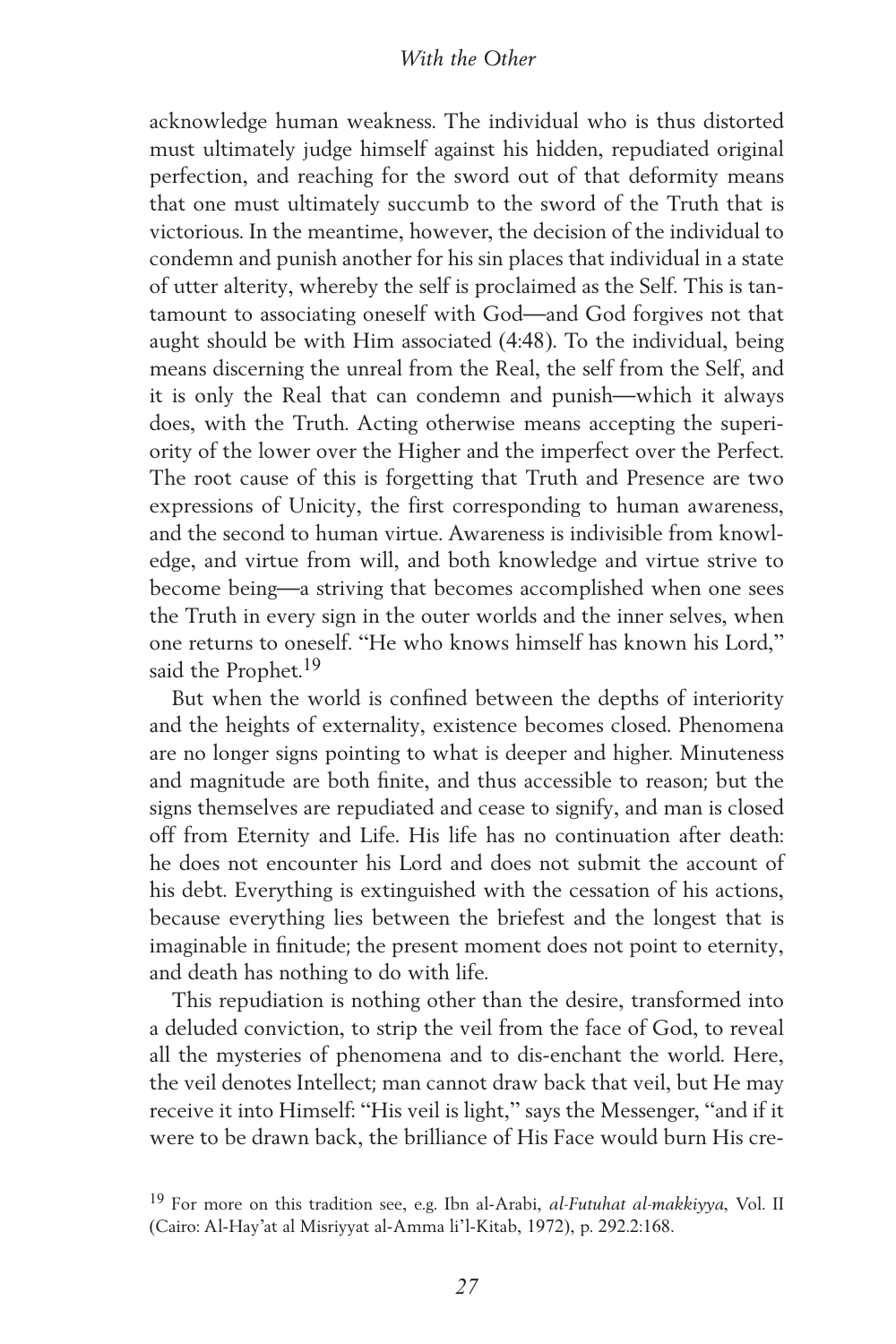ation wherever His gaze reached."<sup>20</sup> This veil of light does not render God remote: "We indeed created man; and We know what his soul whispers within him, and We are nearer to him than the jugular vein" (50:16). God's proximity is also expressed in the words of Jesus: "The kingdom of God is within you" (Luke 17:21). But the fact that there are seventy thousand veils of light between the self and the Self, that the Other sees everyone's innermost self but not vice versa—"The eyes attain Him not, but He attains the eyes" (6:103)—and that none is closer in His absoluteness means that there is no self other than the Self, and that the Self becomes manifest in the inner selves and the outer world. Both the inner and the outer worlds are thus utterly poor, and at the same time close to Him. The Divine "I am near" (2:18) is not and cannot be limited by anything. It is an unconditional proximity, and the totality of existence is merely its confirmation.

Given man's acceptance of the confidence that is offered, which means a relationship with the Absolute which is undertaken out of free will, the self must choose to remember or to forget. Remembering is the manifestation of that unconditional proximity in one's self which precludes the illusion of distance. Forgetting turns one towards the quantifiable world as the only world, and reason then appears to be one's supreme potential. As a result, the connection with the Truth becomes seen as contingent and mediated, which deprives the Truth of its autonomy and views it as identical with its various manifestations and confirmations. But even though man must choose between remembering and forgetting, the Truth and its manifestations can never be of equal value. The proffered and accepted relationship of trust between the individual and God means that the self is free to range between the two extremes of the minute and the immense (though these extremes are in essence one and the same). Living between these extremes, the individual forgets what he has received, but is also able to remember it again, thereby knowing himself as he faces himself, in the solitude that is perfect fullness and the totality that is perfect absence. Remembrance is thus a return to the perfect center, which nothing in existence can add to or subtract from. Through human remembrance, God becomes disclosed both to himself and to

 in a number of its forms. See, for example, William C. Chittick, *The Sufi Path of*   $20$  Sahih Muslim, I. p. 113. There are many expressions of this tradition. In Imam Ghazali's *Mishkat* (Bab-ul-Masajid) a similar tradition is cited: "Between me and Him are seventy thousand veils of Light." Ibn al-Arabi quotes and interprets this tradition *Knowledge: Ibn al-Arabi's Metaphysics of Imagination*.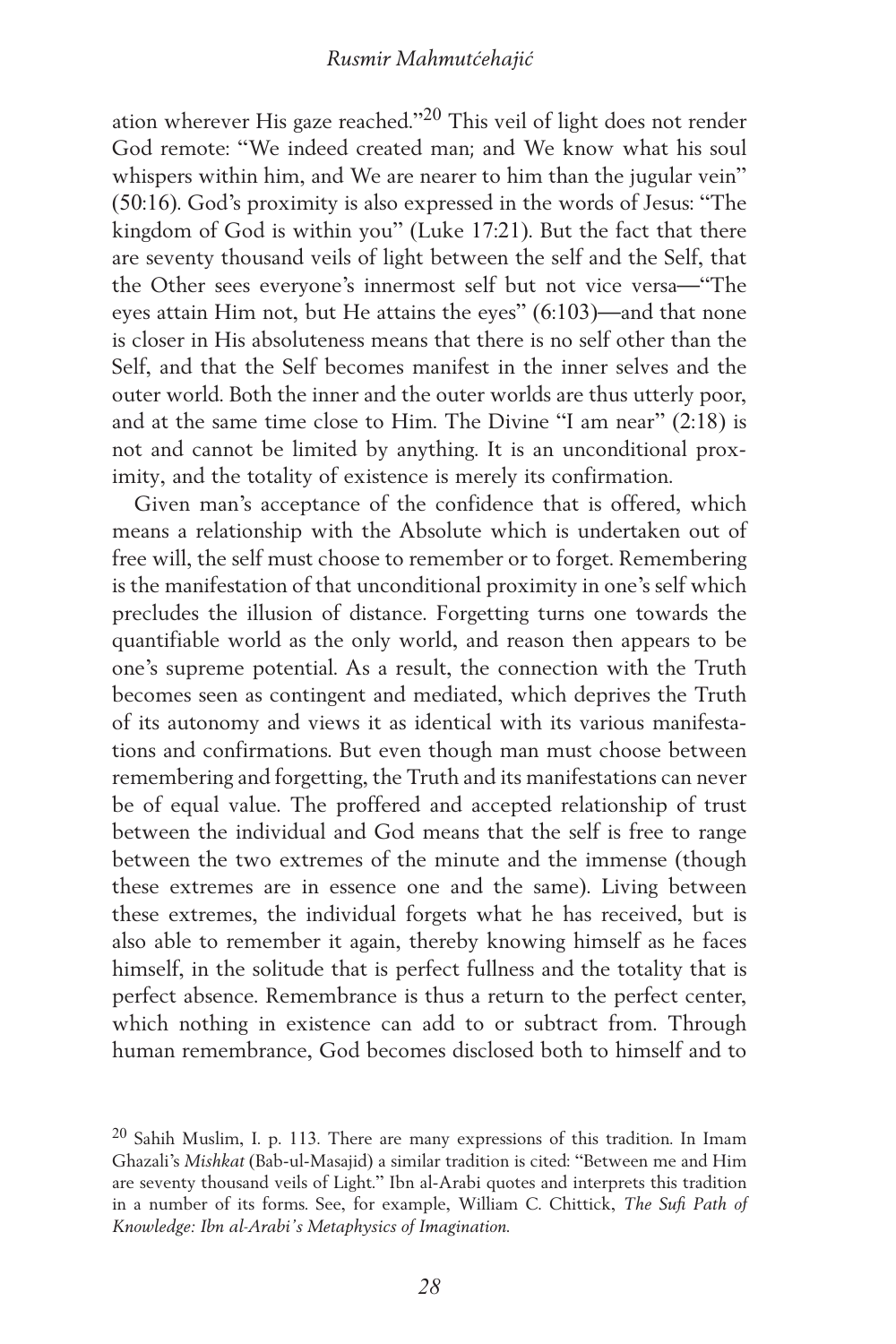humanity, since human existence consists of the Principle, the spirit inbreathed into the individual by God. The human center to which remembrance is directed, then, through the testimony that "there is no god but God," is nothing other than that original uncreatedness, the sanctum that transmits the uncreated Word. To know the Absolute, therefore, is humankind's unconditional potential.

The claim that the present moment and eternity do not exist, being reduced to what is merely very short or very long, is based on the assumption that there is nothing in man that has been insufflated into him, and that as a result he is not open to Life and Eternity. The teachings of all the sacred traditions, however, refute this. The human center *is* Eternity and Life. They are not accessible through experiment; what they are may be forgotten, but they cannot be lost—and the eternal human potential for the self to find itself, in what it ever has been and ever will be, is what we call intelligence. The connection with the Absolute enables everything that is manifested to the self in the outer worlds and the inner selves to be known and understood, through intelligence, as the speech of the Self. And if the Breath of the Self is at the human center, this means that the Self is within it: "He who knows himself knows his Lord," as the Messenger said.<sup>21</sup>

Accepting all phenomena, and all knowledge of phenomena, as signs that can raise one towards higher levels of being, makes it possible for the manifest to ascend, through constant transformation, towards its Treasury. As the Recitation tells: "Naught is there, but its treasuries are with Us, and We send it not down but in a known measure" (15:21).

There is no phenomenon, whether in the outer worlds or the inner selves, that does not testify more or less explicitly to the forgotten presence of the Self at the human individual's center. This is what gives phenomena their attraction, since they recall the forgotten riches that are the aim of man's quest—the love, the attraction of the beautiful, that lies hidden in all that points to the Reality: "God is Beautiful and He loves beauty."<sup>22</sup> Accordingly, faith is the discovery of what lies beyond language, beyond the bounds of the world and all its phenomena. These phenomena were given names with man as part of creation, by the perfect will of God; and this was done in order to

 $21$  This well-known tradition cannot be found in the primary scriptures. It is accepted as a revelation that is not in conflict with the Recitation and the sayings of the Prophet, however: Ibn al-Arabi often uses such traditions in his interpretations, for example. See William C. Chittick, *The Sufi Path of Knowledge*, pp. 344-46.

 $22$  Sahih Muslim, I, p. 53.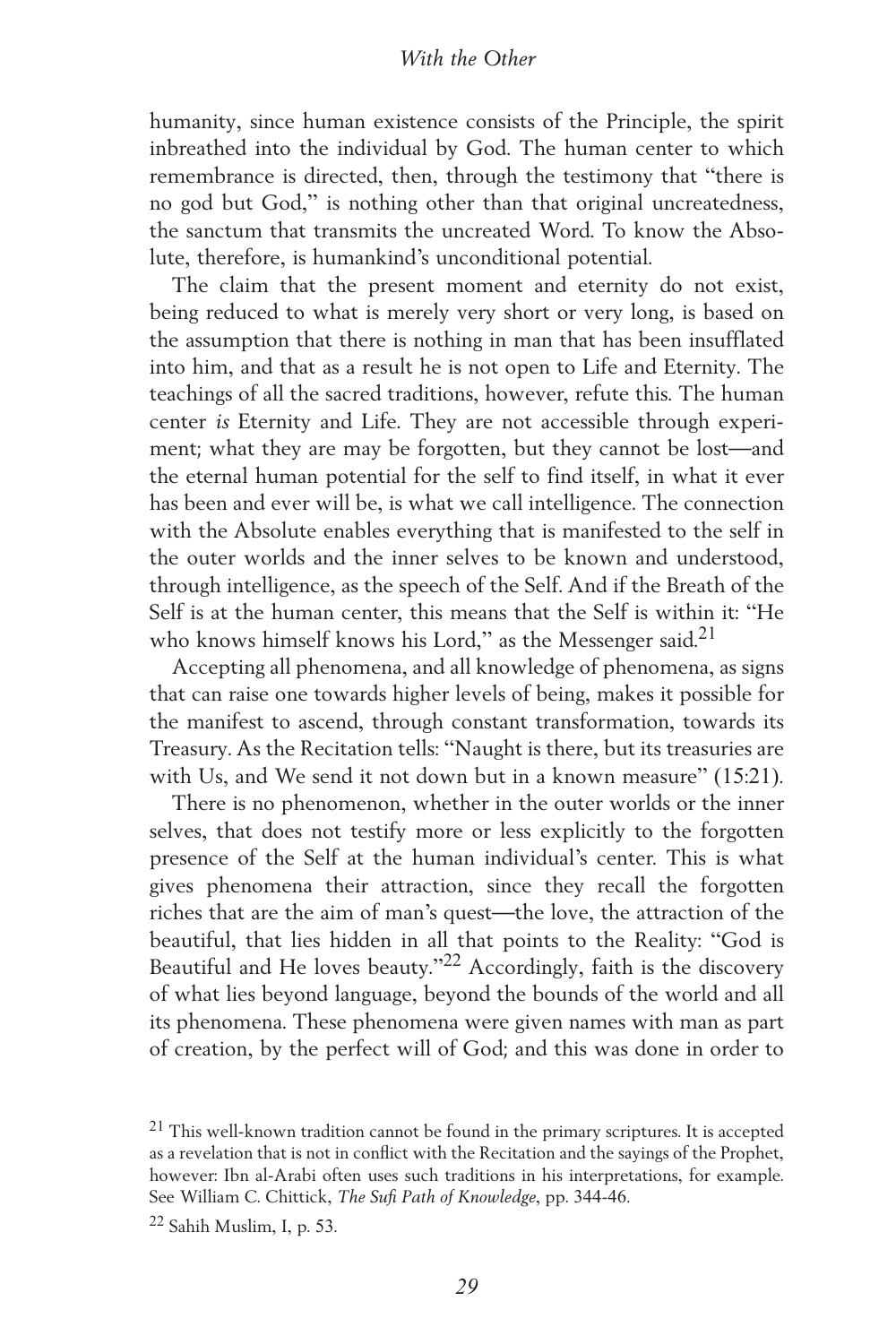indicate the potential to reach God via phenomena, through intelligence. Eternity and Life are thus in every phenomenon, and every phenomenon simultaneously reveals and conceals them: the Face of God is omnipresent, yet always behind a veil.<sup>23</sup> The long and the short are given meaning by being encompassed and centered in Eternity and Life: the world is created in harmony and proportion, and contains no gaps or voids. There may be deficiencies or imperfections, however, in human awareness, which has accepted the unreal, and become blinkered by forgetfulness into the belief that actions and their effects are the shapers of human destiny. And the utter otherness of God—as witnessed by the verses "like Him there is naught," (42:11) "equal to Him is not any one" (112:4) and "Whithersoever you turn, there is the Face of God"—enables His signs to be recognized in every phenomenon, for there is nothing in the outer worlds or the inner selves that does not manifest the Truth.<sup>24</sup> To deny this is to distort humankind's original nature, and is an act of arrogance towards the signs of God.

But the recognition of these signs, which testifies to one's submission to and acceptance of humankind's original nakedness and poverty, manifests itself as care for and clemency towards all that fills the outer worlds and the inner selves with both freedom and determinacy.

But there is more: the feminine character that one can discern in Wisdom results moreover from the fact that the concrete knowledge of God coincides with the love of God: this love, which to the extent that it is sincere implies the virtues, is like the criterion of real knowledge.<sup>25</sup>

Here it would be worth recalling the Messenger's words: "'Of this world of yours, women, perfume and prayer have been made lovable to me.' Women are thereby confirmed as the center of the manifestation of beauty. Perfume is the sign of what lies behind phenomena as their higher reality and inter-connectedness. And prayer directs, translates and connects to this source and end purpose, to God, the Supreme Good, in whom phenomena have meaning."26 And love

26 See Ibn al-Arabi, *Fusus al-Hikam*, chapter "Muhammad."

<sup>&</sup>lt;sup>23</sup> The verses "Whithersoever you turn, there is the Face of God" (2:115) and "It belongs not to any mortal that God should speak to him, except by revelation, or from behind a veil" (42:51) also refer to this simultaneous presence and concealment. 24 See 4:53.

<sup>25</sup> Frithjof Schuon, *Roots of the Human Condition* (Bloomington: World Wisdom Books, 1991), pp. 41-42.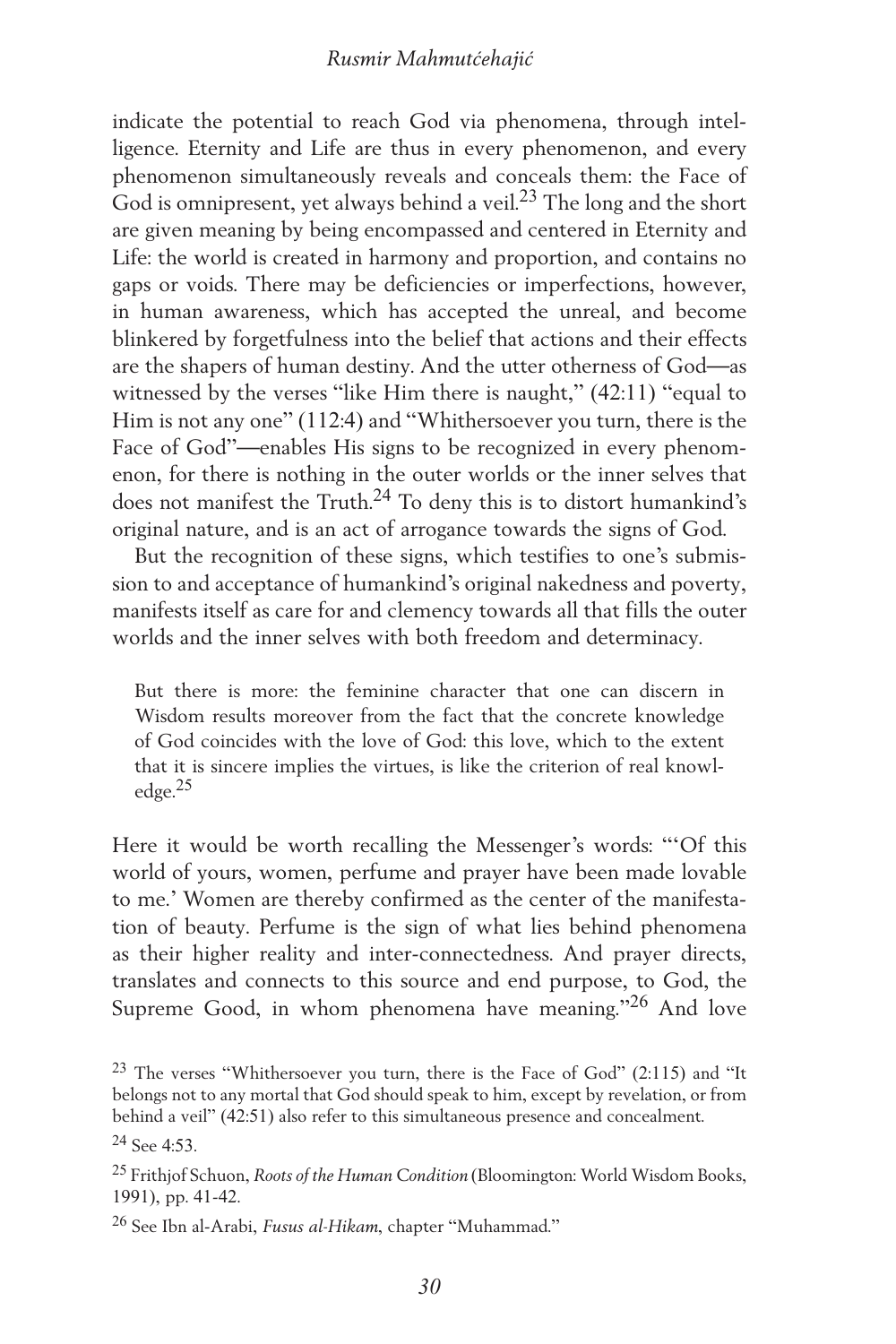among people for the sake of the glory of God means accepting God's ultimate proximity: "Truly will God say on the Day of Resurrection: Where are those who loved for the sake of My glory? Today shall I shelter them in My shadow when there is no shadow other than Mine."27 Conversely, God's love for someone means that the whole of existence loves that same person: "When God loves one of His slaves, He calls Jibreel and says: 'Truly I love this and that one; and you too should love him.' And Jibreel loves him. Then he appears in the heavens, saying: 'God loves this and that one, so you love him too.' And the heavenly hosts love him, and that honor is conveyed to him on earth."28 Love is the guide of the self: "Man will be with him who loves him," said the Messenger.<sup>29</sup>

#### **The Sacred: Beauty and Goodness**

The fact that God has ordained for everyone a Law and a way of  $life^{30}$ necessarily entails the conclusion that the multiplicity of paths leading from the human individual and collectivity towards the truth is part of the Divine will. None of these paths is without deficiencies, for otherwise this would deny the fact of Unicity; yet there can be no error with God, for error is the expression of freedom and determinacy in human actions. But remembering is possible for every individual; it is the prerequisite for finding the path, and its starting-point: "Recite what has been revealed to thee of the Book, and perform the prayer; prayer forbids indecency and dishonor*.* God's remembrance is greater" (29:45). The potential to remember is testimony to the inexhaustible depths at the center of the human self. And the debt to the Creator—the preservation of that which has been bestowed, for which consciousness of poverty and its inseparable companion, humility, are the sole guarantee—may be repaid through the connection between the rememberer and the Remembered, a connection that is direct and eternally renewable. The beginning and end of that connection is the Sacred, that which is both infinitely near and utterly remote. And both its beginning and end may be retained in memory or lost in forgetting: this is what renders the self open or closed respectively. Without the sacred, it cannot be open, which means it cannot have the ability to

27 Sahih Muslim, IV, p. 1362. 28 Ibid., p. 1386. 29 Ibid., p. 1387. 30 See 5:48.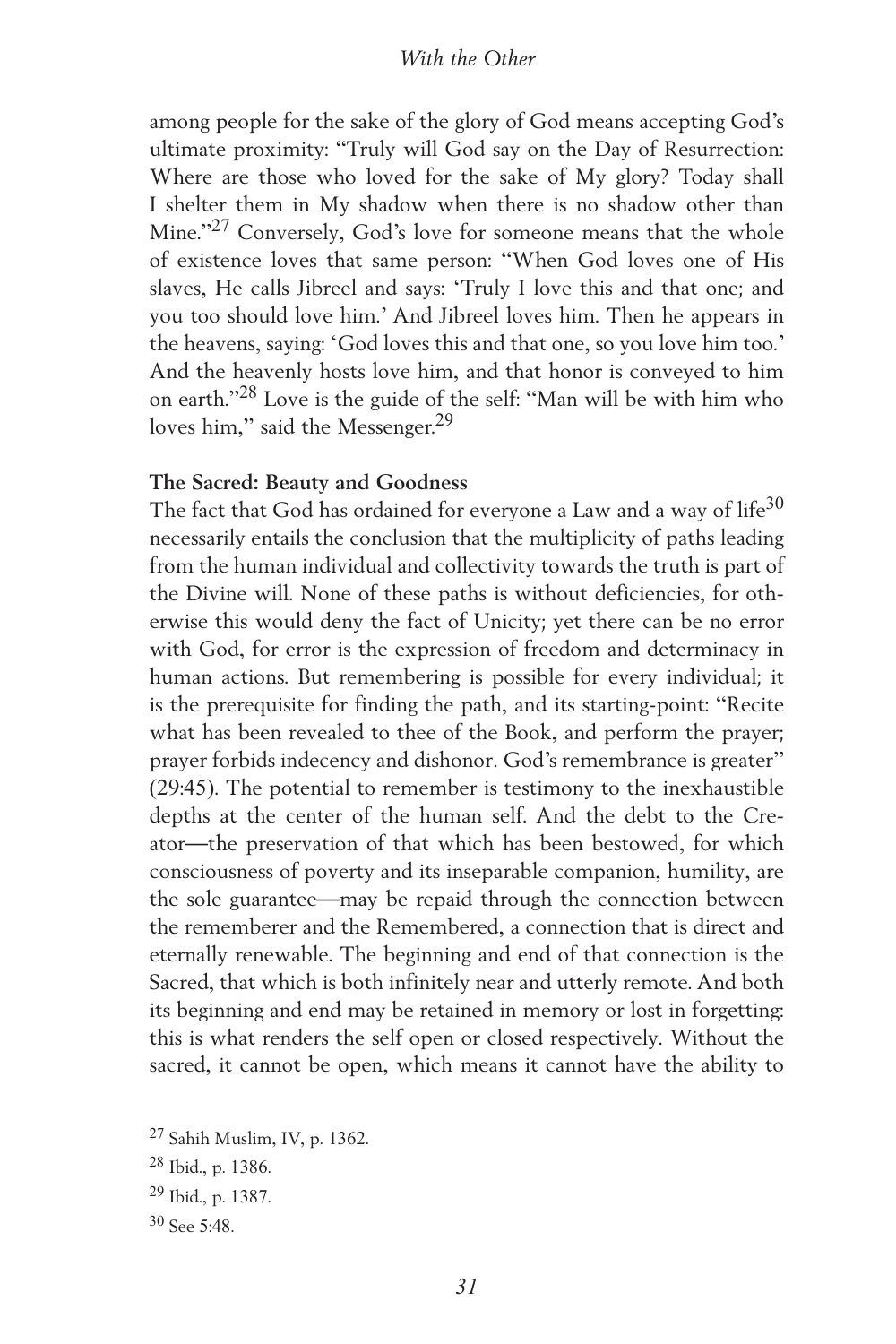translate every sign in the outer worlds and within itself from one language to another, via the Truth.

And if it can be said that virtue is a moral beauty, it can also be said that beauty is a physical virtue. The merit of this virtue devolves upon its Creator and, by participation, to the creature as well if she is morally and spiritually up to this gift; this is to say that beauty and virtue on the one hand pertain *a priori* to God, and on the other hand, for that very reason, demand that their spiritual implications be brought out by the creature.31

"The kingdom of God is within you," that is, in the spiritual, hence transpersonal, subjectivity; if such is the case, what can be the meaning of our outer life, of our contacts with beings and things? It is that positive phenomena manifest the heavenly treasures we bear within ourselves, and that they help us to uncover and realize them; we are fundamentally what we love, and that is why we love it; the deepest subject rejoins the happiest shores. It is necessary to have the sense of beauty and the sense of the sacred, and also—on a much more modest plane—the sense of the divine perfume in the natural pleasures that life here below offers us, which implies that we partake of them with nobleness.<sup>32</sup>

To think of the Sacred means to try both to allot to It the quality of being all-encompassing and to define Its boundaries. But this distorts human vision and prevents it from seeing the unlimited and creative Self in the mutability, the incessant and unlimited flux at the center of the self. Yet this unlimited potential for change at the center of one's being is the source of living mercy and knowledge, the means whereby that center approaches and desires the Mercy that embraces all things, including knowledge. What it desires is neither limited nor limitable, neither created nor creatable. Limitedness and createdness belong to the self that has not been transformed and emptied for the fullness of the self. But once this has been accomplished, knowledge will demand directness, non-mediation. In fact, the Truth in its perfection cannot be distanced from nor contingent upon phenomena; it is in them and with them, and it only becomes distanced insofar as the observer sees anything in phenomena other than the Truth.

<sup>31</sup> Frithjof Schuon, *Roots of the Human Condition*, pp. 44-45. 32 Ibid., p. 49.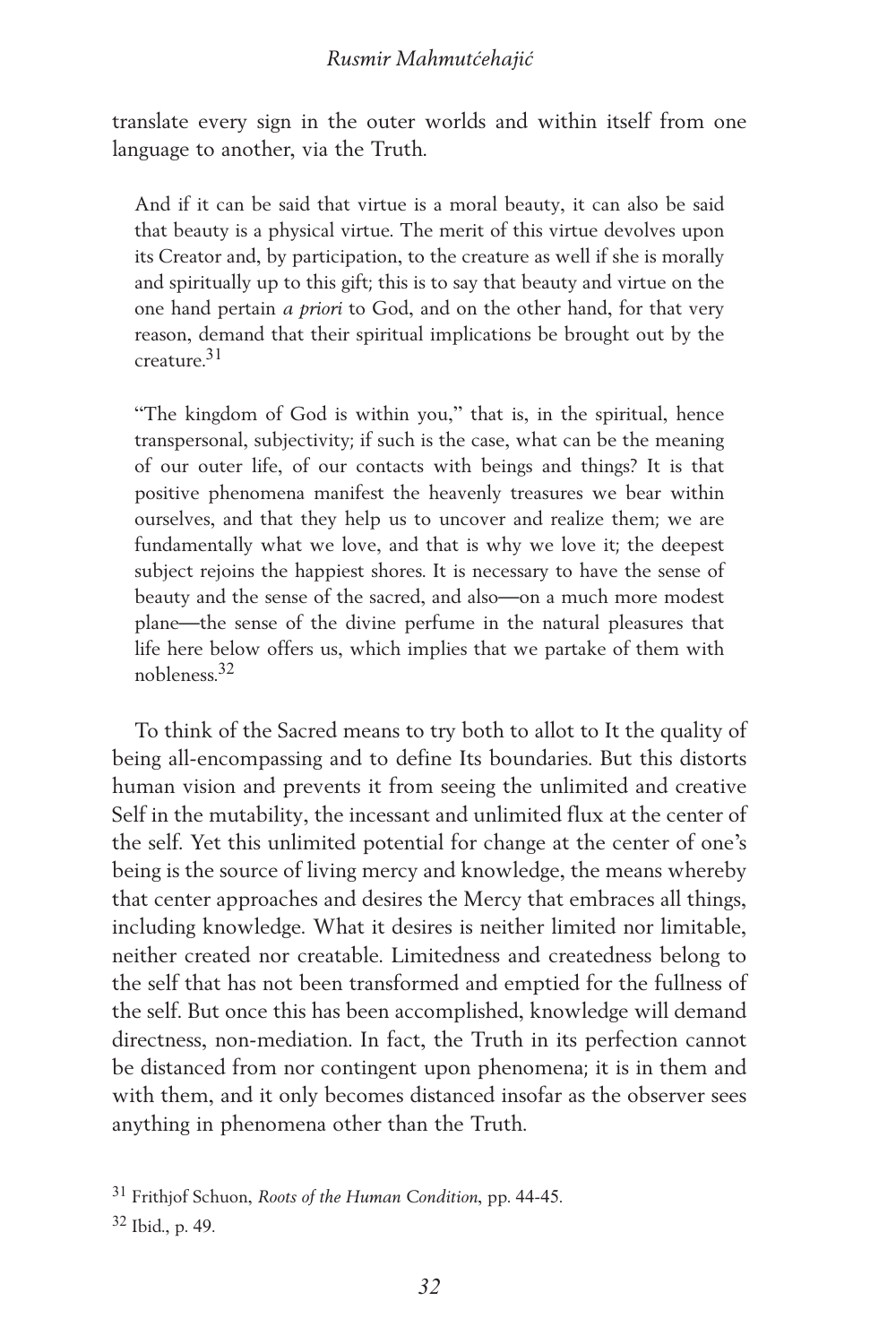It is the presence of Truth in phenomena which gives the self its constant potential for remembrance, for the manifestation of verticality at one's center that gathers the entirety of existence to a single level of being. This potential for contact between levels of being is the manifestation of the Infinite in Space and Eternity in Time. It is what makes possible the return of every phenomenon to the "unmediated" world as higher ideal, during the process of descent and ascent by which the Treasury of all phenomena remains in the fullness of Peace.

The human encounter with the external world—an encounter in which the self is affirmed—calls for a resolution of the duality between self and Self, which can be attained by starting either from the self or from the world. At the same time, it also calls for a response to the question of the duality between the apparent world and God. That which appears proximate at one level of being is distant by comparison with its ideal at a higher level, because every phenomenon is "sent down" by comparison with its principle. This is linked to the meaning of symbols, which elevate themselves above what appear close, thus demonstrating that the latter are lower than what they signify. Indeed, the closer one gets to a phenomenon in appearance, the further one distances oneself from the first principle. But notwithstanding the actual distance which this apparent proximity conceals, the individual is always able to recognize and renew the covenant with the First Principle, for neither the individual nor any of the world's phenomena can ever break that original covenant, whatever situation or condition the individual may be in. Despite the fall from original purity, the First Principle remains safeguarded within the individual. The created world has not lost all its transparency; and even in the densest darkness there remains a ray of light, for the light is First Principle, which the darkness is not. And though any image of the world which rejects the principled nature of the Truth is ephemerality itself, no conjecture is insoluble when faced with the final arbitration of the Truth.

No state of self is sustainable if the way it acts towards the Principle, towards the light, is based on the denial of alterity—an act of human misconception which attempts to sever phenomena from their principle. But this illusion of separation may be dispelled by remembrance, which is humankind's perpetual potential. The individual's presence in and encounter with the world give rise to opposition between what the individual wishes for himself and for others. But any endeavor to realize his desires by dominating or depriving the other is futile, for the world that he experiences inevitably reflects the relationship

*33*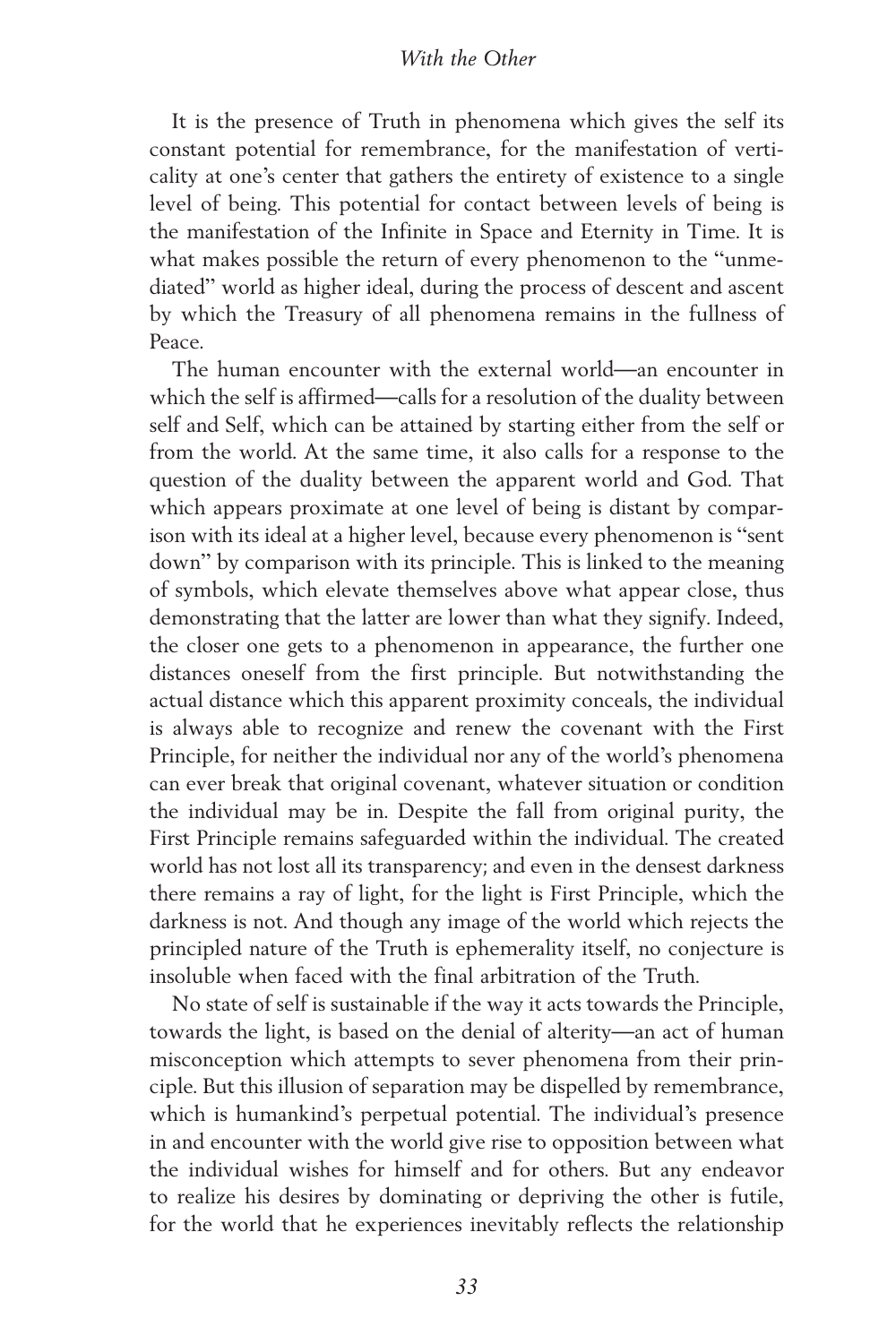between the contingent and the absolute, the finite and the infinite, the temporal and the eternal. If he denies the contingent, finite and temporal through which every phenomenon external to the individual manifests itself, he risks dominating or depriving others as a means of fulfilling his desires.

Alternatively, the individual may turn away from the contingent, finite and temporal towards the absolute, infinite and eternal. Central to this are two maxims: "Do as you would be done by," and "Do not do as you would not have others do to you." What the self desires is linked, in its profoundest essence, with the ray of the first principle that no self is ever entirely without. The connection between that ray (which is utter alterity) and every phenomenon calls for the self to "take refuge with the Lord of the Daybreak from the evil of what He has created, from the evil of darkness when it gathers, from the evil of those who blow on knots, from the evil of an envier when he envies" (113:1-5). This turning away and seeking refuge from evil creates a balance in the desire for one's own well-being by turning it into the desire for the well-being of the other—that is, by accepting the principle that it is better to suffer evil than to commit it and the injunction to return good for evil. Inherent in the act of seeking refuge with the "Lord of the Daybreak," if it is viewed as an expression of the relationship between the self and the Self, is the testimony that "there is no god but God, no reality but the Reality." In this way, in the outer world the unreal is discerned from the real, and the inner self is simultaneously given direction. Conversely, since everything in the outer world points towards Reality, this discernment cannot be reflected within the self if any of its states are taken to be Reality itself. Human desire can be resolved only in the Absolute; and whenever any of its states are taken to be Reality, this is tantamount to proclaiming it to be a god without God.<sup>33</sup> Yet the self must always confront the Self, for "All things perish, except His Face" (28:88). It is only in the testimony that "there is no self but the Self" that the self is liberated from delusion and draws closer to Reality. Perfect alterity, then, is the reality of every phenomenon, and the reality of every phenomenon is perfect alterity. The immediacy so demanded can be satisfied only by rejecting the notion that there is a duality between self and Self, and recognizing that the only Sacred is that to which the self draws near

<sup>33</sup> The Recitation says of this (25:43), "Hast thou seen him who has taken his desire to be his god?"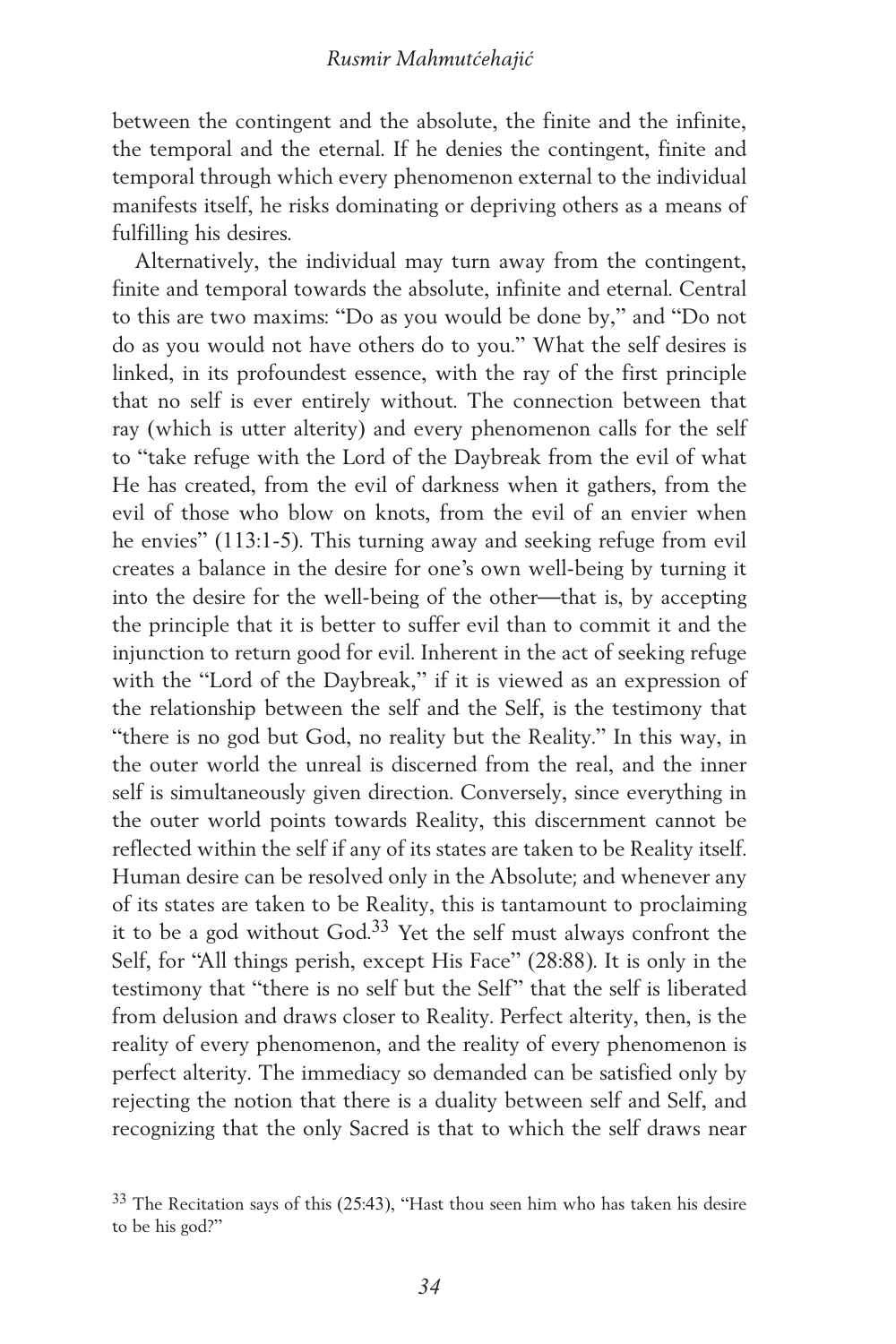in constant change and transformation, denying its contingency and opening itself to the revelation of the Self.

Only from the truth of Being can the essence of the holy be thought. Only from the essence of the holy is the essence of divinity to be thought. Only in the light of the essence of divinity can it be thought or said what the word "God" is to signify. Or should we not first be able to hear and understand all these words carefully if we are to be permitted as men, that is, as existent creatures, to experience a relation of God to man? How can man at the present stage of world history ask at all seriously and rigorously whether the god nears or withdraws, when he has above all neglected to think into the dimension in which alone that question can be asked? But this is the dimension of the holy, which indeed remains closed as a dimension if the open region of Being is not lighted and in its lighting is near man. Perhaps what is distinctive about this world-epoch consists in the closure of the dimension of the hale *[des Heilen]*. Perhaps that is the sole malignancy *[Unheil*].<sup>34</sup>

The fallen state of humanity is none other than the state of the self that has become dazzled with the multiplicity of the world and forgotten the sacred as its unalterable center. The consequence of this forgetting is the inability to see the sacred as a presence both in oneself and in the other. In face of Europe's inability to live both with a clear sense of boundary towards the different, and to accept the different as the prerequisite for self-knowledge, Muslim and Jewish otherness remain as a permanent testimony to a sameness that is not and cannot be identical. What no European concept of encounter with the other—be it the notion of the "lost savior" or that of the self-sufficient individual within the nation—has resolved is the issue of acknowledging the other as testimony to one's debt towards the Other; and this is as salient today as it ever has been, especially as regards the question of European Islam. Moreover, every issue that once coded into the "Jewish question" remains present in the "Muslim question,"<sup>35</sup> and there can be no resolution of this underlying danger without revealing the self-same goodness in every language. Only with a clear insight into that transcendent unity is it possible to discern

<sup>34</sup> Martin Heidegger, "Letter on Humanism," in *Basic Writings*, ed. David Farrell Krell (London: Routledge & Kegan Paul, 1978), p. 230.

<sup>35</sup> On Muslims as the European others see Rusmir Mahmutćehajić, *Sarajevo Essays: Politics, Ideology and Tradition* (Albany, NY: State University of New York Press, 2003), pp. 83-98.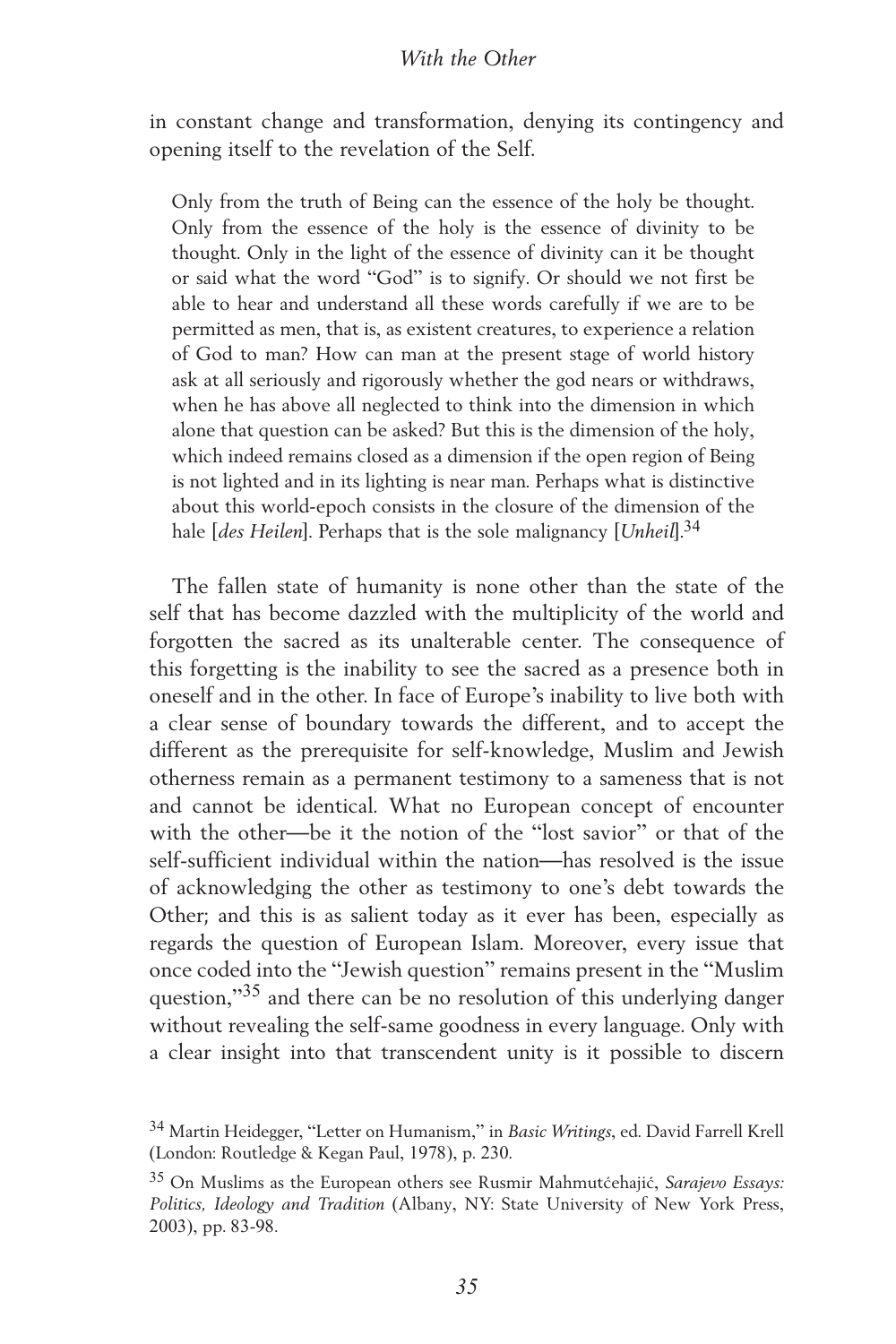and recognize the meaning of difference, and only with a tolerance of diversity is the link with unicity in the form of the individual and collective covenant sustainable.

#### **The Hour: Distancing and Drawing Near**

The Divine image is a bridge between earth and Heaven. This enables humankind to understand the reason for being, but also enables God to see Himself from the viewpoint of the other outside Himself (although that other, in the final analysis, can only be He, for God can be known only through Himself ). God's manifestation is the presence of the Absolute in the contingent, of the Uncreated in the created; thus the duality between contingency and creation, between "this world"<sup>36</sup> and the "other world,"37 is but an illusion. Indeed, the duality between these two worlds affirms unicity, for both their comparability and their non-comparability point to the incomparability and unquantifiability of unicity. This world springs from the other world, and this world has no meaning or purpose outside that fact. The individual can thus have no orientation towards meaning and purpose without a recognition of the submission of earth to heaven and of matter to spirit—a submission that is laid down by the order of things, which decrees that everything in the heavens and on the earth prostrate itself to God. The heavens are the immeasurably transcendent alterity of the earth; and without that alterity, earthly purpose can have no direction. But this is merely a sign that the purpose of all worldly existence, which tells us all that is like and comparable, lies in absolute Alterity, which is omnipresent and eternal but comparable with nothing.

The human quest is based on the realization, in the uttermost depths of the self, that Mercy and Knowledge, as perfect cause and consequence, are the only meanings in which contingency may be resolved. As already noted, God offers *trust* to humankind, which means that He shows His Face as the All-faithful to His creation. His fidelity is absolute, while that of humankind is contingent, though the latter becomes the more real the closer the individual draws to the Allfaithful. Human fidelity, or being a believer, is therefore nothing other

<sup>36</sup> Ar. *dunya* (closer, closest), in the Recitation, designates "this world." The individual is interrelated both to this world and the other world, as the Recitation says (87:16 17): "Nay, but you prefer the present life; and the world to come is better, and more enduring."

<sup>37</sup> Ar. *akhira* (the last) is the term used in the Recitation to designate the future life or "final place of abode" that lies beyond "this world."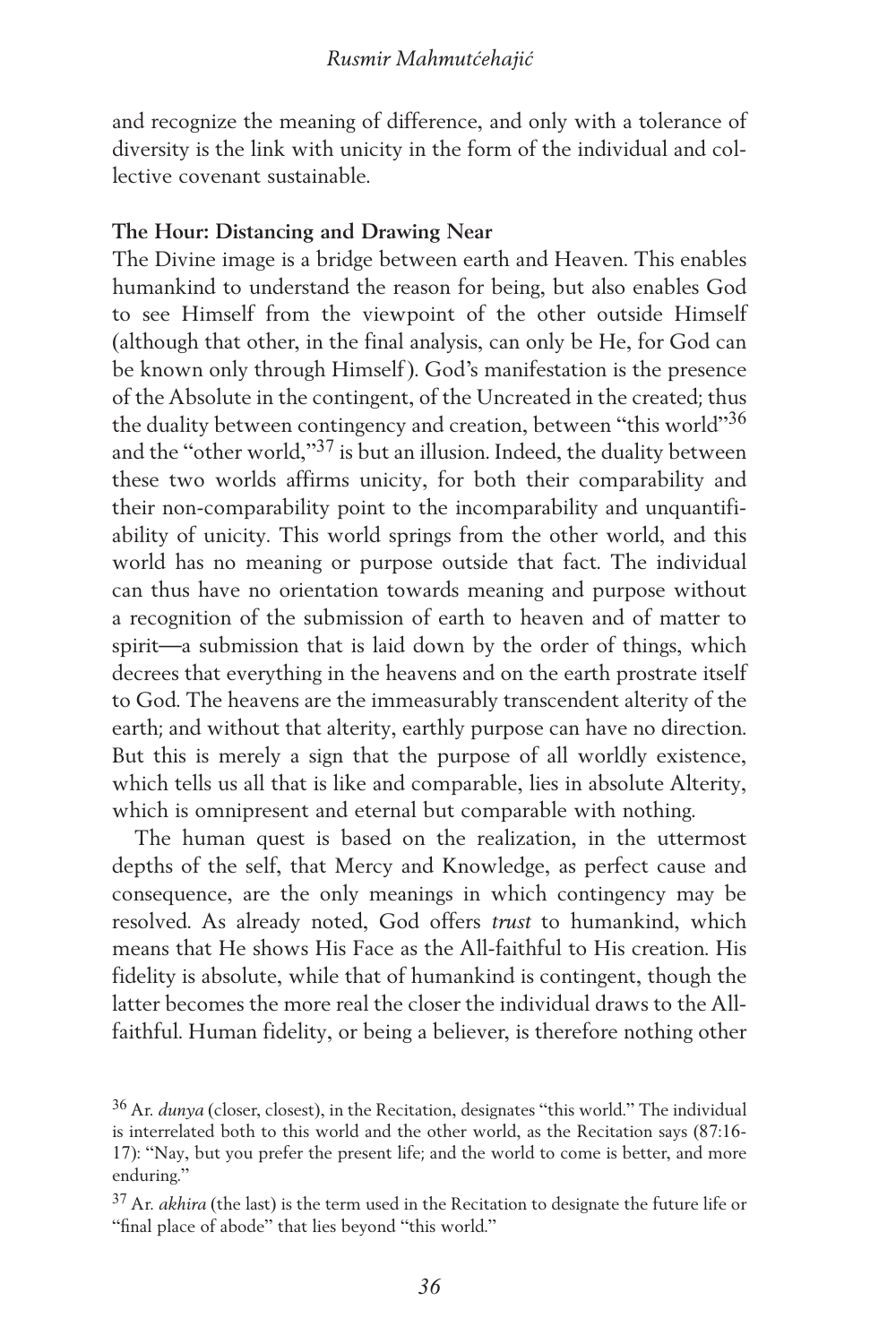than proximity to the All-faithful, and every move of the individual towards the All-faithful is met by His incomparably more rapid and greater move towards the individual. Part of the covenant between them is that mutual trust. Both parties to the covenant, however, have the potential, based on the trust conferred out of full freedom, to reject or accept what is offered. Often it seems that the individual is in a hopeless position in this open relationship between the faithful and the All-faithful; but the manifest human predilection for Mercy (grace) and knowledge, and humankind's constant refusal to accept disgrace and ignorance, are evidence that at the very center of the individual, in the uncreated principle of createdness, lie that mercy and knowledge which encompass all things. The covenant between humankind and God is therefore the transmission, in the form of restored memory, of that mercy and knowledge: human faith starts out as love and knowledge, but becomes transformed, through trust in the covenant, into a vehicle for divine Mercy and Knowledge.

And this act of transmission is the essence of language. Aristotle says that every language is a soul, and the Recitation states that the life of a single individual is as the life of all humankind (5:35). The concomitant of this is that every individual bears within himself the reality of every soul and, consequently, of every language. Conversely, human diversity is the expression of the boundless potential of the soul, of the Unicity that is its uncreated and uncreatable essence. As all souls are created from one, multiplicity merely manifests and corroborates Unicity; and the raising of the dead, the resurrection, is merely multiplicity returning to Unicity: "Your creation and your upraising are as but as a single soul" (31:28). All of existence manifests Unicity, and all its differentiation is permeated with the authentic speech of Unicity, by Unicity manifested as the Word.

Since the Creator is Absolute, there is also nothing lacking in His creation: it is perfection, the one and only. Manifestation means being in space and time; but the inner essence of perfection is always one and the same, always unrepeatable. Nevertheless, when perfection becomes manifest in finitude, it becomes multiplicity, which means that the unity and unicity of perfection are reflected in every cosmic phenomenon, both individually and together; thus Unicity lies at the heart of all differences in the cosmos. And there is no repetition in creation: every manifestation is new, unique and original, but each testifies to the unity and unicity of the Creator. Since the Creator is infinite and eternal, He is manifested by infinite diversity, and this diversity manifests His unity and unicity: the One is revealed in multiplicity,

*37*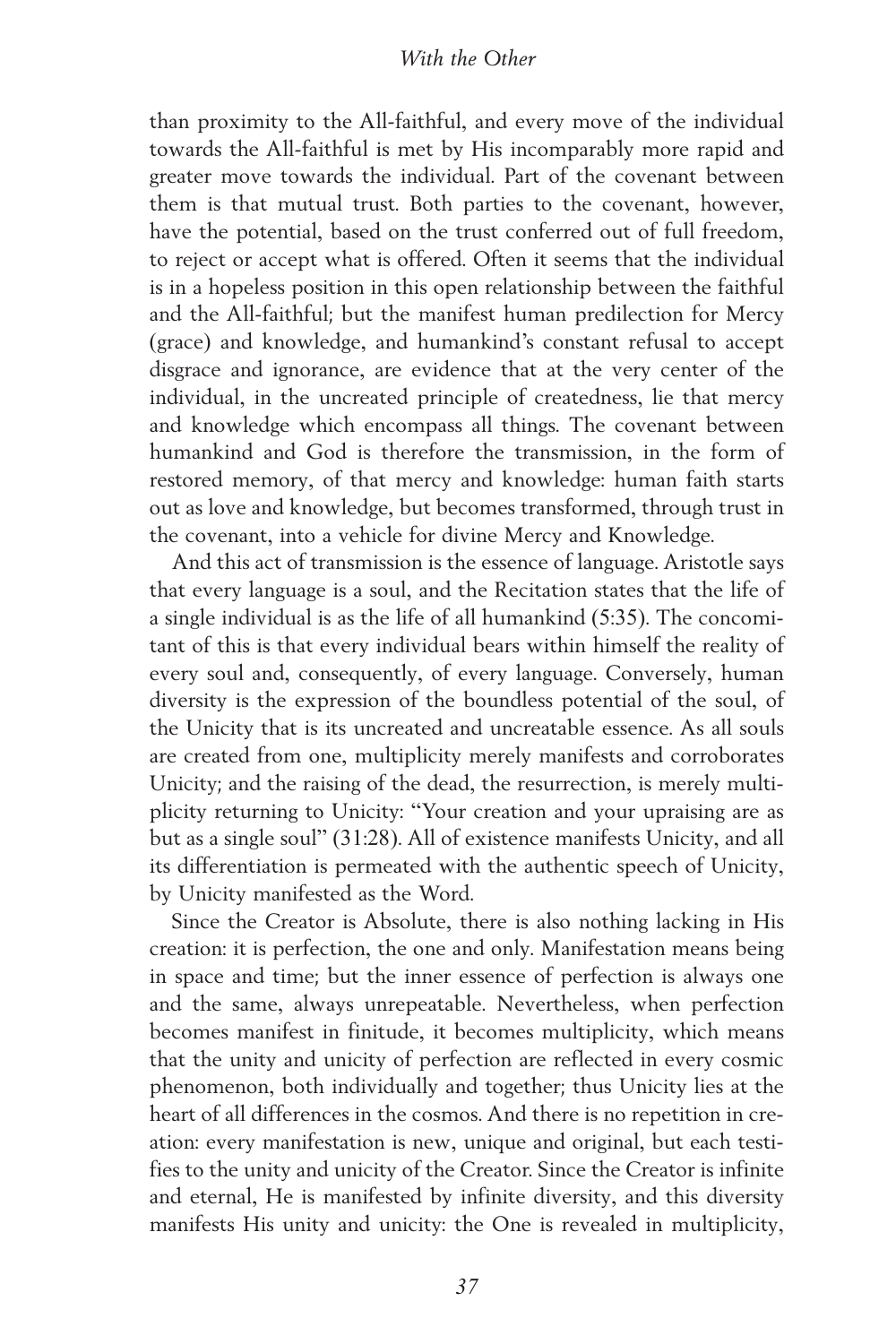and multiplicity manifests and praises the One. Likewise, the Self manifests Itself in individual selves, and individual languages manifest the boundless potential of the self to receive the speech of the Self.

Language is man, and it is therefore our deiformity; to speak is to be "made in the image of God," and "*noblesse oblige*." Man's first word was a prayer, and could not but be one; the creature is a mirror of the Creator. We could also say that the first word uttered by man was the Name of the Eternal, in answer to the creative Word that projected a divine image into the world.<sup>38</sup>

The unicity and perfection of the Creation are not denied by His manifestation in creation: the ineffable is confirmed by unicity. The totality of this manifestation is multiplicity and motion, which in turn confirms the unicity of the One Who manifests Himself, just as this unicity confirms the ineffable.

All that is in the heavens and on earth, which means the entirety of the cosmos and man as its sum, perform the *sajda*, the prostration.39 Together they are the universal *masjid*, the place of prostration, in which submission to God is shown by all that is created.<sup>40</sup> If all that is in existence, no matter how far-flung or dispersed, is summed up in man, the cosmos and man are thus two faces of one and the same confirmation and manifestation of the Self. And since the Self is Absolute, Its revelation in the contingent remains close to the Absolute, though to the created It may appear infinitely remote. Every illusion of distance thus is a manifestation of Unicity in multiplicity, and the absolute and certain can never be removed from the contingent.

The Hour and death form an ever-present certainty, as does the present moment. Indeed, in contrast to the measurability and contingency of everything that is sent down, only the Hour and death are certain. The Recitation describes both, and emphasizes their proximity, no matter how far apart they may seem: "The Hour is coming, no doubt of it, and God shall raise up whosoever is within the tombs" (22:7). If, as the only total certainty, the present moment is inseparable from death, the present moment is thus identical with Eternity,

<sup>38</sup> Frithjof Schuon, *To Have a Center* (Bloomington: World Wisdom Books, 1990), p. 158. 39 See 22:18.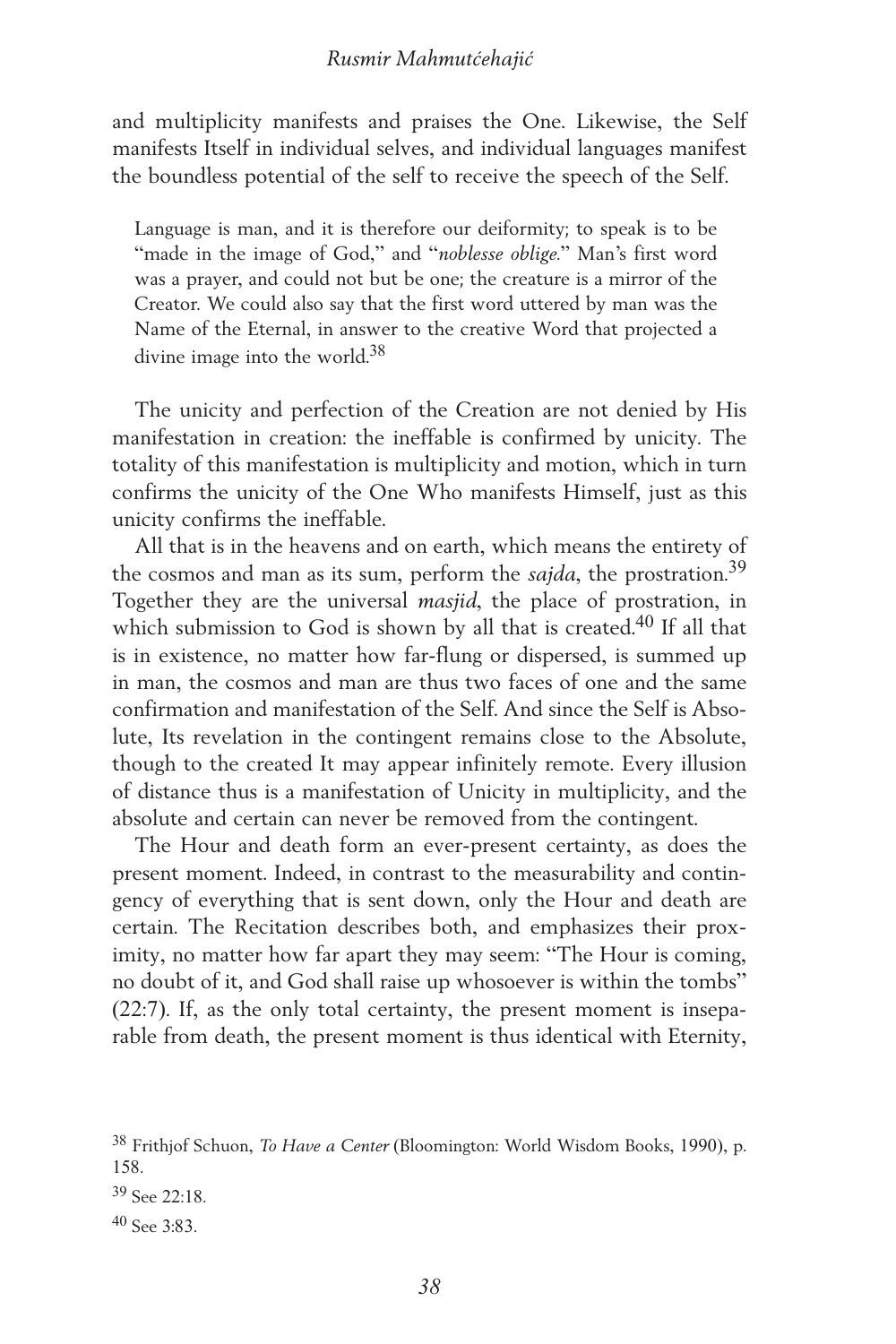and death with Life. Focusing on the present moment, then, as what is certain in life and what bears the imperative for freedom and salvation, means also being aware of death and understanding it to be the other face of contingency, a contingency which is the manifestation of the Absolute. Hence focusing on the present moment means looking at the light of the Absolute.

If Eternity (and thus God) is revealed in cosmic and human finitude, which was sent down from the Treasure house with its measure, it means that Eternity and finitude stand in a relationship of infinite and reciprocal similarity and comparability. But since God is comparable to none, He may seem remote, although he is not so in reality (indeed, only the created world can actually be remote). The Hour (which, as we have seen, is the same as the present moment) is the constant judge of that and every other illusion: it is only without its judgment that the cosmos and man appear self-sufficient and detached from Eternity. Conversely, Eternity and Infinity may seem unreal in contrast to space and time, as they cannot be encompassed by space and time; but if we acknowledge that space and time are actually encompassed by Eternity and Infinity, then the crucial nature of the Hour and death may be grasped.

The Hour thus proves to be the judge of the entire contingency of space and time. To deny one's proximity to God means denying the proximity of the Hour, whereas focusing on the Hour as the presence of Eternity in time and of Infinity in space reveals God's proximity to man, which is absolute: "And We are nearer to him than the jugular vein" (50:16). Turning to and focusing on the Hour entails moving away from seeing phenomena as autonomous and self-sufficient, and towards seeing their true nature as signs that testify to Unicity.<sup>41</sup> Just as all that is temporal or spatial is merely the confirmation of Eternity and Infinity, so the same can be said of the Hour. All that lies within the outer and inner worlds demonstrates and confirms the Hour, and its closeness to the cosmos and man: "Are they looking for aught but the Hour, that it shall come upon them suddenly? Already its tokens have come; so, when it has come to them, how shall they have their Reminder?" (47:18) "And the matter of the Hour is as a twinkling of the eye, or nearer. Surely God is powerful over everything" (16:77). Given that Divine Knowledge is absolute, and that the knowledge possessed by man, as the image of God, is contingent, it is only in the

 $41$  See 30:12-14.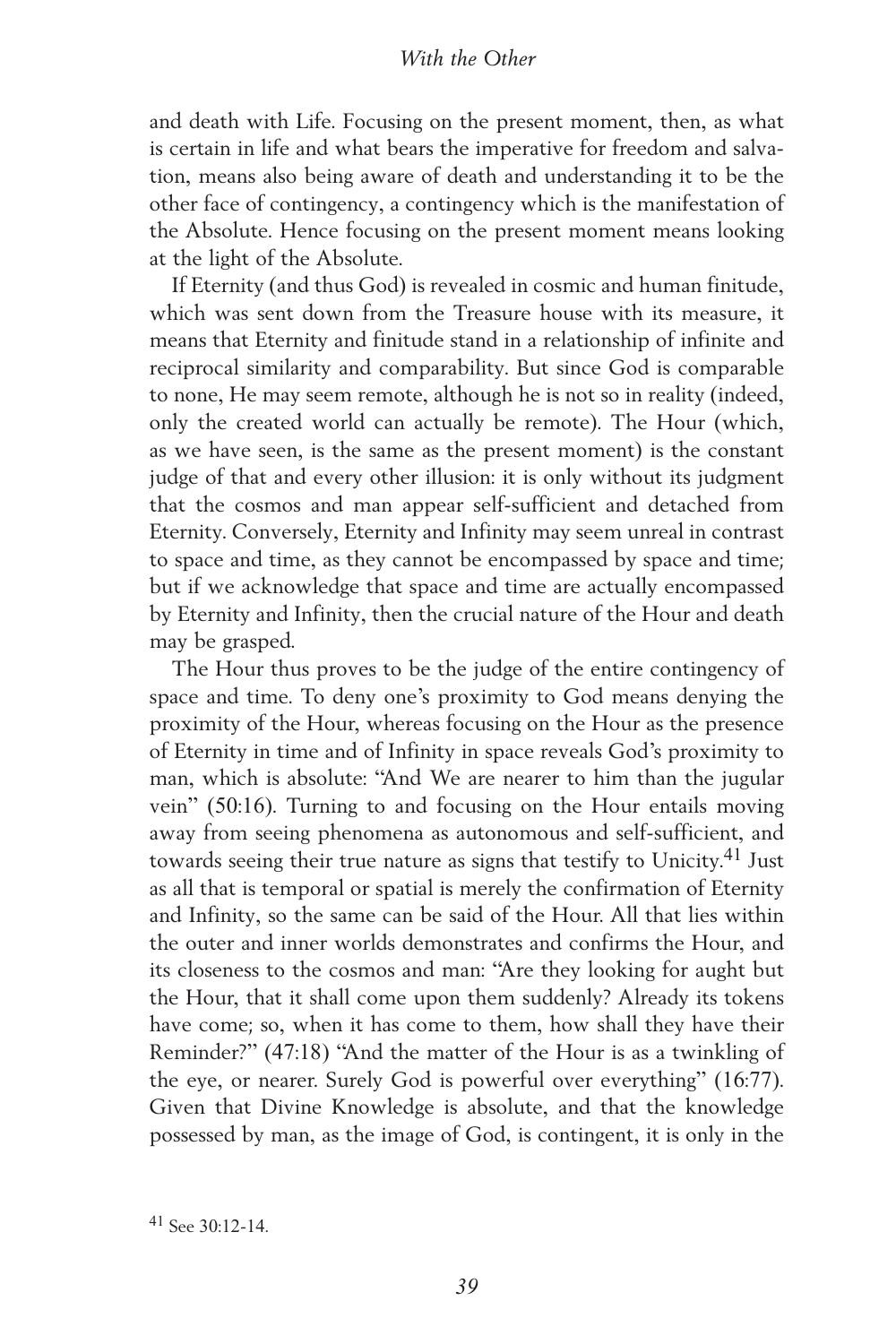drawing near of human knowledge to the Hour that one may speak of man's drawing closer to Reality or his being open to Its revelation. In focusing on the Hour, therefore, one is striving to attain knowledge of the Sacred, which once again means accepting the interdiction that is the very source of human presence in the Manifest: "The people will question thee concerning the Hour. Say: 'The knowledge of it is only with God'" (33:63). "With Him is the knowledge of the Hour, and to Him you shall be returned" (43:85).

Turning one's gaze towards the perfection of creation means turning towards one's own perfection, which is neither of the past nor of the future. Humankind's primal perfection lies in the perfect certainty of the Hour, and encompasses everything. Man may forget it, but he may also rediscover it, for it underlies all of existence as the indicator of the total presence of the Other. Conversely, forgetting this, and distancing oneself from the Hour, entails detaching oneself from all of existence and being in opposition to it. This gives rise to a rift in the self, which manifests itself as the seeming absence and non-necessity of the Other. Yet it is only with God as the Creator of all things that neither excess nor deficiency is possible: excess and deficiency are possible only in human concepts and action.

#### **The Praiser, Praise and the Praised**

The totality of existence means all that is sent down or derives from the Absolute. Every phenomenon in this process has its double: there is no individuality without something similar or comparable to it. Everything that is accessible to the senses and reason—whether by a process of differentiation or by synthesis—has its quantifiable measure, which implies that it is comparable to something else in space and time. Yet existence cannot be confined within the boundaries of quantifiability, nor can it be known exclusively through comparison and reason, for Unicity, which is similar or comparable to nothing, underlies the duality of all things. Thus comparing the duality of all things with their underlying Unicity entails the conclusion that what is manifest, all that is multiple and comparable, confirms the non-comparable and non-similar, i.e., Unicity, in a relationship as close as that between odd and even.<sup>42</sup>

The testimony that there is no god but God and that the Praiser is His slave and His messenger is the non-negotiable condition in the

42 See 89:3.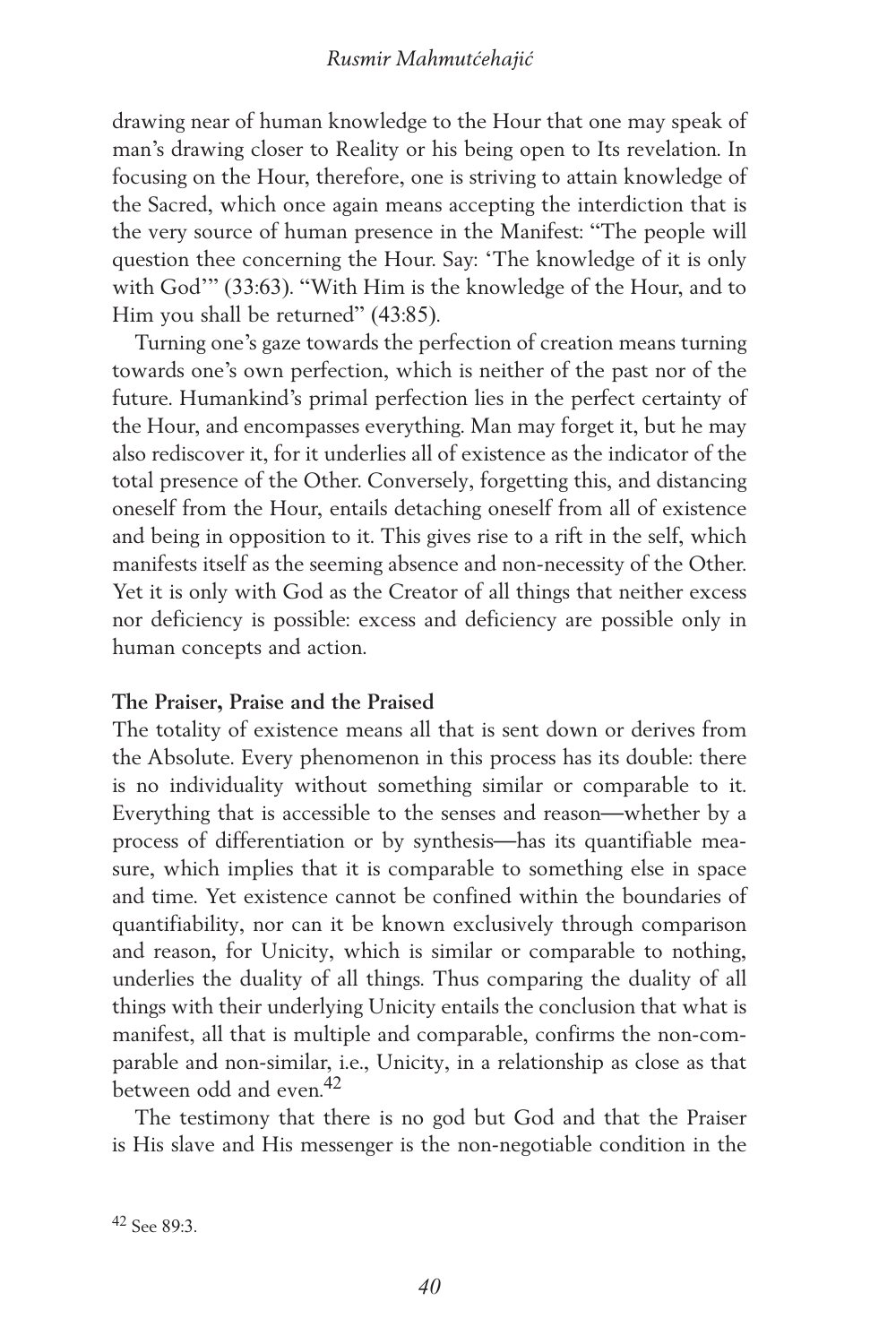honoring of humankind's debt towards God. All other demands are lesser, or more contingent. The first element of the testimony is the metaphysical principle, and speaks of the relation between the Creator and the created, the Absolute and the contingent; it describes the infinite insignificance of all that is manifest by comparison with God. But this insignificance or utter poverty is the prerequisite for wisdom, for the praise of God. And the confirmation of wisdom lies in virtue, for the former without the latter is no more than fraud and hypocrisy, regardless of how far its essence may be disguised. Furthermore, knowledge of the Real conditions being in accordance with it. The Real is entirely good, and he who knows it must adapt to it: thus acknowledging the magnitude of the Known, which leads it to be praised, demands that one accepts the insignificance of the praiser. Thus the insignificant becomes affirmed not as Reality, but as a sign of the emptiness that is impotence before the Absolute. Nevertheless, the Praiser manifests, in the fullness of his act of praise, the presence of the Absolute in the contingent. But this is also an act of submission and humility, in which to know is to be, for anything else introduces into the self the illusion of greatness, which is nothing other than a denial of and arrogance towards the Absolute. Indeed, turning towards Reality demands harmony of knowledge and being, which lies in the totality of the self that speaks with the Absolute Good in prayer, renouncing the contingencies which the self possesses and striving to orient itself towards the First Principle, which is both beginning and end. This is the striving to confirm and discover, within the self and behind all the veils of contingency, the presence of the uncreated and uncreatable Spirit of God.

The totality of existence, as we have seen, is sent down from Eternity and Infinity; in this process it is given form and boundaries. Its derived yet bounded nature means that in it, the manifest has taken on form and substance—and this is the "odd" that confirms the "even" or the one and only. "Glory be to Him, who created all the pairs of what the earth produces, and of themselves, and of what they know not" (36:36). When form and substance are seen as equal, the sending down and the measure disappear from view. But as long as phenomena remain bounded in space and time, they have the potential to praise the Treasury from which they have been sent down—the Unicity that is comparable with nothing, although it manifests itself in the uncountable multiplicity of forms and substances. Thus the cosmos as a whole is the Praiser of the Treasury, and its derived nature is inseparable from the Treasury as its First Principle. The cosmos is not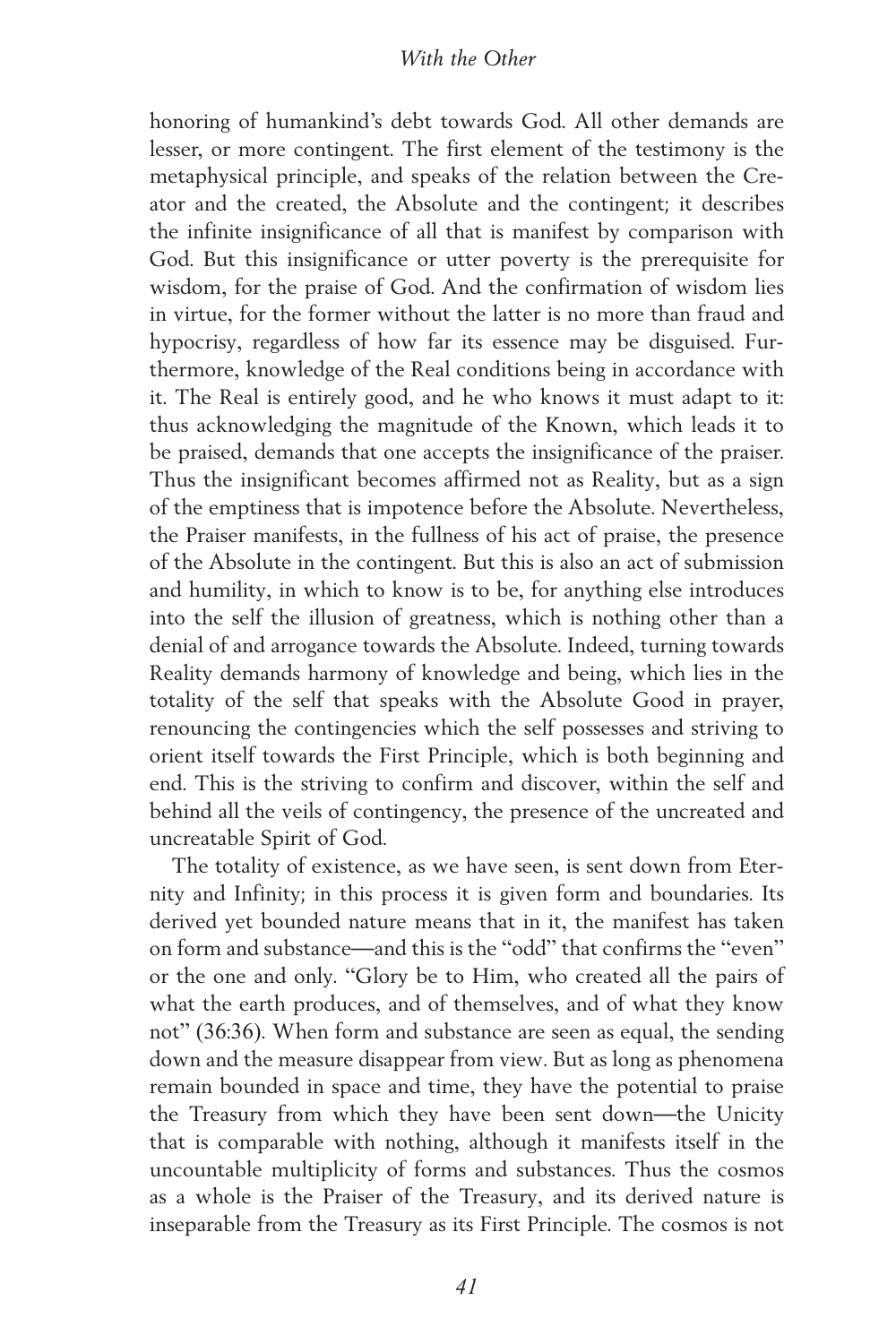exhausted in any single one of its manifestations: space and time are its mode of being, but the metaphysical comprises its higher reality, because the cosmic is derived or sent down from the metacosmic. Thus the truth of physical phenomena is unattainable without considering the metaphysical. In this way, all the worlds praise their highest principle. In their totality, they are the Praiser, and Praise is their link to the First Principle or the Praised.

Since man also comprises the totality of creation, he is the image of the First Principle. The fact that he speaks, sees, hears, wills, loves, knows and so on means that he has received and has within him an uncountable multiplicity of attributes which originally belong to the First Principle. In their totality, these make up Praise, and thus in relation to the First Principle he is Its Praiser. Praise is his attitude towards the perfect connection between his quality of being sent down and the Treasury; and through the act of praise, the Praised manifests Himself. The testimony that there is no principle other than the Principle, then, is inseparable from the testimony that the Praiser is His Messenger, for the Principle manifests itself in man as the capacity for the Praiser to be in the closest possible proximity to the Praised through his Praising. The Praised, as the totality of the purpose and perfection of creation, is thus also He who reveals the Praised. Since there is no deficiency in the total of creation, so man as the Praiser, or the perfect image of creation, is also the Messenger of the Praised in whom He is known. This is the meaning of the words of the Recitation: "Thou seest not in the creation of the All-merciful any imperfection. Return thy gaze; seest thou any fissure?" (67:3-4) The perfection of all that is created is made known in the Praiser, who is "a light-giving lamp" (33:46), "a good example" (33:21). In this way all the phenomena in the outer and inner worlds manifest themselves as signs that reveal the Truth, for there is nothing in creation without a purpose.

The perfection of the Praiser, as the messenger of the Praised One, is testified to by his quest for the meaning of boundaries, a quest which lies at the heart of attitudes towards all others who exist. For refusing to accept that all phenomena in the outer and inner worlds express the perfection of creation by the All-merciful means denying that all the Treasuries have their base in Unicity. Every such denial means seeing something else as total alterity; but such a view would imply that the creation of the All-merciful is not perfect, and thus that man cannot attain perfect inner peace.

This is a profane image of the world; but neither the World nor man can be profane. They can exist as such only in an image of man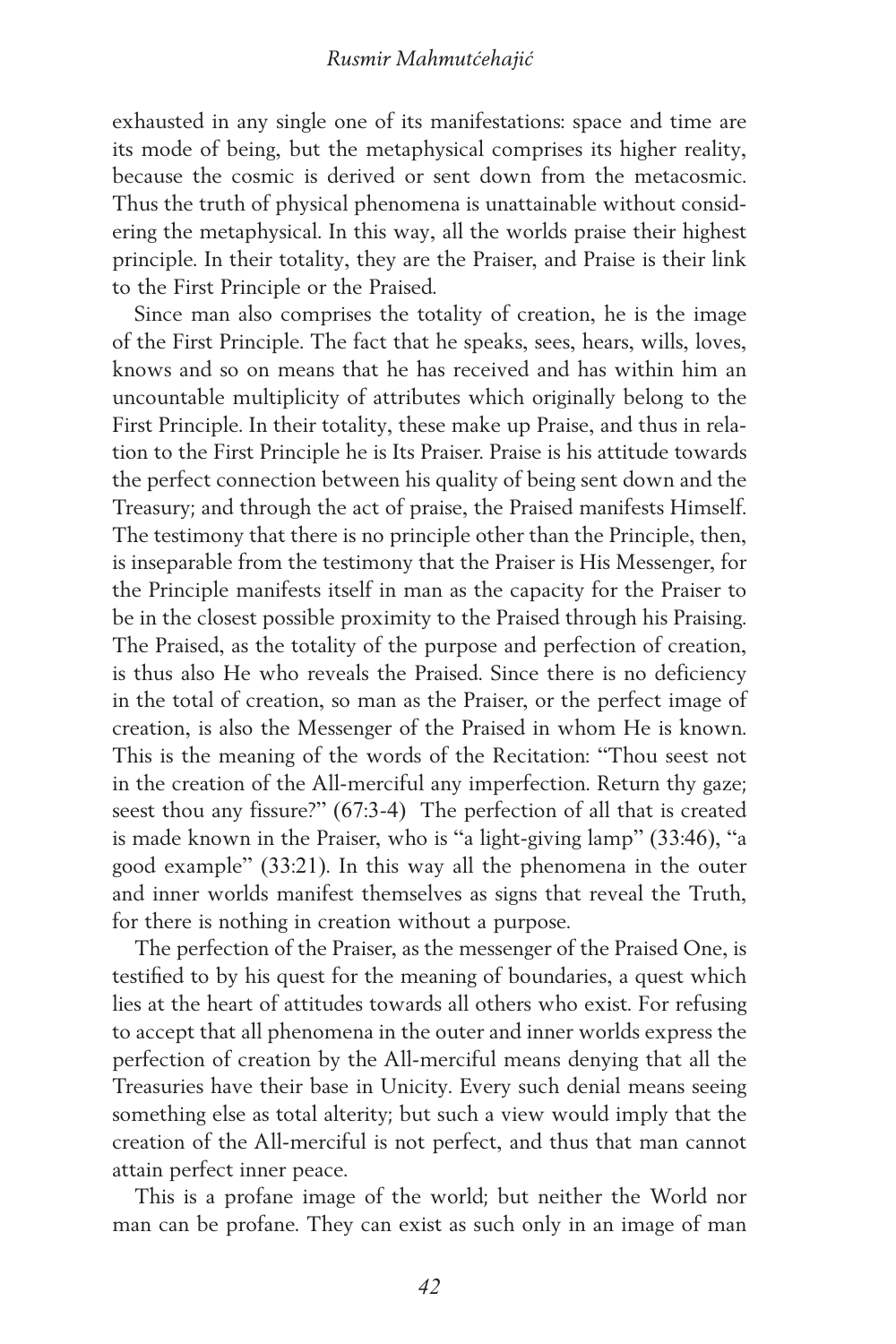that derives from a closed self, a coarsened, insensitive heart, and the detachment of phenomena from the Principle. And this Principle is Sacred. That which derives from human freedom (which in turn stems ultimately from the offer and acceptance of confidence) may be profane, but is then in opposition to the Principle. Knowledge founded on this becomes detached from the Sacred as manifested in being and knowledge. But if man wishes to regain his original and perfect nature, it can only be by respecting the sanctity of knowledge and being; and without knowledge of the Sacred, there can be no sacred being.<sup>43</sup>

By drawing closer to the Praiser, the individual can rediscover this knowledge of the Sacred, of how human nature is differentiated into an uncreated center and its manifestation. The testimony that there is no god but God and that the Praiser (*Muhammad*) is His servant and messenger is an affirmation that only God is All-sufficient; from which it follows that only He is the Praised (*al-hamid*). Praising the Praised testifies that the worlds are dependent on God, wholly and unconditionally, that the world as the Praiser has nothing that is not dependent on the All-sufficient. This dependence is concentrated in the individual, with Praise (*al-hamd*) as its innermost, uncreated and uncreatable essence; and through this essence, the individual is the *Praiser*. Thus his supreme potential is to be the messenger of the Praised, of Him who receives and manifests Praise.

Poverty, too, lies at the core of human nature, for humankind has nothing that has not been bestowed upon it. It is thus only in the purity of poverty that the individual can be both Praiser and manifestation of the Praised: "O men, you are the ones that have need of God; he is the All-sufficient, the All-laudable" (35:15). The individual who is wholly open, in his need of God, to the manifestation of the Praised within him is the Praiser, the servant and messenger of God; and as such, he is a good example: "You have a good example in God's Messenger for whosoever hopes for God and the Last Day, and remembers God oft" (33:21). Muhammad is thus the Logos, for it is through him that the First reveals itself as the Last and the Inward as the Outward, that the Divine latency discloses Itself to Itself. This act of disclosure is what we see as manifestation in space and time, the revelation of all the degrees of Being. When some of these degrees of Being reveal

<sup>&</sup>lt;sup>43</sup> On the relationship between the secular and the sacred in knowledge see, for example, Seyyed Hossein Nasr, *Knowledge and the Sacred* (Albany, NY: State University of New York Press, 1989).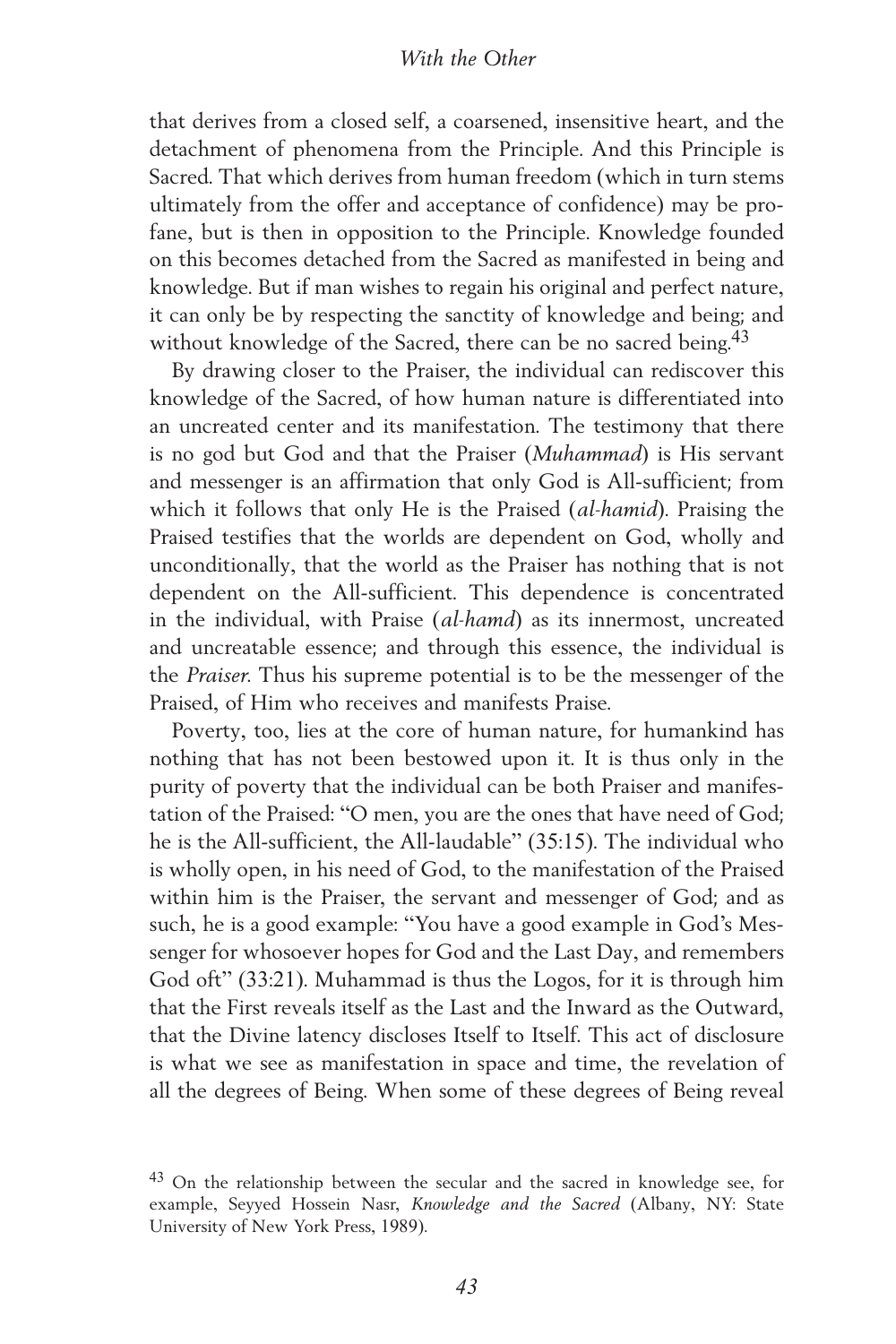themselves in the individual through his connection with the Praised, so that self and externality, the inner and the outer worlds, manifest themselves as a single act of Praise, this act raises the individual from darkness to a place of praise: "And as for the night, keep vigil a part of it, as a work of supererogation for thee; it may be that thy Lord will raise thee up to a laudable station."<sup>44</sup> This means that all phenomena in the inner and outer worlds are oriented towards and connected with the Praised, for the self seeks Praise in all things as the presence of the Praised, since there is no flaw or lack in the creation of the heavens and the earth.

Yet misunderstanding can take place: "The seven heavens and the earth, and whosoever in them is, extol Him; nothing is, that does not proclaim His praise, but you do not understand their extolling" (17:44). This lack of understanding is then seen as an innate, universal law of history, which manifests itself as the seemingly independent course of events in space and time. This law and its manifestation in phenomena remain undifferentiated, for they are not related through the first principle and its revelation, and history becomes a sine wave of events from lower to higher and lesser to greater, a constantly repeating cycle of distancing from and drawing near to the first Principle, of forgetting and remembering It.

Yet history, too, may be seen in the light of the mutuality between Praiser, Praise and Praised. Events that have become history may be arrayed in order from the most ancient to the present moment of the observer. But in this process, diverse orders, conclusions and philosophies of history may be derived, for as every event passes from its actual manifestation in space and time into history or narrative, it loses the perfection of the original, unrepeatable presence. From the perspective of the sacred traditions, the truth is omnipresent; but the periphery, where human potential manifests itself, offers only constant change and an innumerable multiplicity of forms. At this periphery, rituals and virtues may manifest themselves in a diversity of ways; but proximity to or distance from the Truth, remembrance of or forgetting the Truth, still underlie every event in history. As a result, events are both original and quantifiable by the same scales, and history may be seen as the manifestation of humankind's drawing

<sup>44 17:79.</sup> The notion of the "place of praise" or "laudable station" (*mahmuda*) in Arabic derives from the triliteral verbal root *h-m-d* (to praise). This is the root from which the names *Muhammad* (the one who is taught to praise, the Praiser) and *Ahmad*  (the most praised, the Supreme Praiser) are derived.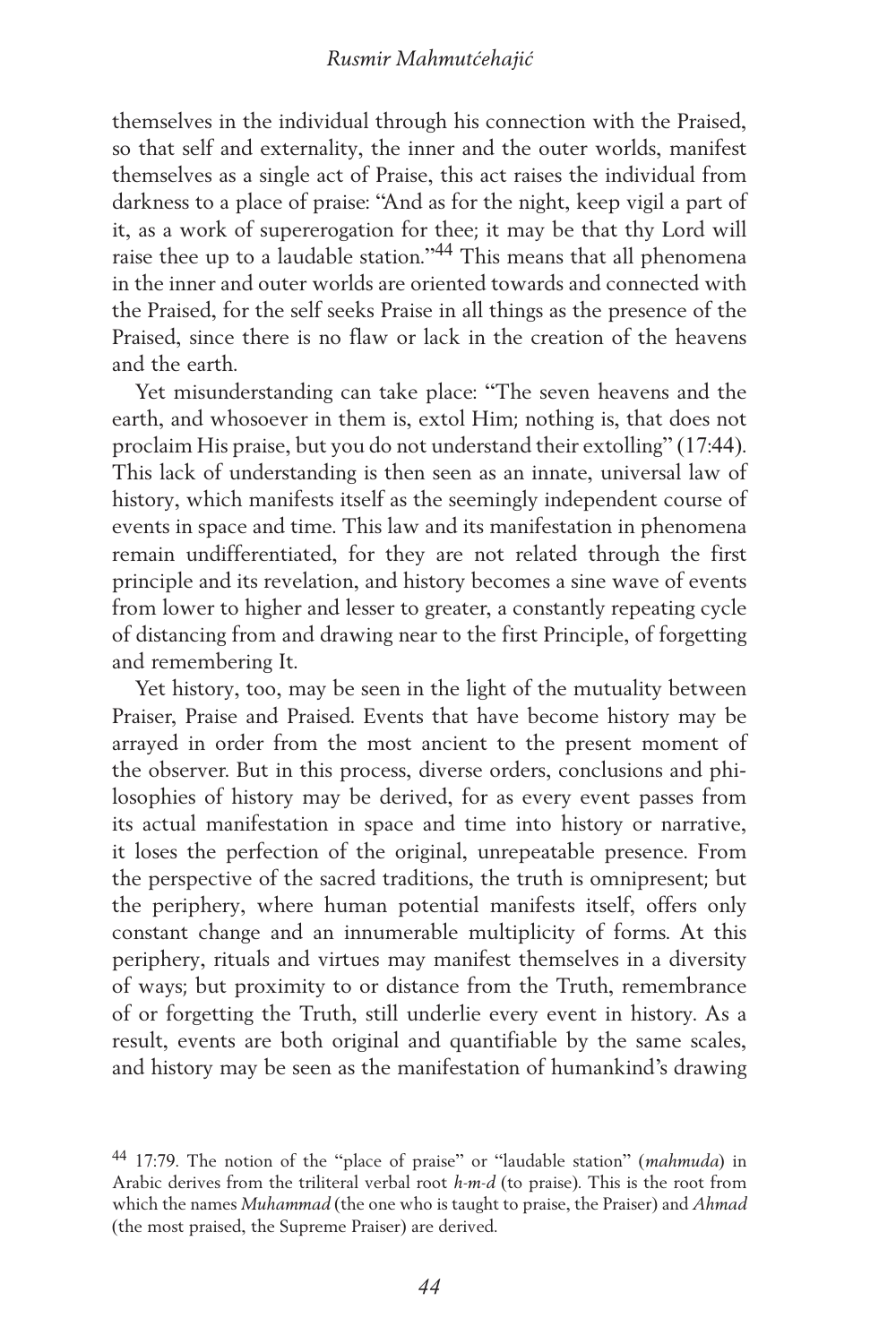closer to or moving further from the "laudable station" (that which measures the presence of Praise in the self, and thereby its proximity to the Praiser as absolute submission to the Praised). But, as the narrative of human suffering, history may also highlight the weakness inherent in the desire to oppose the Absolute with acts of contingent will: "What, have they not journeyed in the land and beheld how was the end of those before them? They were stronger than themselves in might; but God—there is naught in the heavens or the earth that can frustrate Him" (35:44).

#### **Tradition and Modernity**

In every tradition—or more precisely, in every manifestation of the immutable Tradition—three degrees may be distinguished: the truth and its concomitant the doctrine; the way and its concomitant the rite; and virtue and its concomitant the potential sanctity of the individual. The truth is independent of the way which confirms it; thus, since only the truth is one, there is a multitude of ways. The truth is not contingent on any of them, but all the ways that manifest the truth are contingent upon it as the supreme principle. The truth manifests the way, and ordains it for every individual and for all people together. Virtue is that which confirms one's accepting and following the way; and it is expressed as humility and generosity. That which is established in descending order, from truth to way to virtue, is transformed by humility and generosity into ascent.

The individual has received all that there is, and has thereby become indebted to the truth, and thus strives to repay the debt, which means that he himself returns to the Truth and thereby becomes oriented towards it. Reception thus becomes transformed into repayment, because the self comprises the totality of being, for God has summed up in him all the names scattered through the cosmos. His submission comprises all the submission of all the worlds, but is founded on freedom, for there is no compulsion in the receipt or repayment of the debt. The individual is expected to remember his original covenant with God and to submit to Him as an act of confidence. This is submission out of free will, not imposed by the will of the Truth. It is offered and accepted as a choice between two options, and is different from the response of all other phenomena in the worlds: "We offered the confidence to the heavens and the earth and the mountains, but they refused to carry it and were afraid of it; and man carried it" (33:72). As this is an offer, if it is rejected there is no debt to the Other. If it is taken up, there is a debt which has arisen from freedom of choice and confidence in the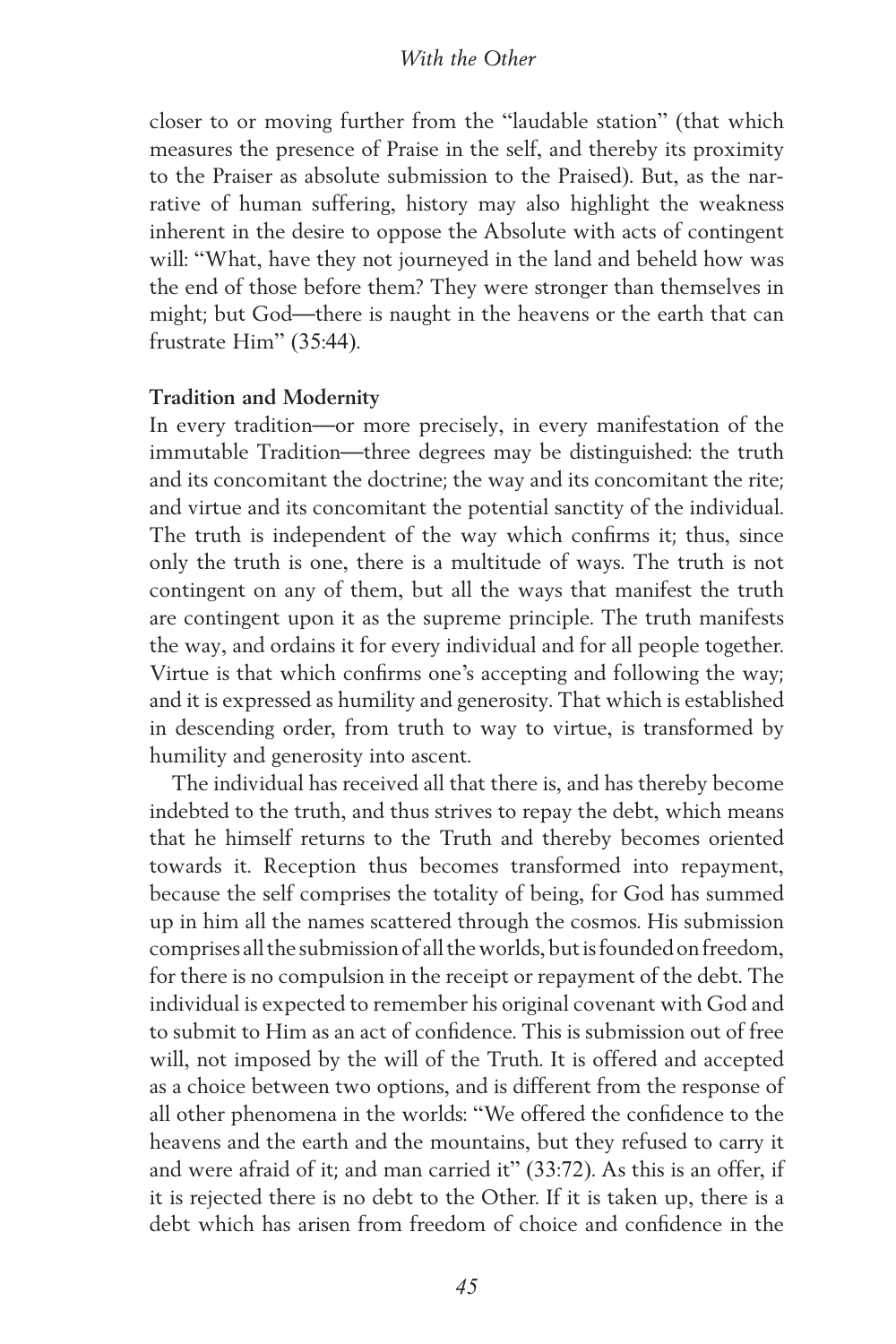Other, and has been offered with trust. Trusting in it is thus the free choice of both God and the individual. The individual may forget it, or break the oath of fidelity; but God will not do so. This is the meaning of his Self-manifestation as the Merciful, the All-compassionate: even the fact that the individual may forget or break his oath of fidelity to God cannot lead to His wrath surpassing His mercy.

The acceptance of this trust, as we have seen, defines man as different from all else in the totality of existence—an acceptance which, arising out of free will, manifests itself as humility: "Hast thou not seen how to God prostrate themselves all who are in the heavens and all who are in the earth, the sun and the moon, the stars and the mountains, the trees and the beasts, and many of mankind?" (22:18). Though the submission of the worlds incurs no debt to God, the submission of man incurs a debt to Him. Thus humility derives from will, and through it are attained knowledge and faith, and with it beauty and love. If a being is submissive out of free will, it gains both essence and knowledge—two modes by which unicity manifests itself. In Truth, being and knowledge are one; and thus being and knowledge reflect the Truth:

The animal cannot leave his state, whereas man can; strictly speaking, only he who is fully man can leave the closed system of individuality, through participation in the one and universal Selfhood. There lies the mystery of the human vocation: what man "can," he "must"; on this plane, to be able to is to have to, given that the capacity pertains to a positive substance. Or again, which fundamentally amounts to the same thing: to know is to be; to know That which is, and That which alone is.<sup>45</sup>

Society is illuminated by the openness of the self to the Absolute. But if the social context of the individual self becomes more decisive than the openness of the individual to the Absolute, society becomes the magnitude and measure that determines the individual. Then the "slave gives birth to her mistress": the magnitude and perfection of creation lose their clarity, and the fantasy of power demands that humans strive to confirm the delusion of detachment from the transcendental truth by constructing "tall buildings" and altering the original forms of the created world. This is an inversion of values, by which the individual proclaims himself greater than all else, and the external world as lesser and weaker than him. In so doing, humankind's attitude towards

<sup>45</sup> Frithjof Schuon, *Roots of the Human Condition*, p. 96.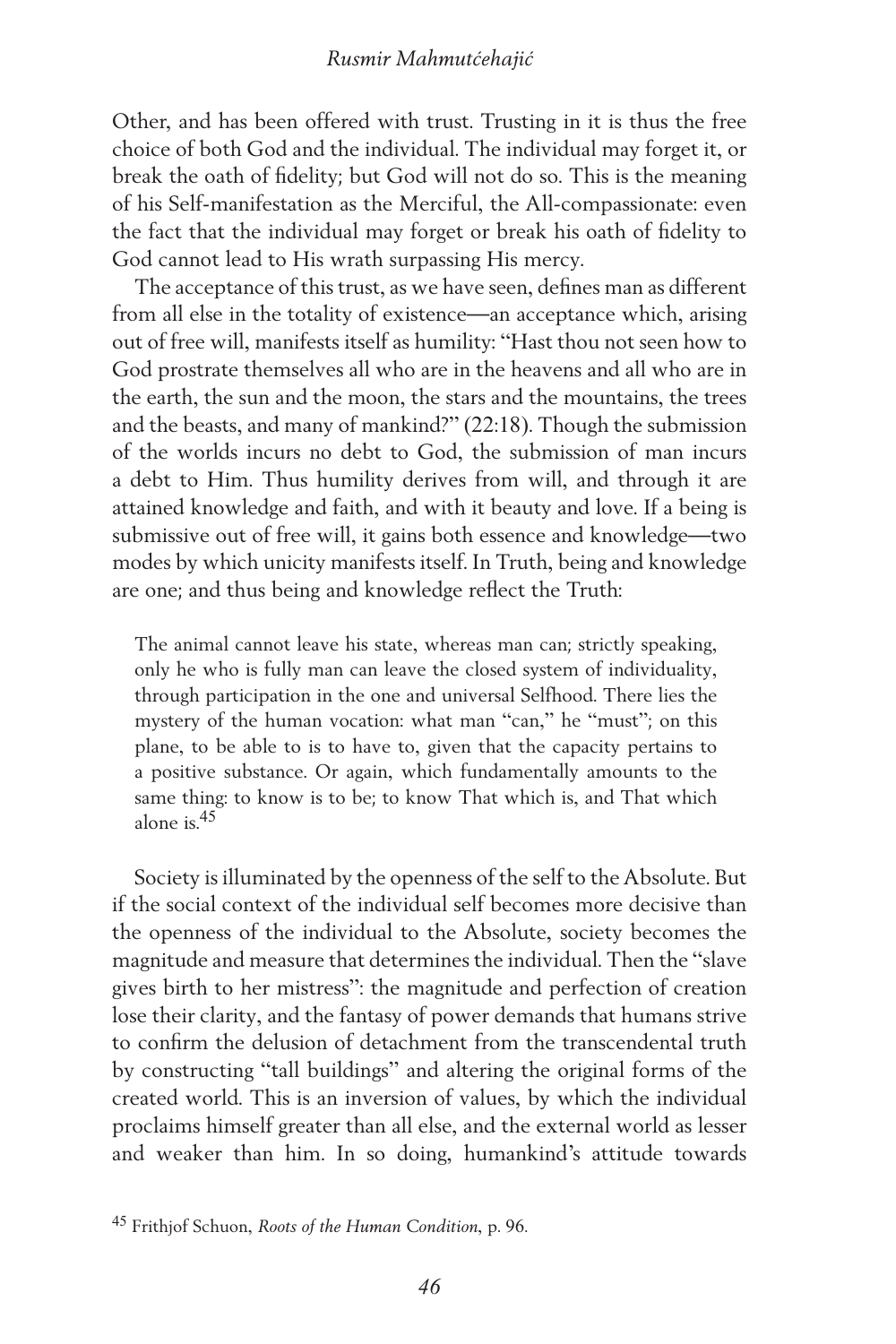the external world shows that it sees individual selfhood as subject and the cosmos as object, as the expression of relationships between greater and lesser, between the powerful and the weak. If this duality between self and cosmos remains enclosed in quantifiability, it can have no infinite Principle, either in the external world or in the self. This means excluding the Absolute from the relationship, eternal and omnipresent though it may be, simultaneously wholly proximate to phenomena and wholly distant from them—in philosophical terms, both immanent and transcendent.

The consequence of this is that knowledge and being cannot be identical, the small be transformed into the great and vice versa. The external and vast then appear to be incomplete, and hence open to rectification. Thus the rift between the self and the cosmos becomes the determinant of human potential. Knowledge of the rift increases, but with that knowledge the rift itself also widens. The illusion of human magnitude and power increasingly fills the self with a sense of sufficiency and the expectation that the world will accommodate itself to the individual and be subordinated through action, not mercy. This loses the connection with the Principle and, in consequence, reduces the individual to a set of phenomena in the world and in the self with which one becomes entangled.

But every sacred tradition leads to the opposite end: to make the individual aware of his original nature, to provide him with a perfect exemplar and to return him to the unicity of the first principle. To the sacred tradition, everything that is not this is "association with God"—that is, paganism. Everything that is not the truth is falsehood: if the phenomena in the outer worlds and the inner selves are not signs of God, they appear to us as idols that demand our submission and service (whereas wisdom lies in the very recognition of causes in phenomena and vice versa). This separation from the Principle shifts man's attitudes towards the future and prevents him from seeing the Hour as utter certainty. Man is thereby deprived of the intelligence through which the principle of the supernatural determines his own humanity. Without the supernatural, the presence of the uncreated at the center of man, he loses his original potential and becomes subject to the uncertainty of mere expectation. Phenomena in the world and in the individual become gods demanding the deformation and denial of the original, the created; and the individual seeks his affirmation in arrogance instead of humility.

But the Hour is still the supreme human potential, the manifestation of eternity. There can be neither thought nor enlightenment without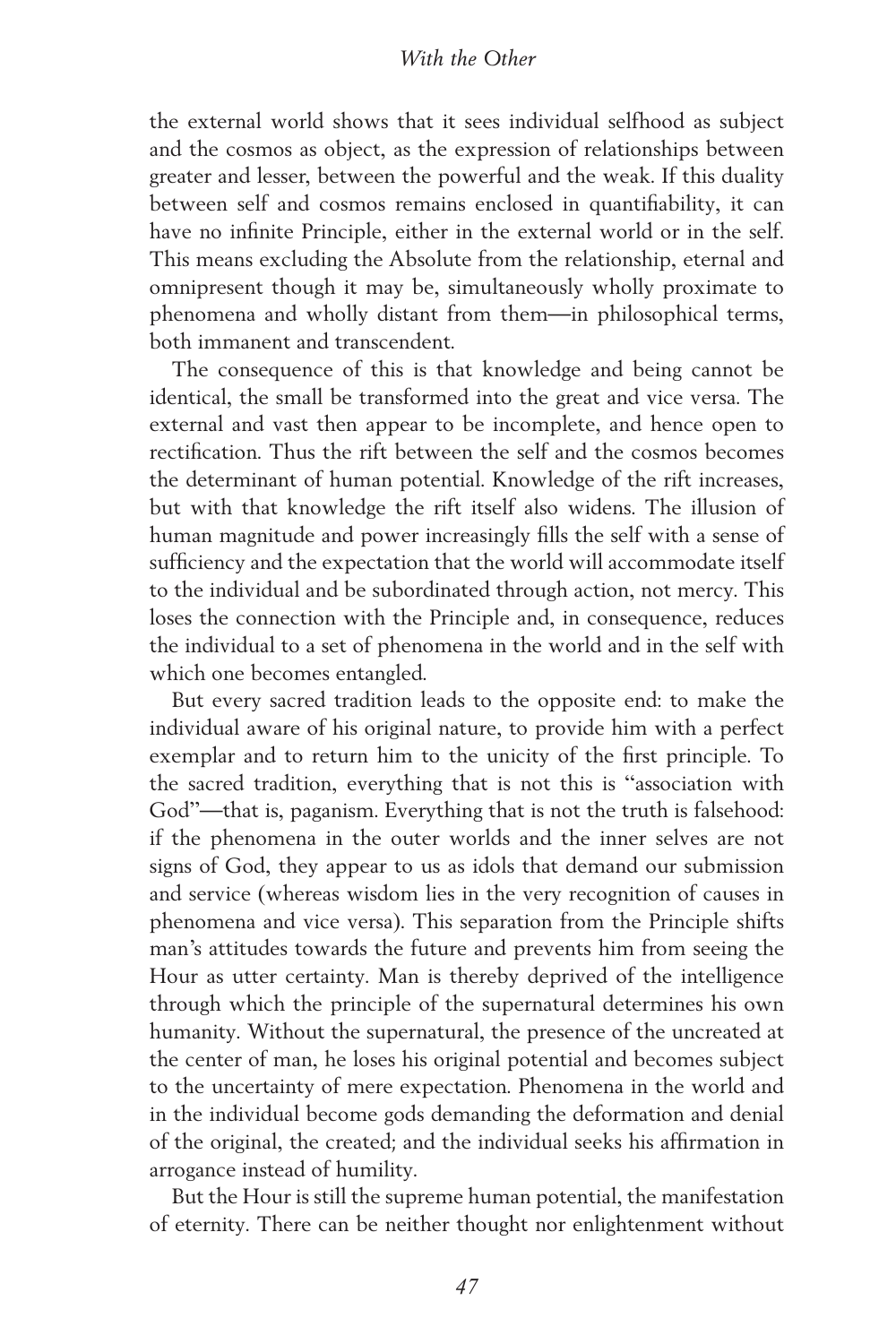the Hour. Even the illusion of magnitude in the world around the self is the reality of doctrine, rite and virtue relative to the Hour. Remembering the Hour means renewing the connection with God, for the Hour contains the covenant with Him—it means turning towards the presence of the Self and Its manifestation in contingency, whereby Its presence in the world is transformed into the recognition of Beauty as Divine revelation. The concomitant of Beauty is Love, the desire for union. And love is the path to God, for He is beautiful.

Tradition restores or raises the individual to his original fairest stature, through purification, perfecting and unification. In the process of purification, the individual recognizes and renews his indebtedness to the first principle that is the very center of his being—uncreated and uncreatable, and as such incorrupt and incorruptible. He thereby discerns the unreal from the real, and accepts the Real as his uncreated nature. This acceptance is linked with drawing closer to the "good example" and to unicity—which means to the one and only God, for there is no god but God.

Whenever any human notions, plans or deeds are adopted without that testimony to unicity, human existence is transformed into paganism or association with God. It is this that is the root cause of violence. Paganism demands violence, is impossible without it, and is confirmed only by it. The upsurge of violence in the modern world has never offered any alternative to ideology, as a justification for denigration, persecution and killing of others. Force is met with force; both sides see themselves as good and just, and the other as evil and blameworthy.

Whatever can be said of Christianity here is valid for both Judaism and Islam. Christianity is a religion of love, which instructs its members in supreme moral principles for the sake of doing good: love thy neighbor, do unto others as you would have them do unto you. But despite these moral principles, the very heart of the Gospel and foundation of human affirmation of the Divine unicity, throughout the history of Christianity and throughout the world, wherever Christians have lived, hatred for non-Christians has smouldered and flared up, often giving rise to the denigration, persecution and killing of those who were other and different. The best-known outburst of this hatred and killing is the *Shoah*, of which the Catholic Church says: "The *Shoah* was the work of a thoroughly modern neopagan regime. Its anti-Semitism had its roots outside of Christianity . . ."46 Yet, trying

<sup>46</sup> Holy See's Commission for Religious Relations with the Jews, "We Remember: A Reflection on the Shoah," March 1998.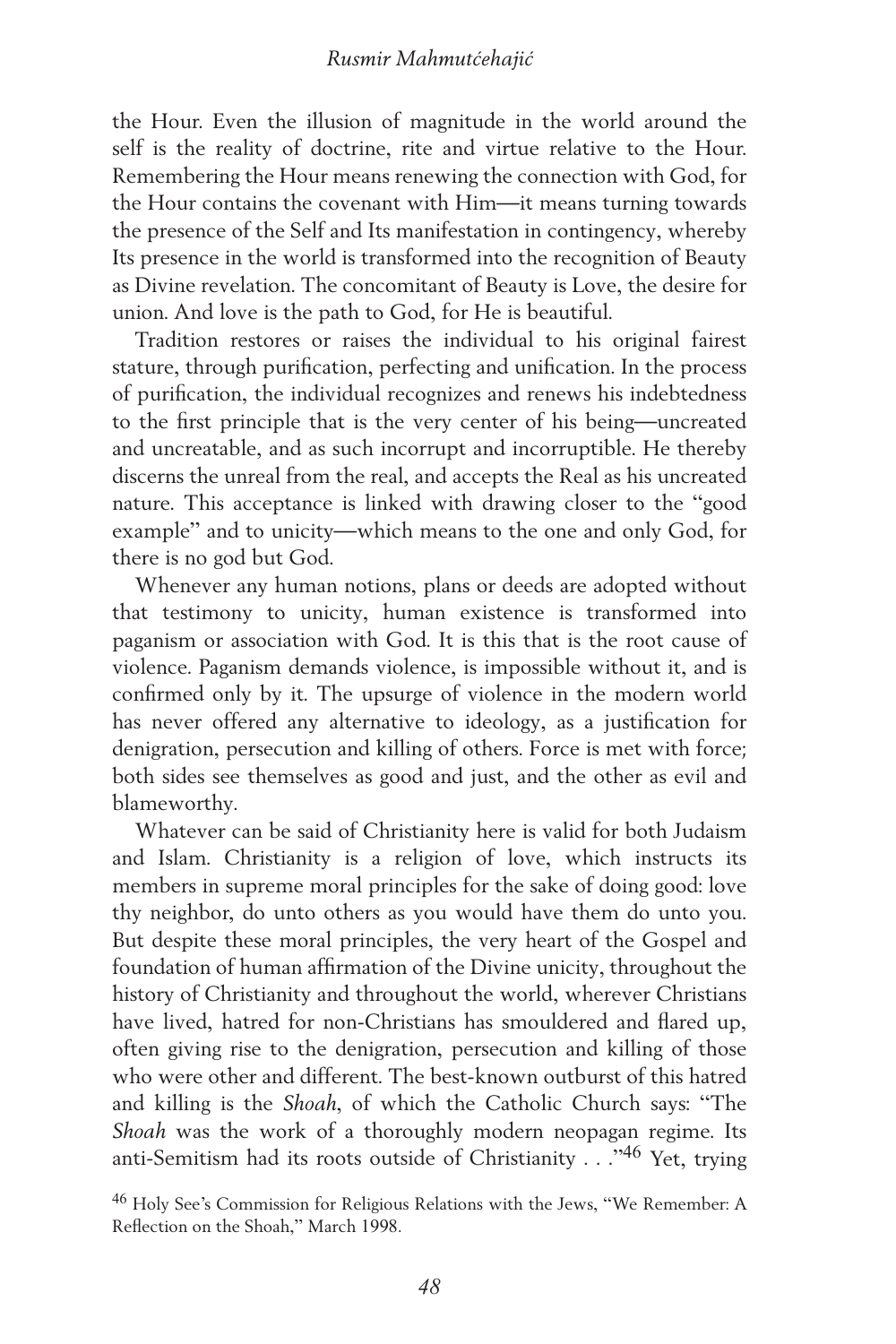to trace the roots of Christian attitudes to the Holocaust, the United States Catholic Conference concluded: "Christian anti-Judaism did lay the groundwork for racial, genocidal anti-Semitism by stigmatizing not only Judaism but Jews themselves for opprobrium and contempt. So the Nazi theories tragically found fertile soil in which to plant the horror of an unprecedented attempt at genocide."<sup>47</sup>

If the mass denigration, persecution and killings of recent centuries are the work of "a modern neopagan regime," and as such essentially contrary to Christianity—and Muslims and Jews will say that similar events for which they bear the responsibility are also neopagan—there remains the question of how the prevailing world-view, attitudes and conduct of Christians, Muslims and Jews could have internalized neopaganism or become complicit in it. If the atrocities of the modern era are really rooted in paganism, knowledge of them becomes contingent on the issue of God and associationism with God. And it is impossible to respond to the question of the other and the different without clarifying the relationship between paganism and transcendent unicity.

#### **Fear and Power**

There is no compulsion in the debt, because man has the choice to submit to or contest the covenant. Submission means that man recognizes and acknowledges the illusory nature of his power. He thus sees power in its reality: *wa lā hawla wa lā quwwata illā bi'Llāhi*. 48 Will is confronted with the request for submission (*islam*), which is freely given; for the one who chooses may decide freely.

Voluntary submission means the recognition of a power superior to the self.49 In such a relationship, the self places itself in a free rela-

48 "And there is no power and no strength except by God." [*Ed.*]

<sup>49</sup> The issue of freedom is inseparable from the conundrum of slavery. To be free means to be enslaved to Freedom; any other form of slavery annuls human freedom. Jesus says (Jn 8:31-32): "If ye continue in my word, then are you my disciples indeed; and ye shall know the truth, and the truth shall make you free." The principle of this teaching is that there is no god but God. Everything to which man is enslaved, other than God, becomes a god and deprives him of Freedom. The Recitation says, in regard to the unfree (31:30): "He is the Truth; and that they call apart from Him—that is the false." Enslavement to anything but Him is tantamount to a denial of human purpose. "Hast thou seen him who has taken his desire to be his god?" (45:23). Jesus adds (Jn 8:34): "Verily, verily, I say unto you, Whosoever committeth sin is the servant of sin." The central question of freedom, therefore, is one of discerning between enslavement

<sup>47</sup> United States Catholic Conference, *Catholic Teaching on the Shoah: Implementing the Holy See's We Remember*, 2001.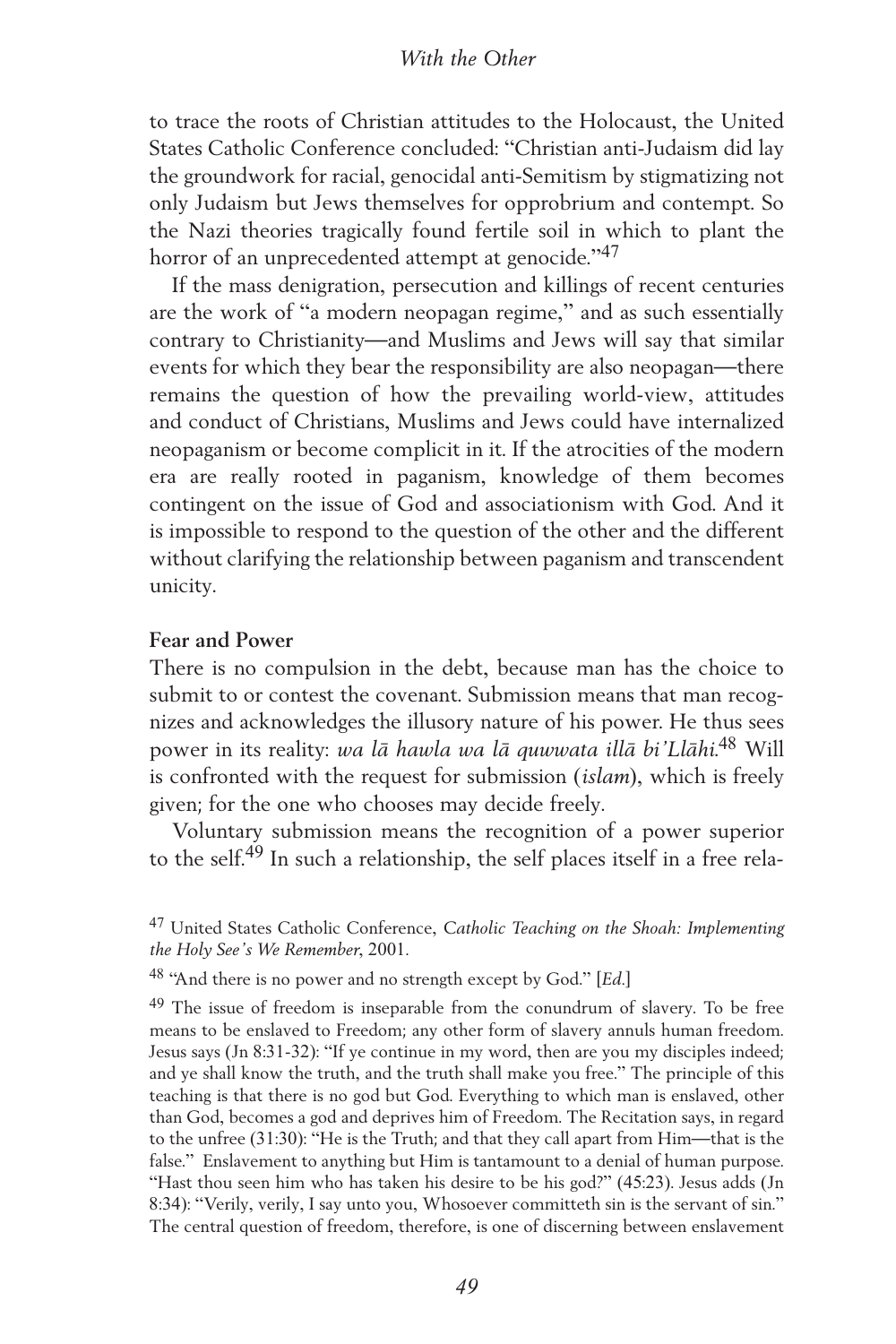tionship with power. This first stage opens up the possibility that its five elements—attestation, prayer, fasting, alms, and pilgrimage—may be transformed from their specific exterior form to an inward fullness, gaining thereby an aura not of knowledge enclosed within the quantifiable world, but of something far greater. And knowledge that includes what is rationally attainable through knowledge, and also what is greater than knowledge, is another word for faith. The acknowledgment that the self is contingent signifies its comparison with the Praiser; and through Praise, the Praiser becomes identical with, as one with, the Praised. Thus drawing closer to and becoming one with the Praised means utter submission, by which the Self is revealed to Itself.

The rejection of submission may be termed denial—which means the displacement of faith from the Absolute towards one of its finite and contingent manifestations. But power without Power is nothing more than an illusion by which man defines himself in terms of partial freedom in relation to that same Power, as no more than what manifests itself in him as comparable and quantifiable. In this view, there is no human openness to the Absolute nor, as the Tradition teaches, is the Holy Spirit present in the individual's uncreated center. But the prerequisite for the rightness of a sacred tradition is that it be connected to the Absolute. For the debt, as the relationship between the individual as debtor and God as Creator, to be properly oriented, for it to be religion in the original meaning of the term, it must be grounded in the doctrine of the Absolute. Nor is this all. The debt, as the relationship between the individual and God, must comprise a spirituality that is wholly consistent with that doctrine. The latter must therefore be a doctrine that is from God; inherent in it must be communion and mystery, and the doctrine must manifest itself in these and in sacred art. When these conditions are not met, we are dealing with a philosophical doctrine or ideology, in which neither sign nor way derive from God.

The consequences of an interpretation in which there is no lasting connection with the Truth are clear to see wherever there is the imprint of human will and action based upon it. The one and only God can never be form; but no form in existence is without His presence. To look at and know the forms means uncovering the mystery of every veil—that

and Enslavement (109:1-6): "Say: 'O unbelievers, I serve not what you serve and you are not serving what I serve, nor am I serving what you have served, neither are you serving what I serve. To you your debt, and to me my debt!'"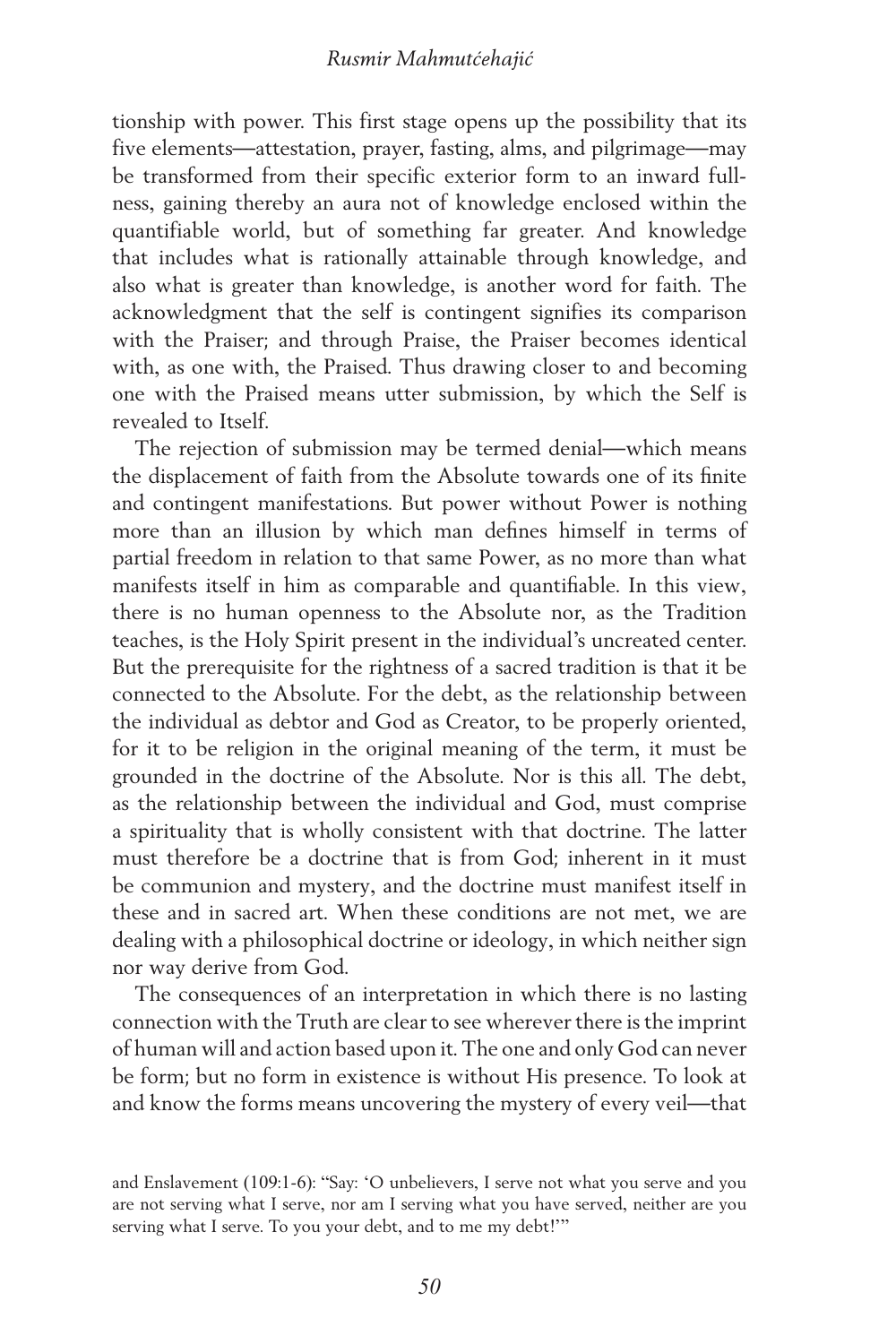its nature is identical with the Veiled, who is also the Revealed. But humankind's inability to transcend every form manifests itself in all the modes of "association with God," and in adopting the discourse of God into the various doctrines, ways and rituals that derive from Him, as though they were God Himself. It is these that are the prevailing features of this age, and it is a rare individual, in these circumstances, who is able to transcend such forms. For these doctrines, the world is a closed system, whose elements are also closed and isolated.

Seen in such a light, society too becomes a collection of isolated individuals, and is given ultimate value. This means that the prevailing social order and self-image determine the individual, rather than the individual determining society and its interpretation. The traditional postulate of the individual as openness to the Self, inherent in which is the view that society can be illuminated solely through the open individual, is transformed into the conviction that society can be shaped solely by rational comparisons, quantifications and forecasts.

And yet Absolute Power implies absolute freedom to submit to it. It is only when the will submits itself to the Absolute in conformity with its commandment, whether in the command to do or to abstain from doing, that the encounter with phenomena in the world reveals them to be greater than he who perceives their form. But in this process, whatever has its own image, i.e., the limited, bears limitless witness to Him Who is like nothing else, and thus has the power to manifest Himself in all things. As such He is the fundamental Other, the everpresent alterity. But humans are also able to forget the presence of that Absolute Alterity; then the contemplation of the totality of existence and all its elements is reduced to their disassembly and assembly through rational calculations, which are mere approximations and assumptions. Then everything in the external world seems non-existent or uncertain, and the self is forcibly surrounded and enclosed. This reverses the entire scheme of things. Beauty, meaning and purpose become secondorder attributes, subordinate to matter, space and time as tangible, calculable and, in consequence, rationally knowable specificities. In such a scheme, the greater is seen as deriving from the lesser and the higher from the lower. Reason then becomes the supreme human potential and recognizes nothing superior to itself. The confidence that derives from an eternally omnipresent Alterity, from Infinity, becomes mere trust, a set of direct or mediated relations between measurable and comparable quantities, enacted by rational calculations in which submission, faith/love/knowledge and the sacred become reduced to redundant shadows.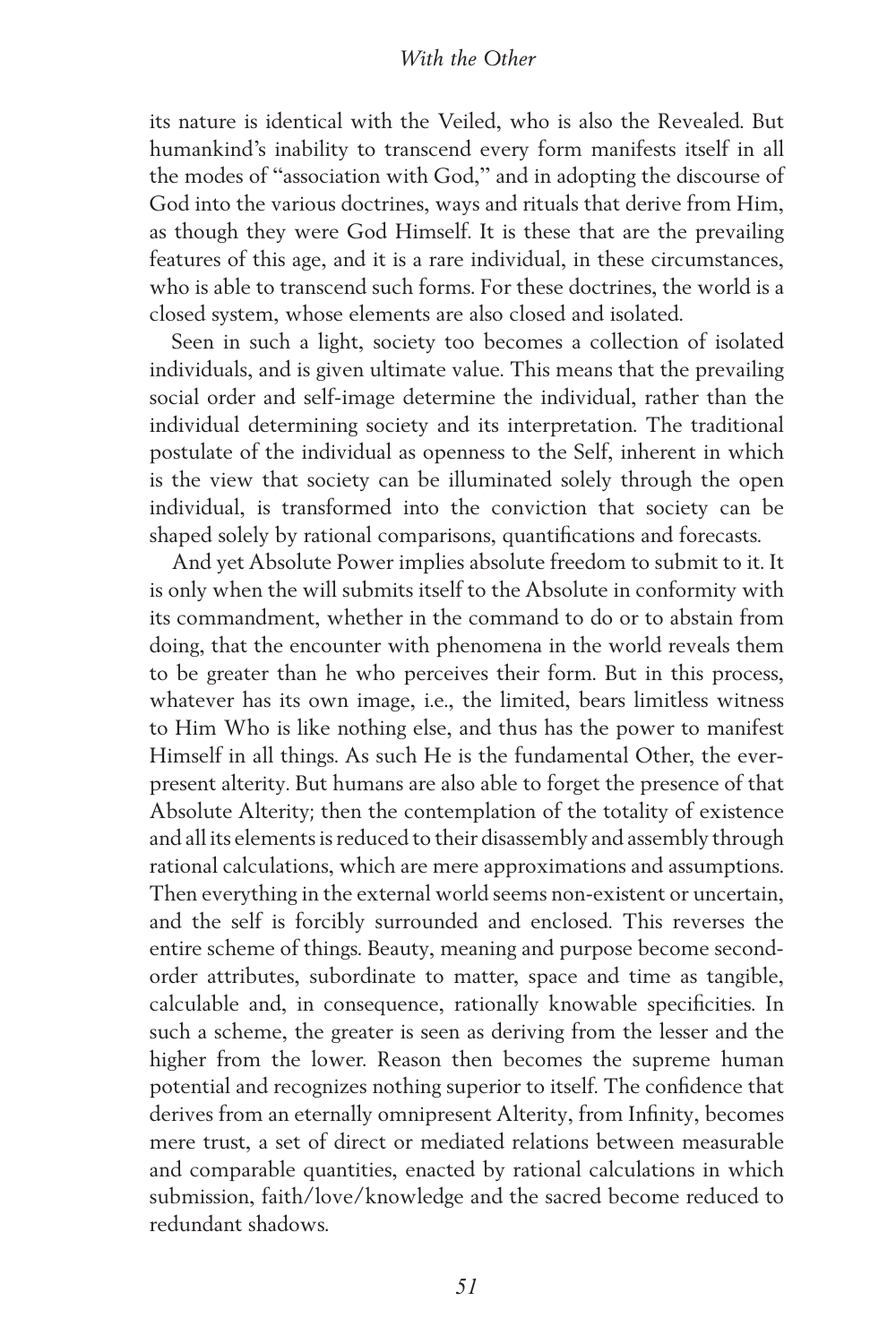But man is never without God, Who is man's Alterity: He creates him, and to Him he returns. God is firstness, which means that there is no nothingness. The nothingness that is not is the confirmation of the Oneness of Being or the Logos; the nothingness that is not is the Mystery. Thus the individual, whatever condition he may be in, resolves this duality by turning away from himself, by recognizing that his self is never other than contingency—even though the latter may tempt him to see it as absolute. At the heart of the self, therefore, the individual incessantly seeks *absolution* and a turning away from the self to the Self. In this, he strives towards perfect praise of the Truth, in which there is no longer any distinction between Praiser and Praised. The self orients the seeker of absolution, the one who turns away from illusion, towards the Logos—the light of Praise, the root of all that is, in which existence as a whole and all its phenomena bear witness to the Praised by their praise. Tying himself and drawing closer to the Praiser enables the individual himself to become the Logos, the creative "Let it be!" which manifests its presence. Out of this process of drawing closer, which is identical with perfect submission, the willingness to receive the Self in one's very center, derives the eternal testimony that there is no god but God.

Given that every society is composed of the individuals within it and that each of them is conscious and has the potential to understand his consciousness—the organization of society as a whole and of its constituent individuals means the recognition of differences between one person and the next. These differences divide society into the poor and the wealthy, with the wealthy representing themselves as the model that others should emulate. Maintaining the wealthy in that position is thus presented as the supreme purpose of politics. It is hard to deny the fact that politics, whatever form it may take, is the establishment, interpretation and justification of the presence of a small number of wealthy as the rulers and managers of power. But every power that is not that of the Absolute can be justified only by fear of the other. The greater the will to power, the deeper the fear of the other. Since political power is derived from the stability and magnitude of the state, the other as a source of fear is represented as a threat, as an enemy that is wholly without and yet endangers the very heart of the social order. The local collective, the "us," thus calls for greater power than that of the foreign or alien, the "them." "We" are afraid of the other as of one who strikes fear into us, as of a terrorist. In his identity and culture, this other is wholly alien to "us," and not just foreign but also unknowable, for in the eyes of the terrified, there can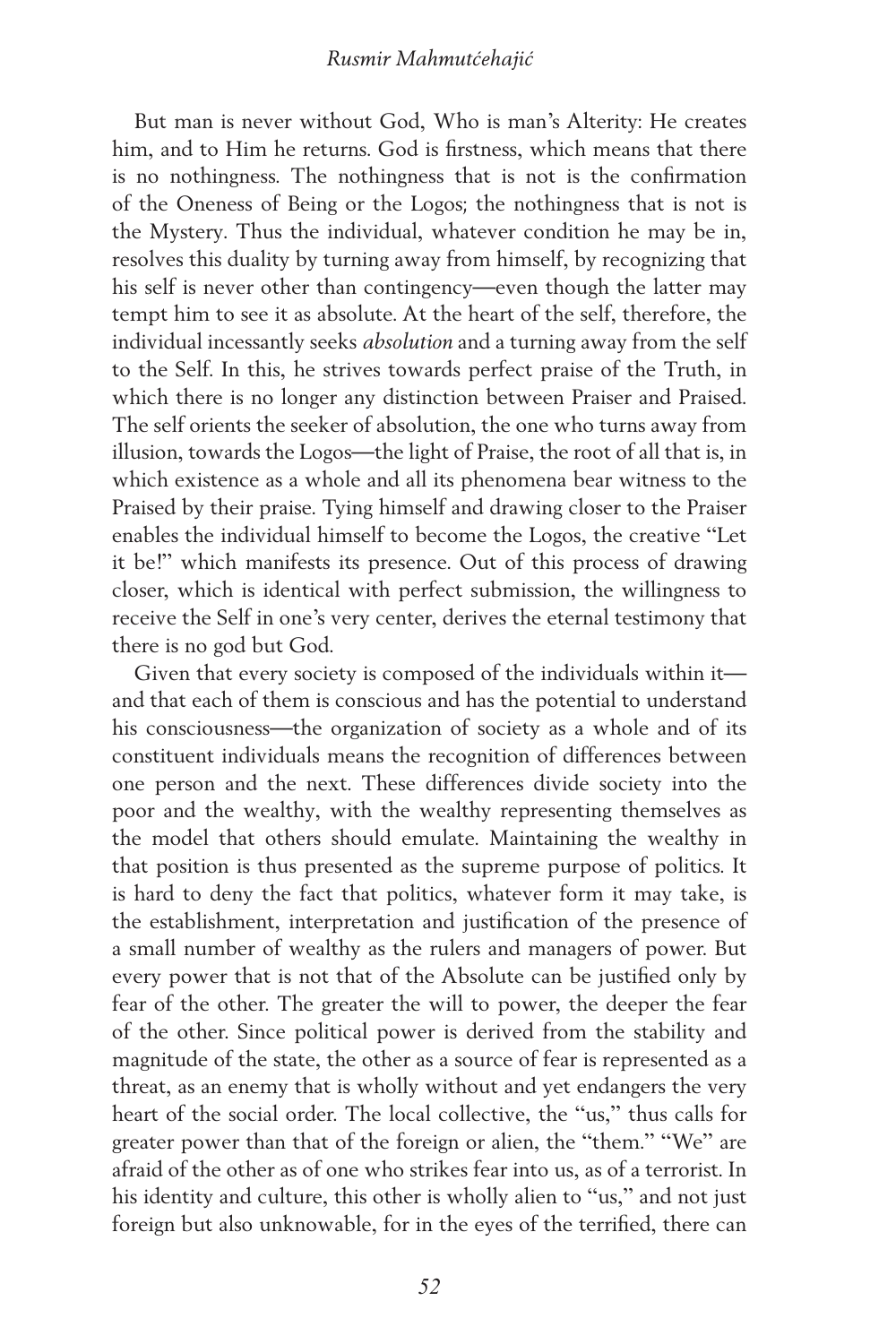be nothing that "we" have in common with him, no accountability to a Truth that is equally close to everyone and judges everyone equally. The other is perceived as a chaotic nebulousness, a blind and unpredictable force that can be countered only by a structured and "absolute" power. This demands the assent even of all those who are afraid to extend full support to the political authorities (who themselves form part of the rich and ruling minority) in their battle against this barely visible enemy. The rule here is: Whoever is not with us is with them. The use of force is born out of darkness and chaos: the denser the darkness, the greater the chaos, the more justifiable the use of force. A *terrorist*, after all, does not need to be defined and specified, or to be judged by general, universally valid principles. This means that errors in the war against terrorism, mistakes that might endanger even the essence of humanity, must always be tolerated. Acting out of fear demands an affirmation of superiority. As long as fear is the motive force of the "powerful," however, not even the total annihilation of the other who is represented as a terrorist will liberate the "powerful" from a fear that has its origins in ignorance. Fear of the other and the will to dominate him by force transforms the powerful but fearful into a god, into someone who sees himself as a god in the nebulous darkness of alterity. So fear of the other, who is no longer "somewhere else," but is now everywhere and is part of the constituted social order, calls for power as the prerequisite for maintaining the world order. This in turn needs the authority of a political elite, and the planning, maintenance and development of a system of production and power.

# **Host and Guest**

Differentiating between individual human potentials means recognizing and accepting the constant manifestation of the Absolute in the contingent, and of the Cause in the effect. The fact that the supernatural is at the center of human nature is expressed in man's potential to distinguish the unreal from the Real, and in his voluntary acceptance of the Real. When this is the starting-point, voluntary acceptance does not exhaust human potential, but merely orients it towards the higher levels of being, i.e., of the self. The will guides one towards beauty and goodness, but the appeal of the latter transcends the will: love is linked with but more exalted than the will. The individual's love transforms his being into knowledge; and the aspiration to perfection transforms being into all-encompassing knowledge.

Humans also have the potential to deny. But denial cannot annul the supernatural center of the human self: the center may be masked,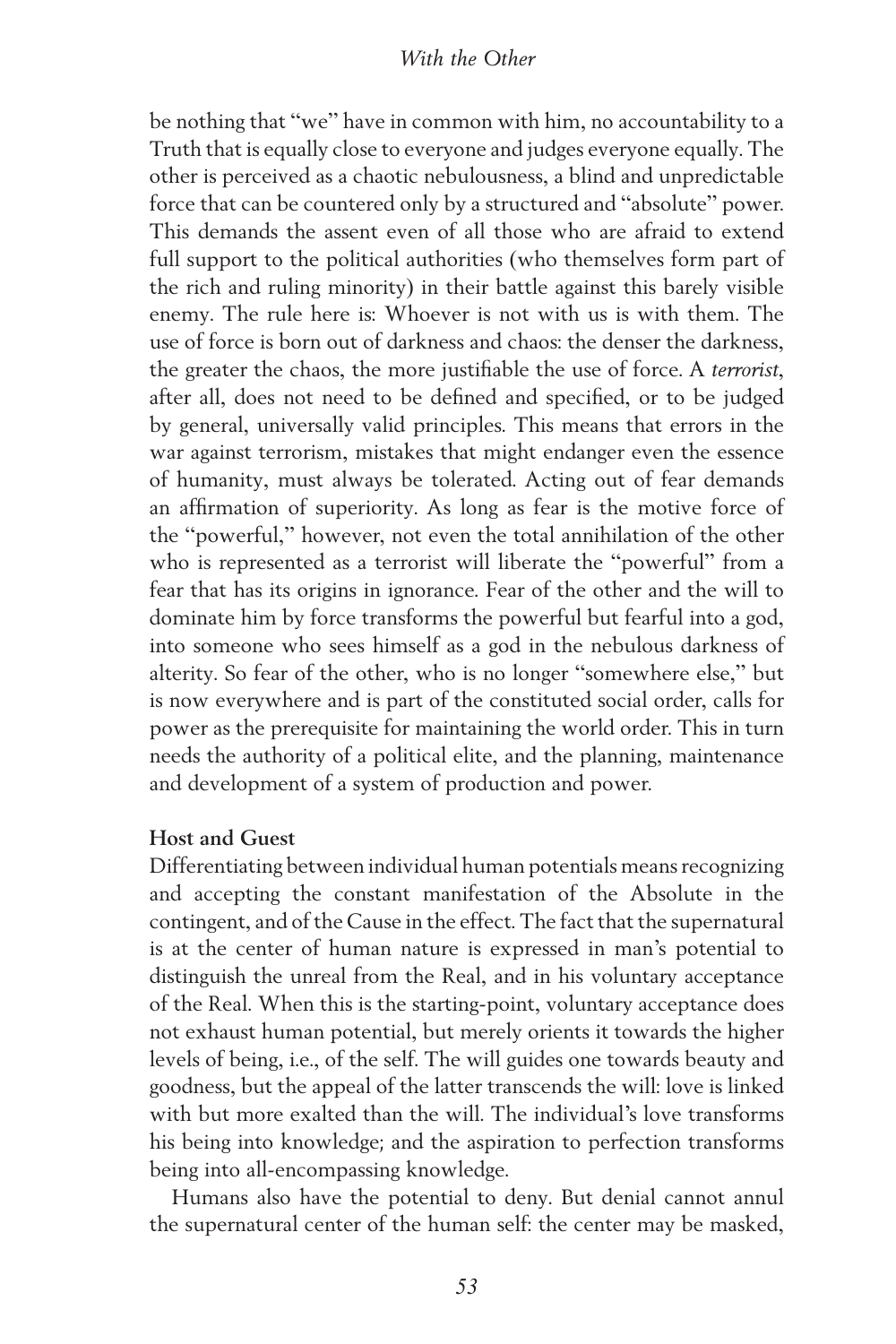#### *Rusmir Mahmutćehajić*

but not extinguished. Moreover, every human "I" needs a "you" so that He of Whom both are the image may be attested to, and to fulfil the requirement that the self discover and come to know itself, given that it can see itself only in the other. The one who accepts the Real cannot be a judge, for the debt to God derives from the voluntary acceptance of His offer. Virtue as the confirmation of wisdom does not even exclude the denier, as the Recitation explicitly says:

And if any of the idolaters seeks of thee protection, grant him protection till he hears the words of God; then do thou convey him to his place of security—that, because they are a people who do not know.<sup>50</sup>

The love of God for the manifest does not deny His infinite perfection, nor His all-sufficiency. To all the diversity of the manifest, God is utter alterity, for God is Unity and Unicity. He is the Witness to all that reveals Him, and all that which exists bears witness to Him. The whole of existence is thus encompassed in His Unicity: "Suffices it not as to thy Lord, that He is witness over everything? Are they not in doubt touching the encounter with their Lord. Does He not encompass everything?" (41:53-54), Unicity comprises both the One Who encompasses everything and that which He encompasses. To all that is manifest, He is perfect alterity and sanctuary, and the true abode of all being is in Him. Understanding this fact implies seeing this world as the sign of the Supreme, as the abode of stability.<sup>51</sup> Coming towards the Lord means no less than the discovery and perception of unicity in multiplicity and multiplicity in unicity. Only the Self testifies

51 Thus the Recitation says (40:39): "O my people, surely this present life is but a passing enjoyment; surely the world to come is the abode of stability"; and (6:126-27): "We have distinguished the signs to a people who remember. Theirs is the abode of peace with their Lord, and He is their Protector for that they were doing." Jesus says of this (Jn 14:1-2): "Ye believe in God, believe also in me. In my Father's house are many mansions: if it were not so, I would have told you. I go to prepare a place for you." It should be noted that the Arabic term *rabb* (Hebrew and Aramaic *rab*) covers a wide range of meanings, including the right to something, authority over it, the upbringing, education and nurture of something from its conception to its fulfilment.

<sup>50 9:6.</sup> The demand for hospitality and protection even towards those who associate others [with God] (*mushrikun*) may appear incomprehensible. The Recitation firmly states, however, that "confidence" (*amana*) is the principle of humanity, the original and unalterable center of the self, the covenant between God and man. "Association" (*shirk*), then, has no foundation in principle. In *shirk* the unreal is taken for the Real or associated with It. Regardless of the state a man may be in, perfection is his cause and purpose. The resolute condemnation of "associationism" does not exclude the original and final salvation of every individual, for God's mercy is all-encompassing.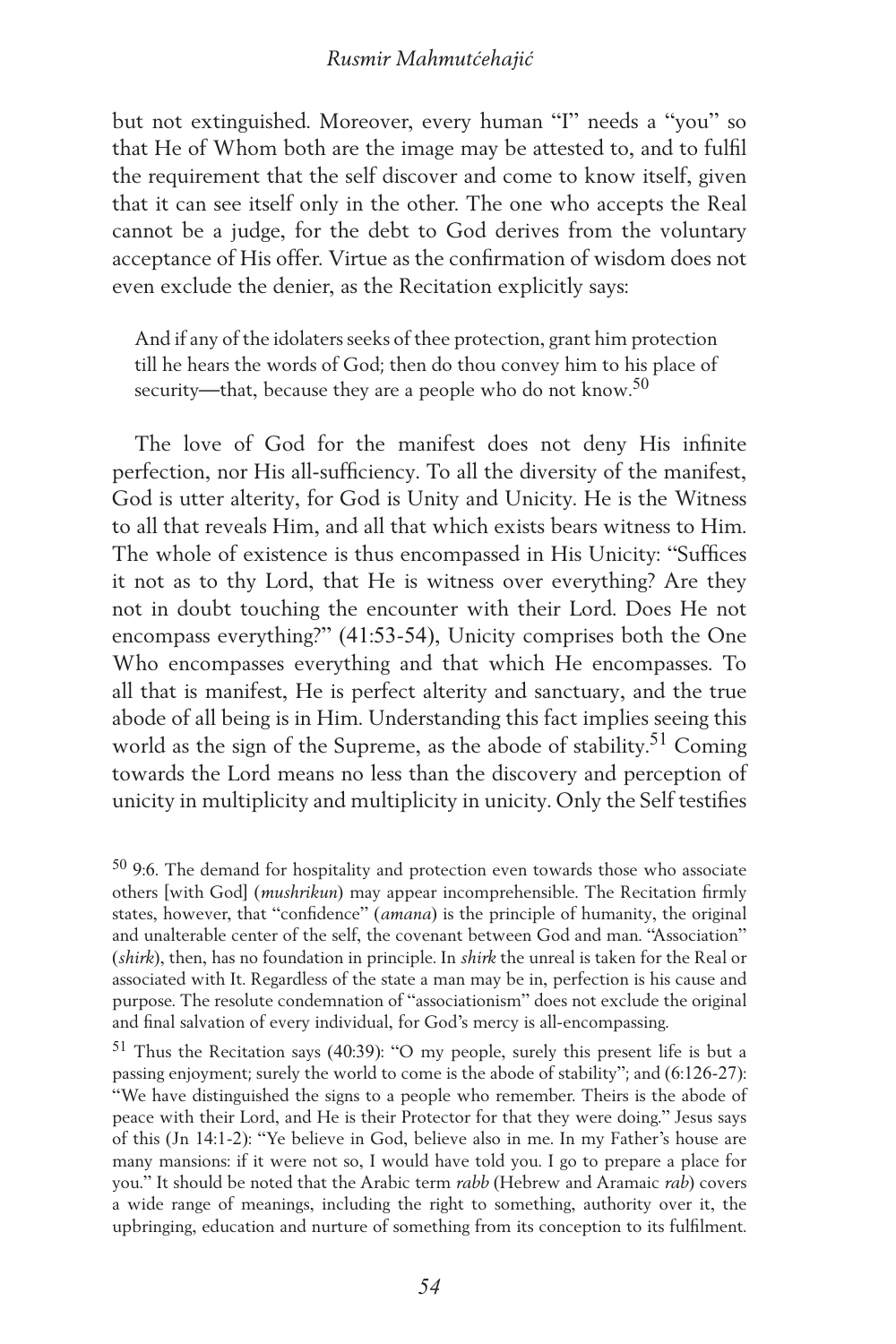to the Self, only Unicity testifies to Unicity, and only all testifies to everything: "Whithersoever you turn, there is the Face of God" (2:115). The encounter with Him, therefore, is the full manifestation of unicity: everything vanishes, save His Face.

Acknowledging God's words is impossible except in a state of voluntary openness to their expression in speech or writing. Their presence takes the listener or reader into their confidence; but he may accept or reject them. The Recitation is a guest among people, a guest who speaks of God. It is from the acceptance of that which is heard and read that there follows the right of speech. And there is no individual who does not deserve, if he so wishes, to have conveyed to him what his host has acquired by listening and reading—which begins as submission and humility, and then becomes love and knowledge, which are confirmed by openness and generosity. In the end, the central question for everyone faced with the diversity of sacred doctrines, ways and rituals is whether their God is one and the same. Everything that constitutes the differences between them depends on the answer to that question. Nor should it be forgotten, however, that doctrines, ways and rituals, and even forms of virtue, may be taken as gods that are not God. Associating with God may be plain to see and easy to recognize, but it may also be hidden and hard to discern.

All existence is determined by space and time—homeland and history, parents and descendants—in the ontotopological sense: man has invariably come to where he is from somewhere, and will go somewhere from there. He is at home in the space and time that determine his language and customs. These become invisible through habit, but become visible again in the need for translation. When a stranger crosses a border to enter another's space, both of them—host and stranger—are faced with the unknown: the former is confronted by someone whose language and customs are incomprehensible to him, and the latter is impotent without the will of the host. Ignorance on both sides provokes fear, which is all too often resolved by the subjugation, persecution or annihilation of the stranger. The sacred traditions speak of the obligation to welcome the stranger and to acknowledge that, though he is unknown to the host, he is wholly known to God. It is therefore the duty of the one who is in his own space and language to convey to the incomer everything that will enable him to get to know the host's customs, the host's own otherness, and to receive from the

The head of the household is thus *rabb al-dar*, for he has authority over the house and is responsible for its maintenance.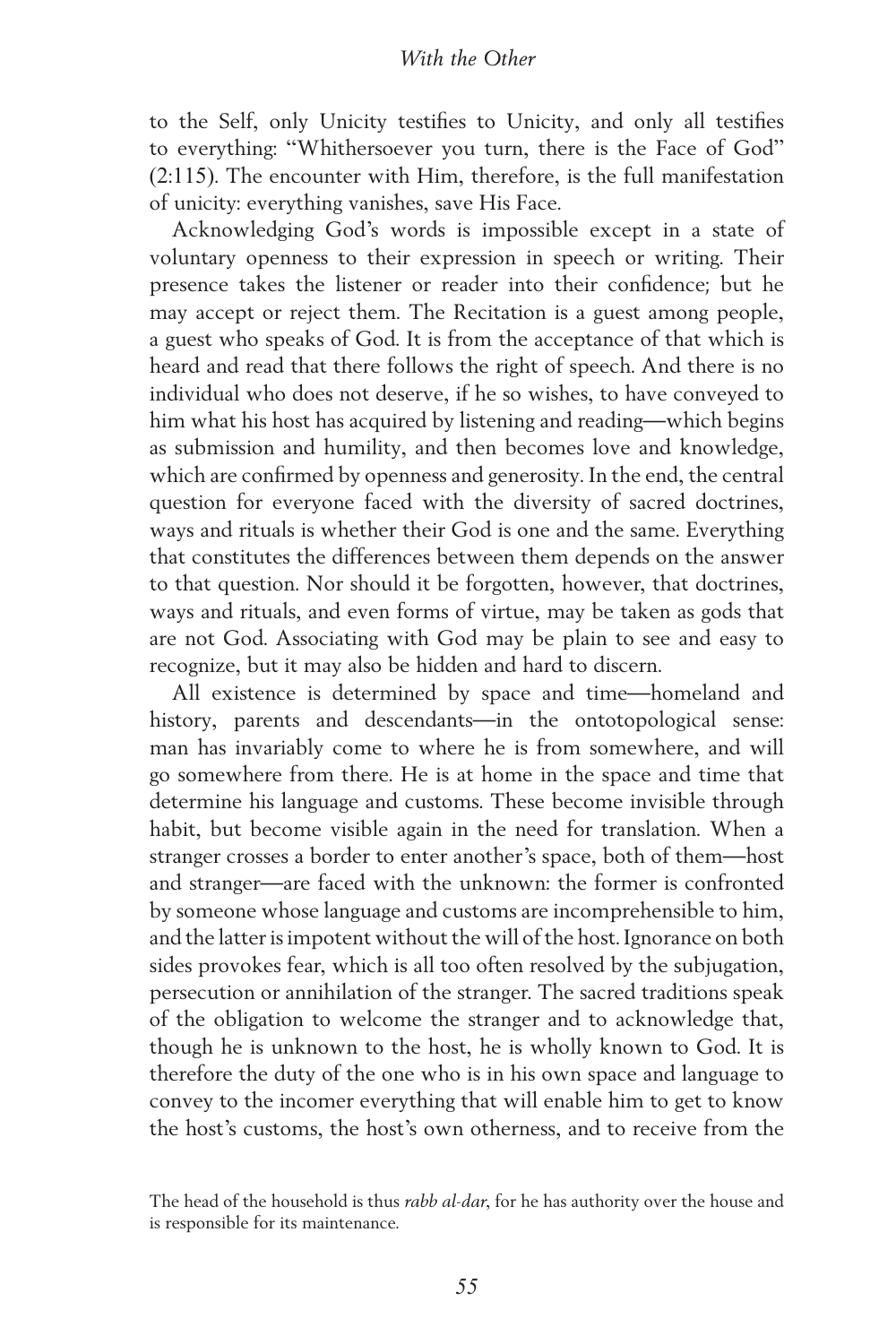incomer in full openness everything that the incomer offers him, since no force lies behind it. The foreigner is thus a guest before God, just as is the host, but his powerlessness in regard to the host gives him the right to be served: the host has a debt to him that is no less than the testimony that the Face of God is omnipresent:

It is not piety, that you turn your faces to the East and to the West. True piety is this: to believe in God, and the Last Day, the angels, the Book, and the Prophets, to give of one's substance, however cherished, to kinsmen, and orphans, the needy, the traveler, beggars, and to ransom the slave, to perform the prayer, to pay the alms (2:177).

Belief in God is inseparable from the awareness of the debt towards Him. Since He is the only absolute subject, Who manifests Himself in multiplicity, one's attitude towards the neighbor and guest shows one's faith in God and one's acceptance of responsibility for the debt to Him. Thus belief in God and the Last Day, the angels, the Book, and the Prophets, presupposes a consciousness of this debt, which is not imposed by force. "He who believes in God and the Last Day does not threaten his neighbor, and he who believes in God and the Last Day shows courtesy to his guest, and he who believes in God and the Last Day speaks fair words or remains silent," said the Prophet. $52$ One's attitude towards the other is defined, in the Prophet's terms, as the consequence and measure of one's faith in God and the Day of the Debt. And thus the sincerity of this belief will be testified to by giving precedence to the other:

And those who made their dwelling in the abode, and in belief, before them, love whosoever has emigrated to them, not finding in their breasts any need for what they have been given, and preferring others above themselves, even though poverty be their portion. And whoso is guarded against the avarice of his own soul, those—they are the prosperers (59:9).

52 Sahih Muslim, I, p. 32.